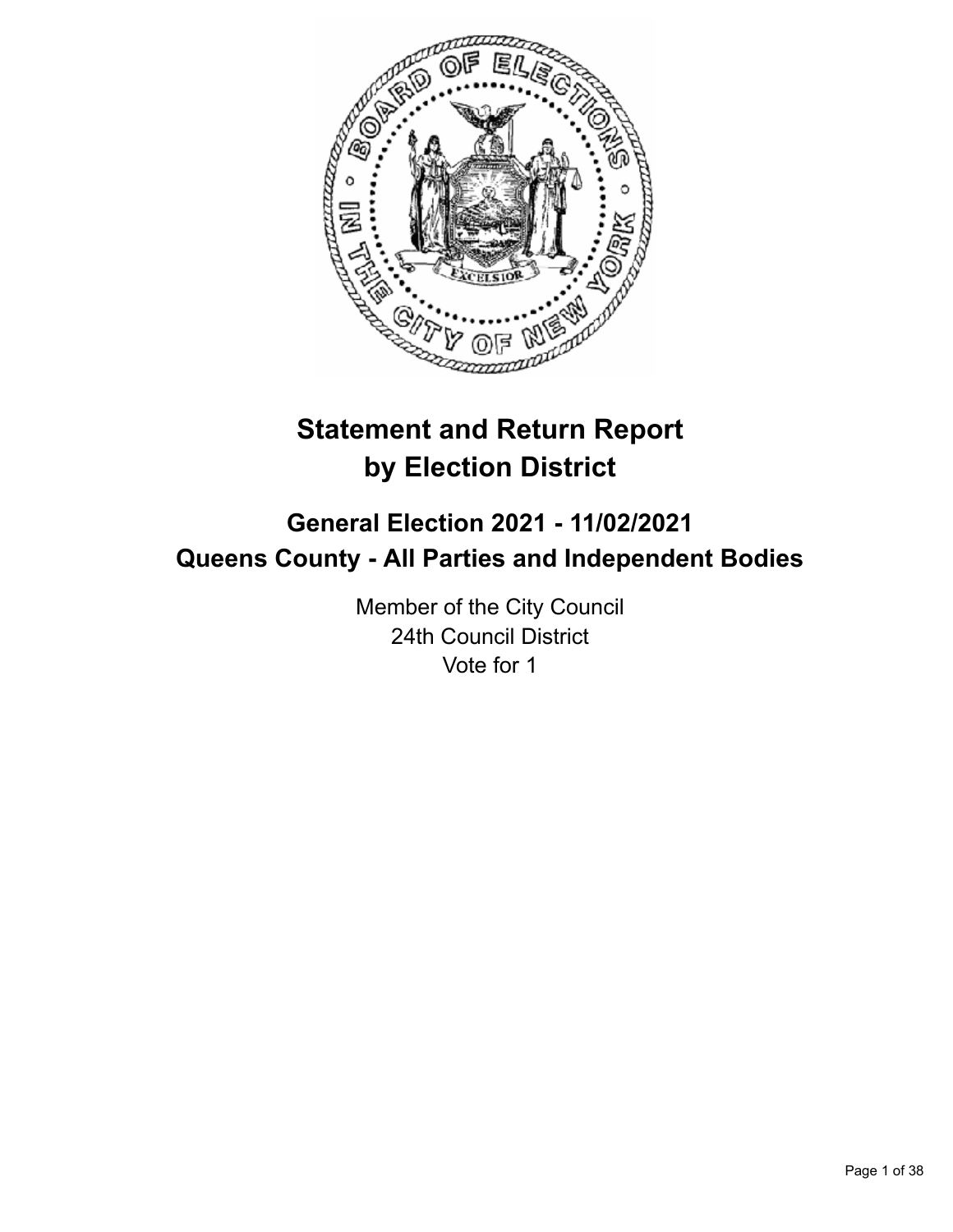

| PUBLIC COUNTER                                           | 319      |
|----------------------------------------------------------|----------|
| <b>MANUALLY COUNTED EMERGENCY</b>                        | $\Omega$ |
| ABSENTEE / MILITARY                                      | 25       |
| AFFIDAVIT                                                |          |
| <b>Total Ballots</b>                                     | 345      |
| Less - Inapplicable Federal/Special Presidential Ballots | 0        |
| <b>Total Applicable Ballots</b>                          | 345      |
| JAMES F. GENNARO (DEMOCRATIC)                            | 201      |
| TIMOTHY ROSEN (REPUBLICAN)                               | 125      |
| MUJIB U. RAHMAN (CONSERVATIVE)                           | 7        |
| <b>Total Votes</b>                                       | 333      |
| Unrecorded                                               | 12       |

#### **034/24**

| PUBLIC COUNTER                                           | 177 |
|----------------------------------------------------------|-----|
| <b>MANUALLY COUNTED EMERGENCY</b>                        | 0   |
| ABSENTEE / MILITARY                                      | 9   |
| AFFIDAVIT                                                | 0   |
| <b>Total Ballots</b>                                     | 186 |
| Less - Inapplicable Federal/Special Presidential Ballots | 0   |
| <b>Total Applicable Ballots</b>                          | 186 |
| JAMES F. GENNARO (DEMOCRATIC)                            | 128 |
| TIMOTHY ROSEN (REPUBLICAN)                               | 50  |
| MUJIB U. RAHMAN (CONSERVATIVE)                           | 2   |
| UNATTRIBUTABLE WRITE-IN (WRITE-IN)                       |     |
| <b>Total Votes</b>                                       | 181 |
| Unrecorded                                               | 5   |

| <b>PUBLIC COUNTER</b>                                    | 232 |
|----------------------------------------------------------|-----|
| MANUALLY COUNTED EMERGENCY                               | 0   |
| ABSENTEE / MILITARY                                      | 16  |
| AFFIDAVIT                                                | 0   |
| <b>Total Ballots</b>                                     | 248 |
| Less - Inapplicable Federal/Special Presidential Ballots | 0   |
| <b>Total Applicable Ballots</b>                          | 248 |
| JAMES F. GENNARO (DEMOCRATIC)                            | 189 |
| TIMOTHY ROSEN (REPUBLICAN)                               | 43  |
| MUJIB U. RAHMAN (CONSERVATIVE)                           | 10  |
| MAHTAB KHAN (WRITE-IN)                                   | 1   |
| <b>Total Votes</b>                                       | 243 |
| Unrecorded                                               | 5   |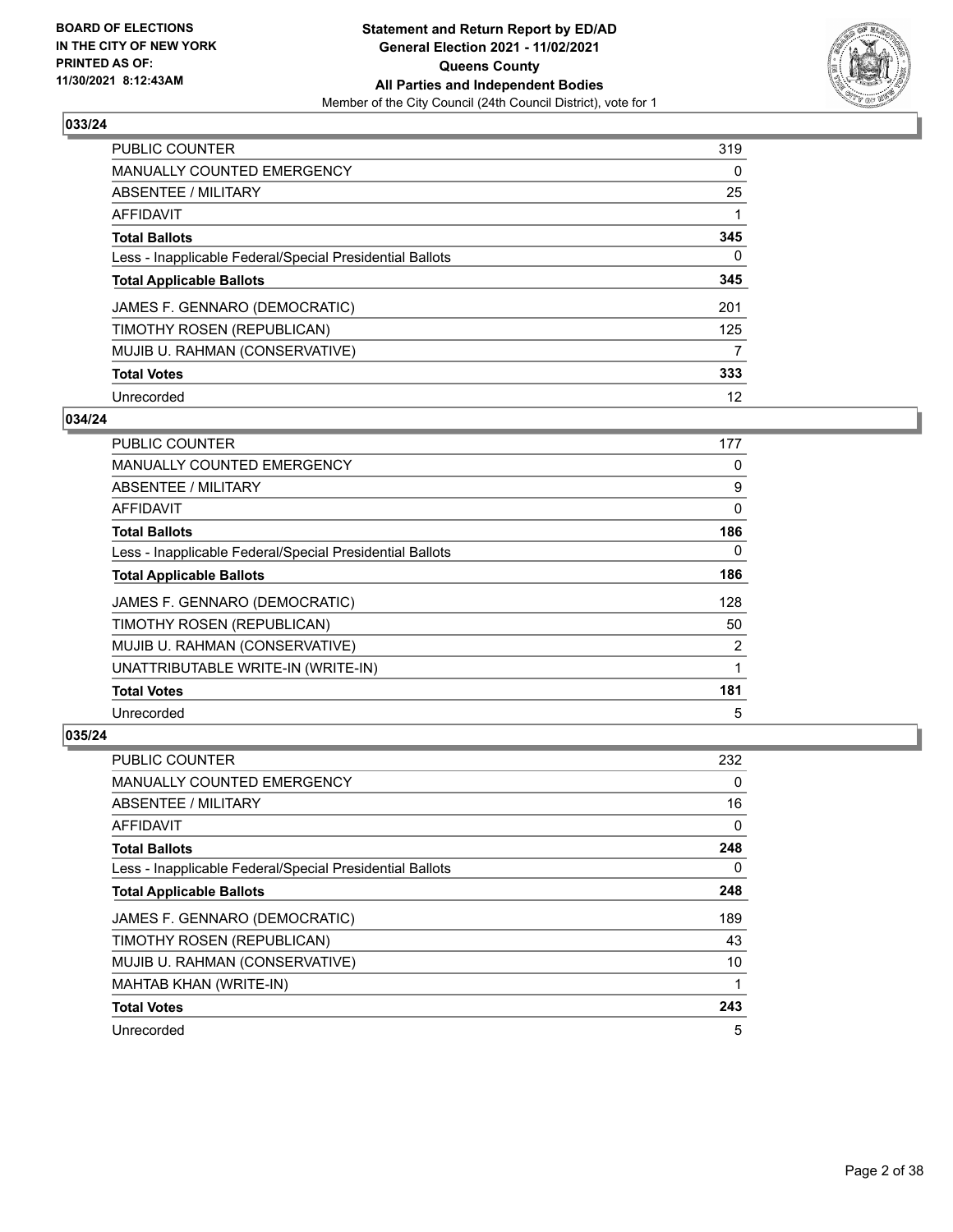

| PUBLIC COUNTER                                           | 94       |
|----------------------------------------------------------|----------|
| <b>MANUALLY COUNTED EMERGENCY</b>                        | 0        |
| ABSENTEE / MILITARY                                      | 12       |
| AFFIDAVIT                                                | $\Omega$ |
| <b>Total Ballots</b>                                     | 106      |
| Less - Inapplicable Federal/Special Presidential Ballots | $\Omega$ |
| <b>Total Applicable Ballots</b>                          | 106      |
| JAMES F. GENNARO (DEMOCRATIC)                            | 80       |
| TIMOTHY ROSEN (REPUBLICAN)                               | 19       |
| MUJIB U. RAHMAN (CONSERVATIVE)                           | 6        |
| <b>Total Votes</b>                                       | 105      |
| Unrecorded                                               |          |

#### **037/24**

| <b>PUBLIC COUNTER</b>                                    | 136      |
|----------------------------------------------------------|----------|
| <b>MANUALLY COUNTED EMERGENCY</b>                        | 0        |
| ABSENTEE / MILITARY                                      | 21       |
| AFFIDAVIT                                                | 0        |
| <b>Total Ballots</b>                                     | 157      |
| Less - Inapplicable Federal/Special Presidential Ballots | $\Omega$ |
| <b>Total Applicable Ballots</b>                          | 157      |
| JAMES F. GENNARO (DEMOCRATIC)                            | 129      |
| TIMOTHY ROSEN (REPUBLICAN)                               | 11       |
| MUJIB U. RAHMAN (CONSERVATIVE)                           | 13       |
| MOUMITA AHMED (WRITE-IN)                                 |          |
| <b>Total Votes</b>                                       | 154      |
| Unrecorded                                               | 3        |

| <b>Total Votes</b>                                       | 8 |
|----------------------------------------------------------|---|
| MUJIB U. RAHMAN (CONSERVATIVE)                           |   |
| TIMOTHY ROSEN (REPUBLICAN)                               | 3 |
| JAMES F. GENNARO (DEMOCRATIC)                            | 4 |
| <b>Total Applicable Ballots</b>                          | 8 |
| Less - Inapplicable Federal/Special Presidential Ballots | 0 |
| <b>Total Ballots</b>                                     | 8 |
| <b>AFFIDAVIT</b>                                         | 0 |
| <b>ABSENTEE / MILITARY</b>                               | 0 |
| MANUALLY COUNTED EMERGENCY                               | 0 |
| PUBLIC COUNTER                                           | 8 |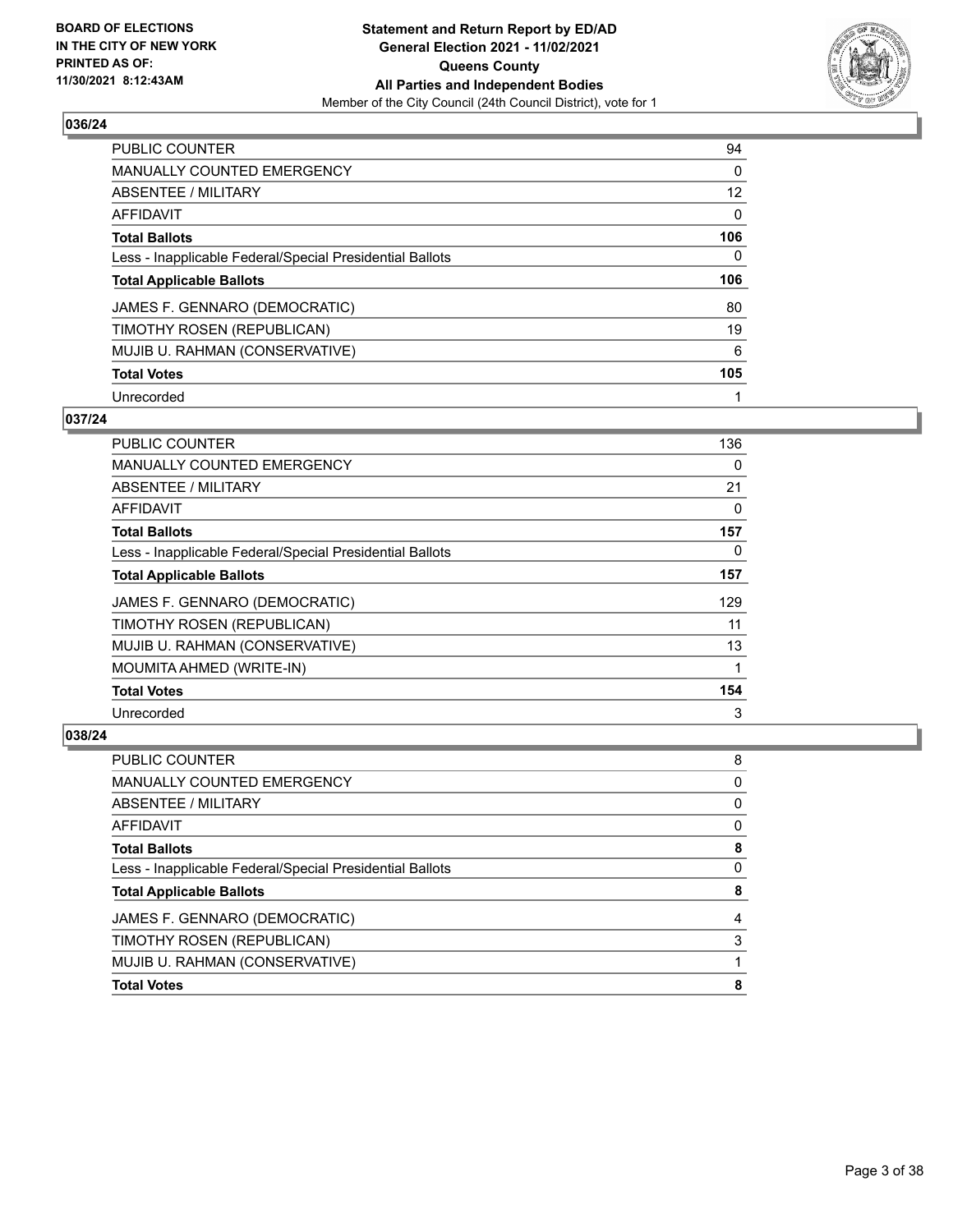

| <b>PUBLIC COUNTER</b>                                    | 24       |
|----------------------------------------------------------|----------|
| <b>MANUALLY COUNTED EMERGENCY</b>                        | $\Omega$ |
| <b>ABSENTEE / MILITARY</b>                               | 3        |
| AFFIDAVIT                                                |          |
| <b>Total Ballots</b>                                     | 28       |
| Less - Inapplicable Federal/Special Presidential Ballots | 0        |
| <b>Total Applicable Ballots</b>                          | 28       |
| JAMES F. GENNARO (DEMOCRATIC)                            | 17       |
| TIMOTHY ROSEN (REPUBLICAN)                               | 7        |
| MUJIB U. RAHMAN (CONSERVATIVE)                           |          |
| <b>Total Votes</b>                                       | 25       |
| Unrecorded                                               | 3        |

#### **040/24**

| <b>PUBLIC COUNTER</b>                                    | 253 |
|----------------------------------------------------------|-----|
| <b>MANUALLY COUNTED EMERGENCY</b>                        | 0   |
| ABSENTEE / MILITARY                                      | 26  |
| AFFIDAVIT                                                | 0   |
| <b>Total Ballots</b>                                     | 279 |
| Less - Inapplicable Federal/Special Presidential Ballots | 0   |
| <b>Total Applicable Ballots</b>                          | 279 |
| JAMES F. GENNARO (DEMOCRATIC)                            | 224 |
| TIMOTHY ROSEN (REPUBLICAN)                               | 27  |
| MUJIB U. RAHMAN (CONSERVATIVE)                           | 18  |
| ANTHONY LEMMA SR. (WRITE-IN)                             | 1   |
| STEVE A WILLIAMS (WRITE-IN)                              | 1   |
| <b>Total Votes</b>                                       | 271 |
| Unrecorded                                               | 8   |

| PUBLIC COUNTER                                           | 43 |
|----------------------------------------------------------|----|
| <b>MANUALLY COUNTED EMERGENCY</b>                        | 0  |
| ABSENTEE / MILITARY                                      | 10 |
| <b>AFFIDAVIT</b>                                         | 0  |
| <b>Total Ballots</b>                                     | 53 |
| Less - Inapplicable Federal/Special Presidential Ballots | 0  |
| <b>Total Applicable Ballots</b>                          | 53 |
| JAMES F. GENNARO (DEMOCRATIC)                            | 41 |
| TIMOTHY ROSEN (REPUBLICAN)                               | 10 |
| MUJIB U. RAHMAN (CONSERVATIVE)                           | 2  |
| <b>Total Votes</b>                                       | 53 |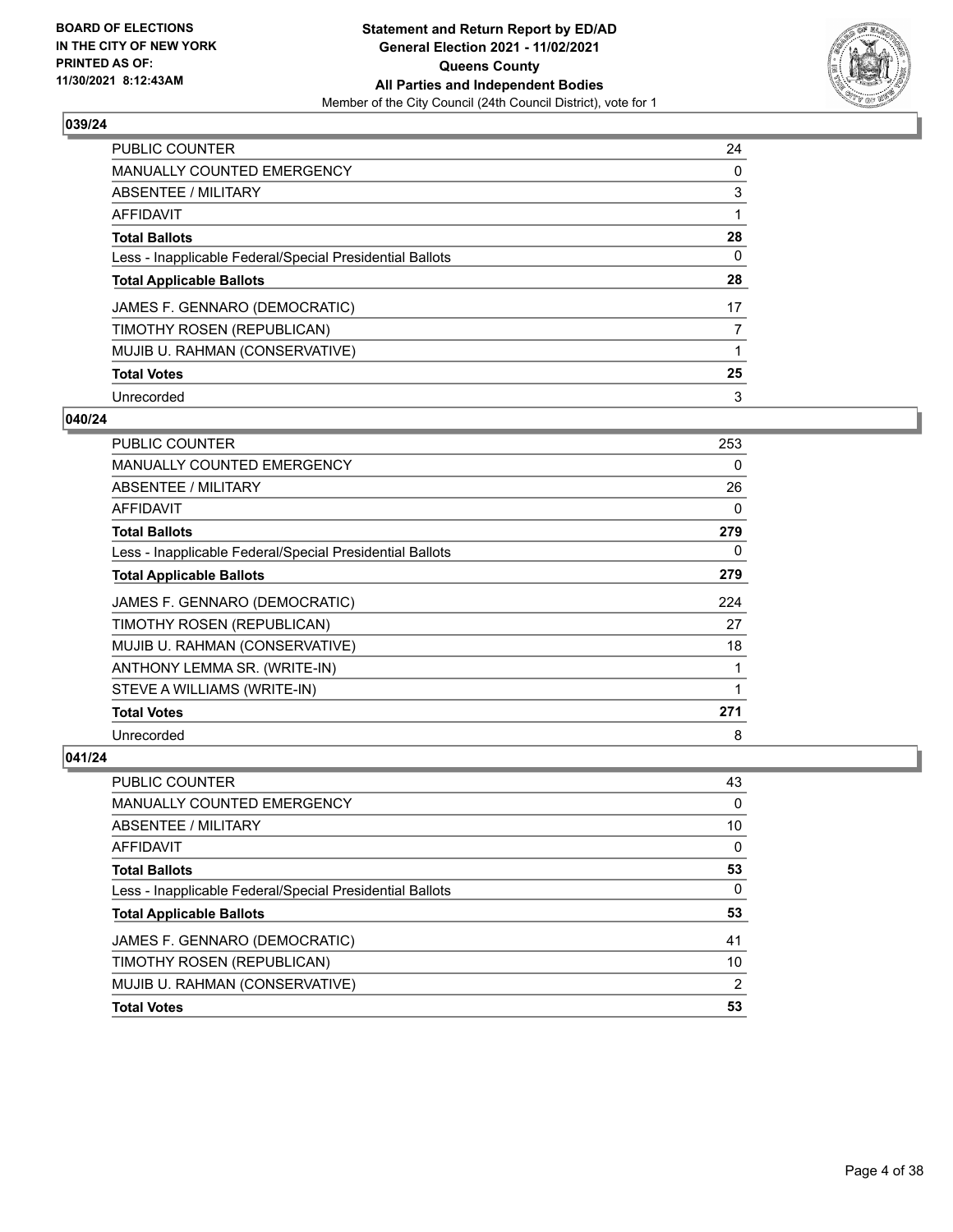

| <b>PUBLIC COUNTER</b>                                    | 97       |
|----------------------------------------------------------|----------|
| <b>MANUALLY COUNTED EMERGENCY</b>                        | $\Omega$ |
| <b>ABSENTEE / MILITARY</b>                               |          |
| AFFIDAVIT                                                | 0        |
| <b>Total Ballots</b>                                     | 104      |
| Less - Inapplicable Federal/Special Presidential Ballots | 0        |
| <b>Total Applicable Ballots</b>                          | 104      |
| JAMES F. GENNARO (DEMOCRATIC)                            | 69       |
| TIMOTHY ROSEN (REPUBLICAN)                               | 22       |
| MUJIB U. RAHMAN (CONSERVATIVE)                           | 10       |
| <b>Total Votes</b>                                       | 101      |
| Unrecorded                                               | 3        |

#### **043/24**

| <b>PUBLIC COUNTER</b>                                    | 207 |
|----------------------------------------------------------|-----|
| <b>MANUALLY COUNTED EMERGENCY</b>                        | 0   |
| ABSENTEE / MILITARY                                      | 31  |
| <b>AFFIDAVIT</b>                                         |     |
| <b>Total Ballots</b>                                     | 239 |
| Less - Inapplicable Federal/Special Presidential Ballots | 0   |
| <b>Total Applicable Ballots</b>                          | 239 |
| JAMES F. GENNARO (DEMOCRATIC)                            | 165 |
| TIMOTHY ROSEN (REPUBLICAN)                               | 31  |
| MUJIB U. RAHMAN (CONSERVATIVE)                           | 33  |
| <b>Total Votes</b>                                       | 229 |
| Unrecorded                                               | 10  |

| <b>PUBLIC COUNTER</b>                                    | 136      |
|----------------------------------------------------------|----------|
| <b>MANUALLY COUNTED EMERGENCY</b>                        | $\Omega$ |
| ABSENTEE / MILITARY                                      | 10       |
| AFFIDAVIT                                                | $\Omega$ |
| <b>Total Ballots</b>                                     | 146      |
| Less - Inapplicable Federal/Special Presidential Ballots | 0        |
| <b>Total Applicable Ballots</b>                          | 146      |
| JAMES F. GENNARO (DEMOCRATIC)                            | 105      |
| TIMOTHY ROSEN (REPUBLICAN)                               | 20       |
| MUJIB U. RAHMAN (CONSERVATIVE)                           | 13       |
| <b>Total Votes</b>                                       | 138      |
| Unrecorded                                               | 8        |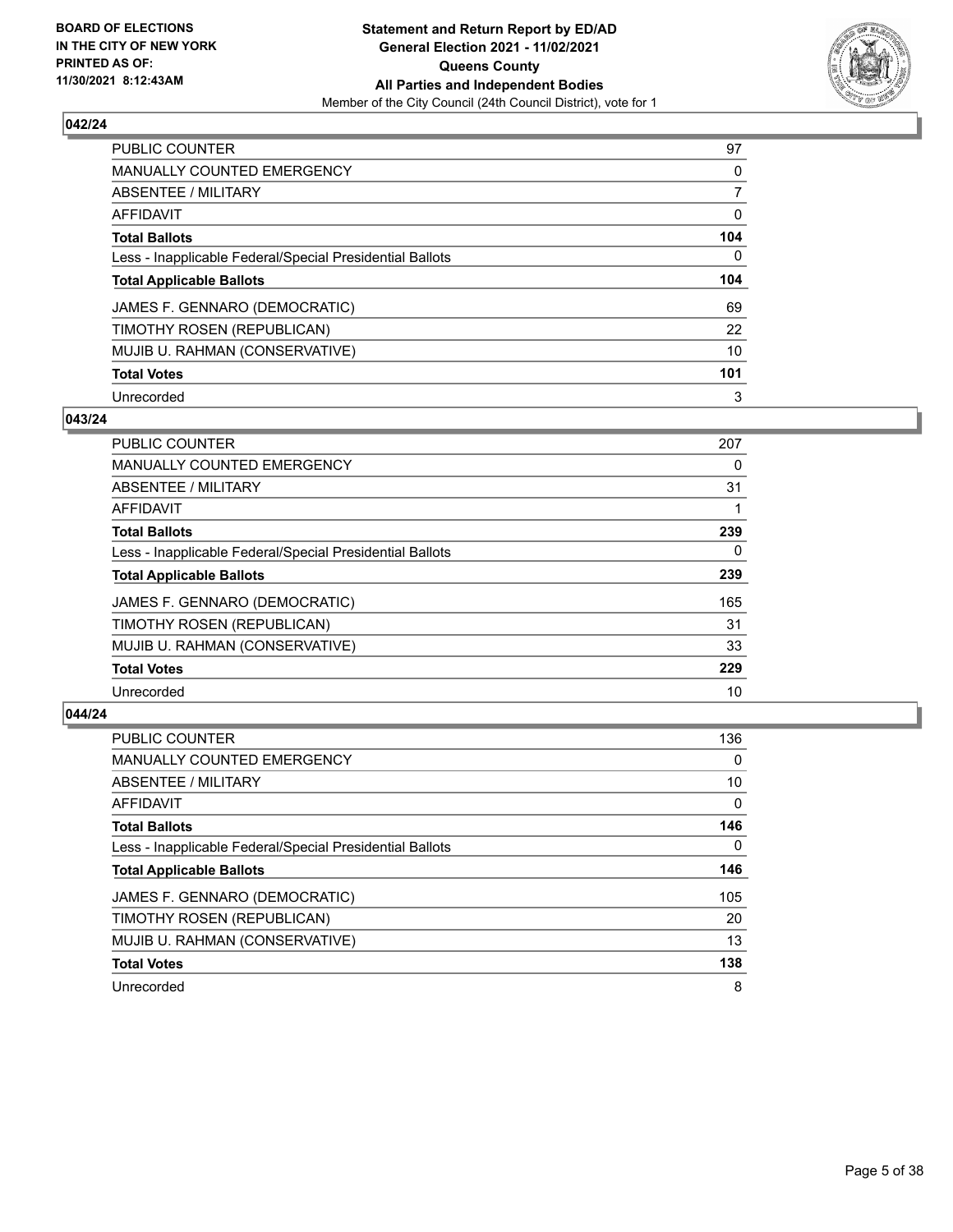

| <b>PUBLIC COUNTER</b>                                    | 210      |
|----------------------------------------------------------|----------|
| <b>MANUALLY COUNTED EMERGENCY</b>                        | $\Omega$ |
| ABSENTEE / MILITARY                                      | 22       |
| AFFIDAVIT                                                |          |
| <b>Total Ballots</b>                                     | 233      |
| Less - Inapplicable Federal/Special Presidential Ballots | 0        |
| <b>Total Applicable Ballots</b>                          | 233      |
| JAMES F. GENNARO (DEMOCRATIC)                            | 171      |
| TIMOTHY ROSEN (REPUBLICAN)                               | 46       |
| MUJIB U. RAHMAN (CONSERVATIVE)                           | 8        |
| <b>Total Votes</b>                                       | 225      |
| Unrecorded                                               | 8        |

#### **046/24**

| <b>PUBLIC COUNTER</b>                                    | 200 |
|----------------------------------------------------------|-----|
| <b>MANUALLY COUNTED EMERGENCY</b>                        | 0   |
| ABSENTEE / MILITARY                                      | 10  |
| <b>AFFIDAVIT</b>                                         |     |
| <b>Total Ballots</b>                                     | 211 |
| Less - Inapplicable Federal/Special Presidential Ballots | 0   |
| <b>Total Applicable Ballots</b>                          | 211 |
| JAMES F. GENNARO (DEMOCRATIC)                            | 156 |
| TIMOTHY ROSEN (REPUBLICAN)                               | 35  |
| MUJIB U. RAHMAN (CONSERVATIVE)                           | 12  |
| <b>Total Votes</b>                                       | 203 |
| Unrecorded                                               | 8   |

| <b>PUBLIC COUNTER</b>                                    | 126      |
|----------------------------------------------------------|----------|
| <b>MANUALLY COUNTED EMERGENCY</b>                        | $\Omega$ |
| ABSENTEE / MILITARY                                      | 16       |
| AFFIDAVIT                                                | 0        |
| <b>Total Ballots</b>                                     | 142      |
| Less - Inapplicable Federal/Special Presidential Ballots | 0        |
| <b>Total Applicable Ballots</b>                          | 142      |
| JAMES F. GENNARO (DEMOCRATIC)                            | 91       |
| TIMOTHY ROSEN (REPUBLICAN)                               | 37       |
| MUJIB U. RAHMAN (CONSERVATIVE)                           | 11       |
| <b>Total Votes</b>                                       | 139      |
| Unrecorded                                               | 3        |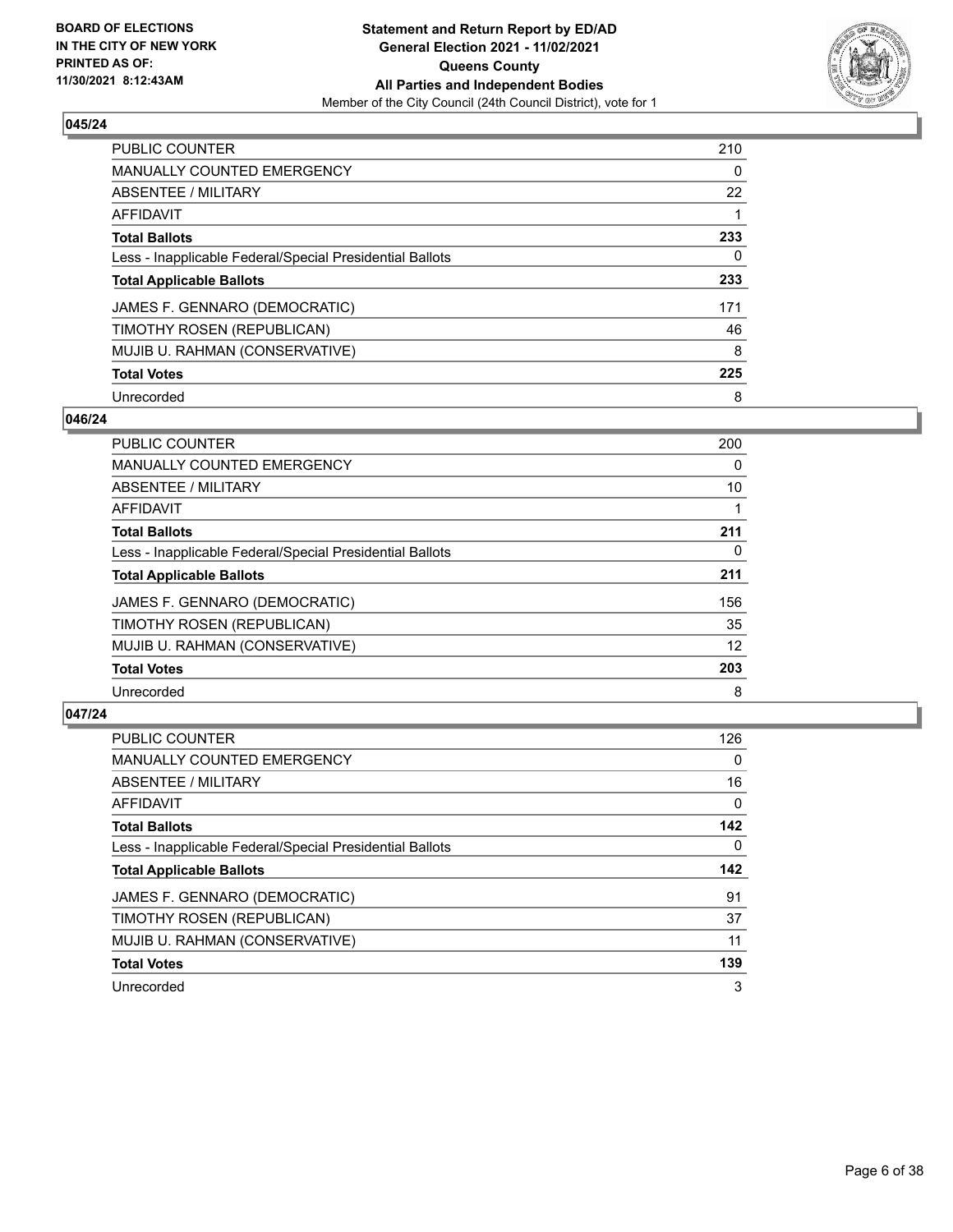

| PUBLIC COUNTER                                           | 58             |
|----------------------------------------------------------|----------------|
| <b>MANUALLY COUNTED EMERGENCY</b>                        | $\Omega$       |
| ABSENTEE / MILITARY                                      |                |
| AFFIDAVIT                                                | $\Omega$       |
| <b>Total Ballots</b>                                     | 59             |
| Less - Inapplicable Federal/Special Presidential Ballots | 0              |
| <b>Total Applicable Ballots</b>                          | 59             |
| JAMES F. GENNARO (DEMOCRATIC)                            | 30             |
| TIMOTHY ROSEN (REPUBLICAN)                               | 12             |
| MUJIB U. RAHMAN (CONSERVATIVE)                           | 15             |
| <b>Total Votes</b>                                       | 57             |
| Unrecorded                                               | $\overline{2}$ |

#### **049/24**

| <b>PUBLIC COUNTER</b>                                    | 354 |
|----------------------------------------------------------|-----|
| <b>MANUALLY COUNTED EMERGENCY</b>                        | 0   |
| ABSENTEE / MILITARY                                      | 19  |
| AFFIDAVIT                                                | 0   |
| <b>Total Ballots</b>                                     | 373 |
| Less - Inapplicable Federal/Special Presidential Ballots | 0   |
| <b>Total Applicable Ballots</b>                          | 373 |
| JAMES F. GENNARO (DEMOCRATIC)                            | 269 |
| TIMOTHY ROSEN (REPUBLICAN)                               | 71  |
| MUJIB U. RAHMAN (CONSERVATIVE)                           | 13  |
| MOUMITA AHMED (WRITE-IN)                                 | 2   |
| <b>Total Votes</b>                                       | 355 |
| Unrecorded                                               | 18  |

| <b>PUBLIC COUNTER</b>                                    | 151      |
|----------------------------------------------------------|----------|
| MANUALLY COUNTED EMERGENCY                               | 0        |
| ABSENTEE / MILITARY                                      | 15       |
| AFFIDAVIT                                                |          |
| <b>Total Ballots</b>                                     | 167      |
| Less - Inapplicable Federal/Special Presidential Ballots | $\Omega$ |
| <b>Total Applicable Ballots</b>                          | 167      |
| JAMES F. GENNARO (DEMOCRATIC)                            | 95       |
| TIMOTHY ROSEN (REPUBLICAN)                               | 50       |
| MUJIB U. RAHMAN (CONSERVATIVE)                           | 12       |
| UNATTRIBUTABLE WRITE-IN (WRITE-IN)                       |          |
| <b>Total Votes</b>                                       | 158      |
| Unrecorded                                               | 9        |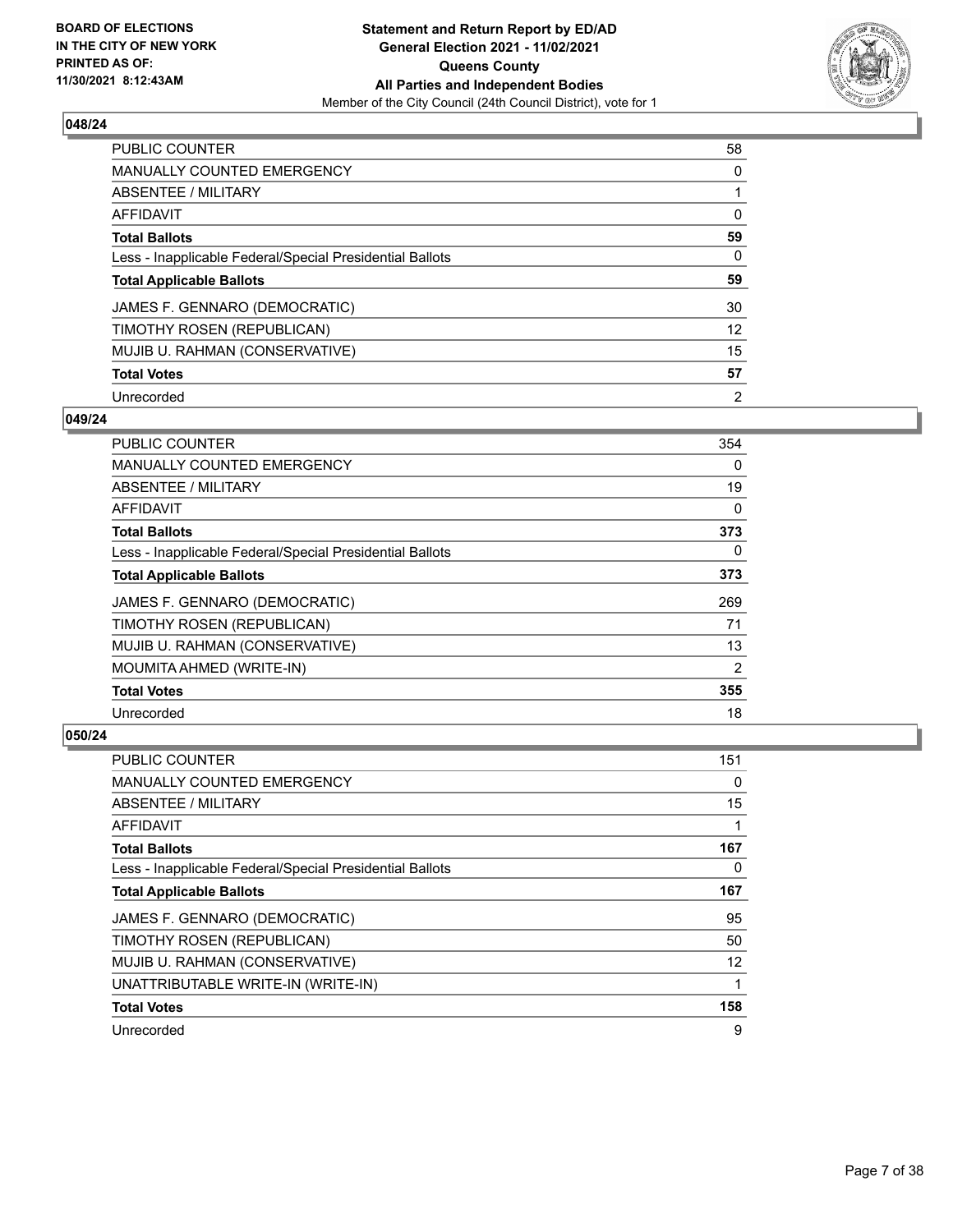

| <b>PUBLIC COUNTER</b>                                    | 144      |
|----------------------------------------------------------|----------|
| <b>MANUALLY COUNTED EMERGENCY</b>                        | $\Omega$ |
| ABSENTEE / MILITARY                                      | 11       |
| AFFIDAVIT                                                | $\Omega$ |
| <b>Total Ballots</b>                                     | 155      |
| Less - Inapplicable Federal/Special Presidential Ballots | 0        |
| <b>Total Applicable Ballots</b>                          | 155      |
| JAMES F. GENNARO (DEMOCRATIC)                            | 111      |
| TIMOTHY ROSEN (REPUBLICAN)                               | 25       |
| MUJIB U. RAHMAN (CONSERVATIVE)                           | 12       |
| <b>Total Votes</b>                                       | 148      |
| Unrecorded                                               | 7        |

#### **052/24**

| PUBLIC COUNTER                                           | 162      |
|----------------------------------------------------------|----------|
| <b>MANUALLY COUNTED EMERGENCY</b>                        | 0        |
| ABSENTEE / MILITARY                                      | 8        |
| <b>AFFIDAVIT</b>                                         | 0        |
| <b>Total Ballots</b>                                     | 170      |
| Less - Inapplicable Federal/Special Presidential Ballots | $\Omega$ |
| <b>Total Applicable Ballots</b>                          | 170      |
| JAMES F. GENNARO (DEMOCRATIC)                            | 112      |
| TIMOTHY ROSEN (REPUBLICAN)                               | 38       |
| MUJIB U. RAHMAN (CONSERVATIVE)                           | 12       |
| <b>Total Votes</b>                                       | 162      |
| Unrecorded                                               | 8        |

| PUBLIC COUNTER                                           | 198 |
|----------------------------------------------------------|-----|
| <b>MANUALLY COUNTED EMERGENCY</b>                        | 0   |
| ABSENTEE / MILITARY                                      | 12  |
| AFFIDAVIT                                                | 1   |
| <b>Total Ballots</b>                                     | 211 |
| Less - Inapplicable Federal/Special Presidential Ballots | 0   |
| <b>Total Applicable Ballots</b>                          | 211 |
| JAMES F. GENNARO (DEMOCRATIC)                            | 140 |
| TIMOTHY ROSEN (REPUBLICAN)                               | 27  |
| MUJIB U. RAHMAN (CONSERVATIVE)                           | 29  |
| MOUMITA AHMED (WRITE-IN)                                 | 1   |
| UNATTRIBUTABLE WRITE-IN (WRITE-IN)                       | 1   |
| <b>Total Votes</b>                                       | 198 |
| Unrecorded                                               | 13  |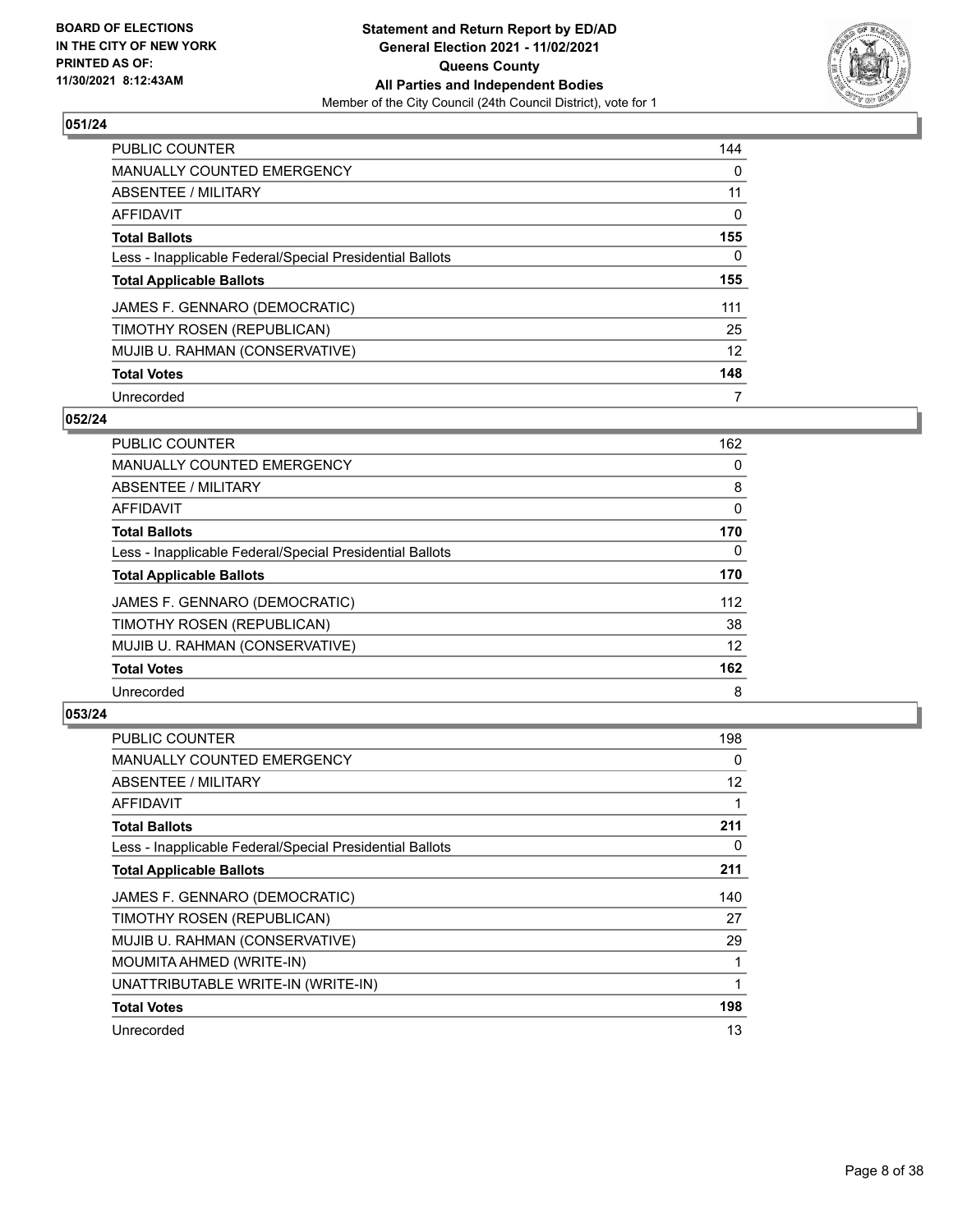

| <b>PUBLIC COUNTER</b>                                    | 206      |
|----------------------------------------------------------|----------|
| MANUALLY COUNTED EMERGENCY                               | 0        |
| ABSENTEE / MILITARY                                      | 7        |
| AFFIDAVIT                                                | 0        |
| <b>Total Ballots</b>                                     | 213      |
| Less - Inapplicable Federal/Special Presidential Ballots | $\Omega$ |
| <b>Total Applicable Ballots</b>                          | 213      |
| JAMES F. GENNARO (DEMOCRATIC)                            | 145      |
| TIMOTHY ROSEN (REPUBLICAN)                               | 18       |
| MUJIB U. RAHMAN (CONSERVATIVE)                           | 44       |
| UNATTRIBUTABLE WRITE-IN (WRITE-IN)                       | 1        |
| <b>Total Votes</b>                                       | 208      |
| Unrecorded                                               | 5        |

# **055/24**

| <b>PUBLIC COUNTER</b>                                    | 111   |
|----------------------------------------------------------|-------|
| <b>MANUALLY COUNTED EMERGENCY</b>                        | 0     |
| ABSENTEE / MILITARY                                      | 5     |
| <b>AFFIDAVIT</b>                                         |       |
| <b>Total Ballots</b>                                     | 117   |
| Less - Inapplicable Federal/Special Presidential Ballots | 0     |
| <b>Total Applicable Ballots</b>                          | 117   |
| JAMES F. GENNARO (DEMOCRATIC)                            | 77    |
| TIMOTHY ROSEN (REPUBLICAN)                               | 6     |
| MUJIB U. RAHMAN (CONSERVATIVE)                           | 29    |
| <b>Total Votes</b>                                       | $112$ |
| Unrecorded                                               | 5     |

# **056/24 COMBINED into: 036/24**

| MANUALLY COUNTED EMERGENCY<br>ABSENTEE / MILITARY        | $\overline{2}$ |
|----------------------------------------------------------|----------------|
| AFFIDAVIT                                                | 0              |
| <b>Total Ballots</b>                                     | 20             |
| Less - Inapplicable Federal/Special Presidential Ballots | 0              |
| <b>Total Applicable Ballots</b>                          | 20             |
| JAMES F. GENNARO (DEMOCRATIC)                            | 13             |
| TIMOTHY ROSEN (REPUBLICAN)                               | $\overline{2}$ |
| MUJIB U. RAHMAN (CONSERVATIVE)                           | 5              |
| <b>Total Votes</b>                                       | 20             |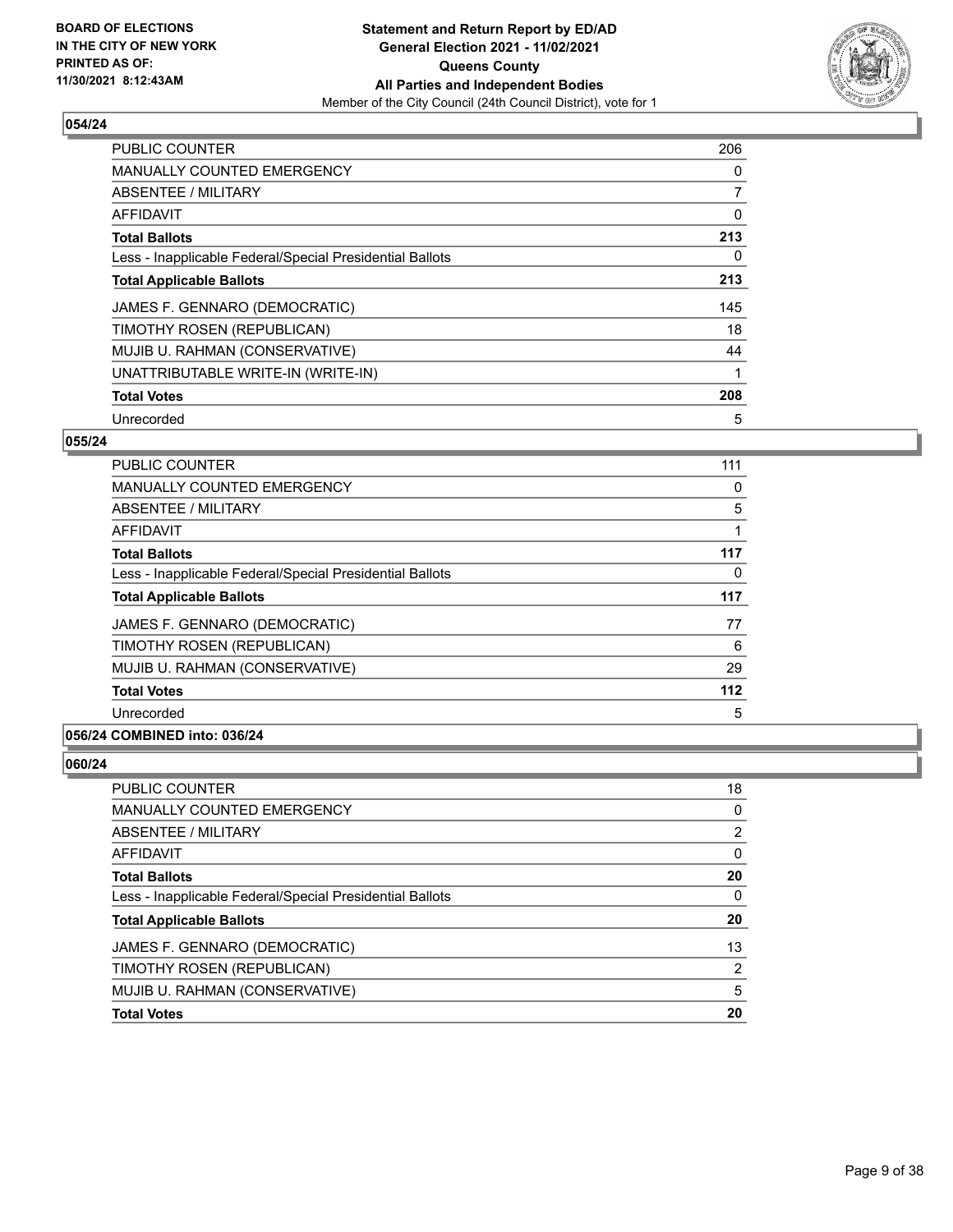

| PUBLIC COUNTER                                           | 173      |
|----------------------------------------------------------|----------|
| <b>MANUALLY COUNTED EMERGENCY</b>                        | $\Omega$ |
| ABSENTEE / MILITARY                                      | 10       |
| AFFIDAVIT                                                |          |
| <b>Total Ballots</b>                                     | 184      |
| Less - Inapplicable Federal/Special Presidential Ballots | 0        |
| <b>Total Applicable Ballots</b>                          | 184      |
| JAMES F. GENNARO (DEMOCRATIC)                            | 126      |
| TIMOTHY ROSEN (REPUBLICAN)                               | 9        |
| MUJIB U. RAHMAN (CONSERVATIVE)                           | 39       |
| <b>Total Votes</b>                                       | 174      |
| Unrecorded                                               | 10       |

#### **067/24**

| PUBLIC COUNTER                                           | 117      |
|----------------------------------------------------------|----------|
| <b>MANUALLY COUNTED EMERGENCY</b>                        | 0        |
| ABSENTEE / MILITARY                                      | 21       |
| <b>AFFIDAVIT</b>                                         | 0        |
| <b>Total Ballots</b>                                     | 138      |
| Less - Inapplicable Federal/Special Presidential Ballots | $\Omega$ |
| <b>Total Applicable Ballots</b>                          | 138      |
| JAMES F. GENNARO (DEMOCRATIC)                            | 100      |
| TIMOTHY ROSEN (REPUBLICAN)                               | 21       |
| MUJIB U. RAHMAN (CONSERVATIVE)                           | 10       |
| <b>Total Votes</b>                                       | 131      |
| Unrecorded                                               |          |

| <b>PUBLIC COUNTER</b>                                    | 156 |
|----------------------------------------------------------|-----|
| <b>MANUALLY COUNTED EMERGENCY</b>                        | 0   |
| ABSENTEE / MILITARY                                      | 11  |
| AFFIDAVIT                                                |     |
| <b>Total Ballots</b>                                     | 168 |
| Less - Inapplicable Federal/Special Presidential Ballots | 0   |
| <b>Total Applicable Ballots</b>                          | 168 |
| JAMES F. GENNARO (DEMOCRATIC)                            | 124 |
| TIMOTHY ROSEN (REPUBLICAN)                               | 20  |
| MUJIB U. RAHMAN (CONSERVATIVE)                           | 15  |
| DANIEL MACIAS (WRITE-IN)                                 |     |
| <b>Total Votes</b>                                       | 160 |
| Unrecorded                                               | 8   |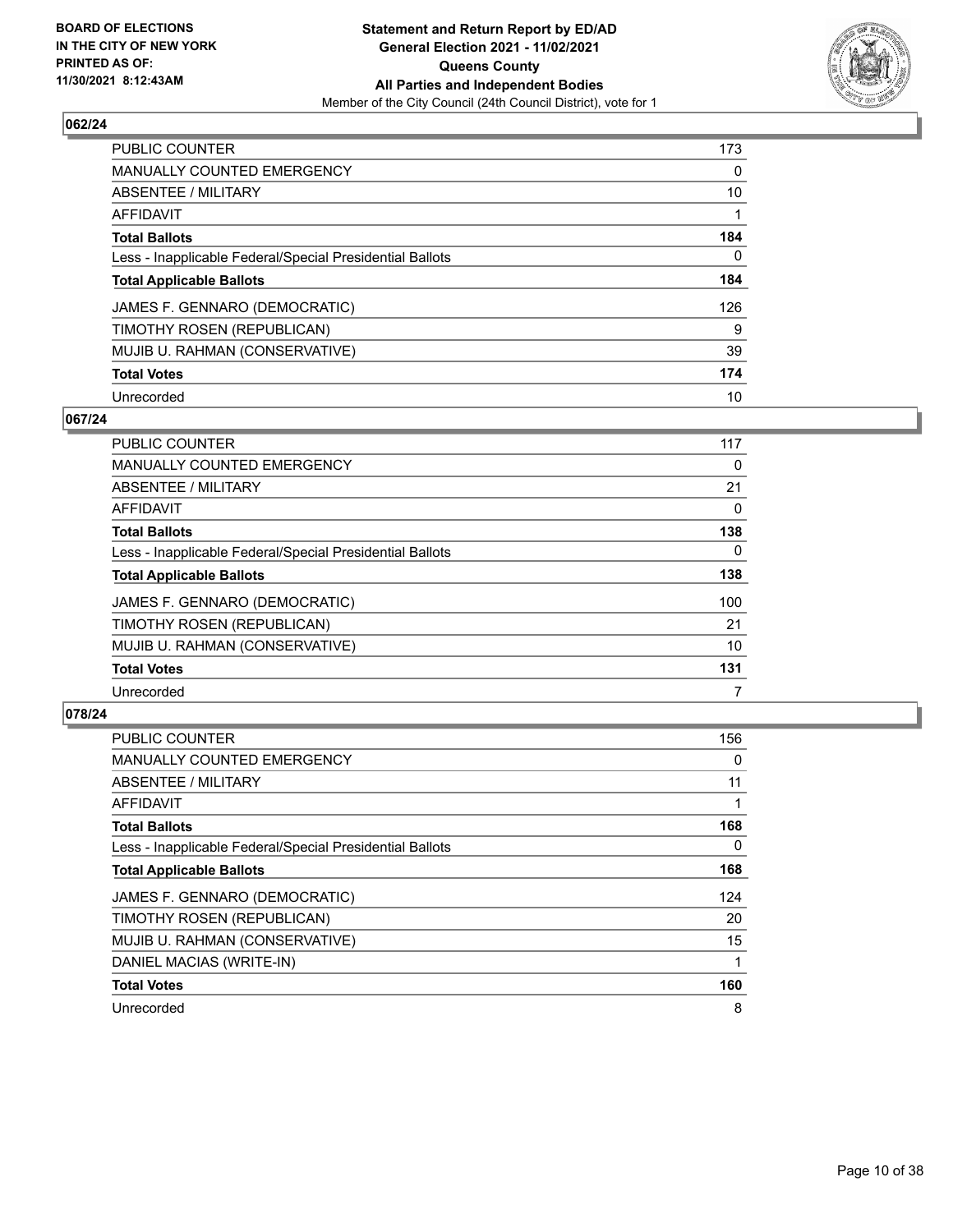

| <b>PUBLIC COUNTER</b>                                    | 160      |
|----------------------------------------------------------|----------|
| <b>MANUALLY COUNTED EMERGENCY</b>                        | $\Omega$ |
| ABSENTEE / MILITARY                                      | 15       |
| AFFIDAVIT                                                | $\Omega$ |
| <b>Total Ballots</b>                                     | 175      |
| Less - Inapplicable Federal/Special Presidential Ballots | 0        |
| <b>Total Applicable Ballots</b>                          | 175      |
| JAMES F. GENNARO (DEMOCRATIC)                            | 119      |
| TIMOTHY ROSEN (REPUBLICAN)                               | 34       |
| MUJIB U. RAHMAN (CONSERVATIVE)                           | 16       |
| <b>Total Votes</b>                                       | 169      |
| Unrecorded                                               | 6        |

#### **086/24**

| <b>PUBLIC COUNTER</b>                                    | 91       |
|----------------------------------------------------------|----------|
| <b>MANUALLY COUNTED EMERGENCY</b>                        | 0        |
| ABSENTEE / MILITARY                                      | 4        |
| <b>AFFIDAVIT</b>                                         | 0        |
| <b>Total Ballots</b>                                     | 95       |
| Less - Inapplicable Federal/Special Presidential Ballots | $\Omega$ |
| <b>Total Applicable Ballots</b>                          | 95       |
| JAMES F. GENNARO (DEMOCRATIC)                            | 69       |
| TIMOTHY ROSEN (REPUBLICAN)                               | 17       |
| MUJIB U. RAHMAN (CONSERVATIVE)                           | 8        |
| <b>Total Votes</b>                                       | 94       |
| Unrecorded                                               |          |

| <b>PUBLIC COUNTER</b>                                    | 100      |
|----------------------------------------------------------|----------|
| <b>MANUALLY COUNTED EMERGENCY</b>                        | $\Omega$ |
| ABSENTEE / MILITARY                                      | 17       |
| <b>AFFIDAVIT</b>                                         | $\Omega$ |
| <b>Total Ballots</b>                                     | 117      |
| Less - Inapplicable Federal/Special Presidential Ballots | 0        |
| <b>Total Applicable Ballots</b>                          | 117      |
| JAMES F. GENNARO (DEMOCRATIC)                            | 89       |
| TIMOTHY ROSEN (REPUBLICAN)                               | 17       |
| MUJIB U. RAHMAN (CONSERVATIVE)                           | 3        |
| <b>Total Votes</b>                                       | 109      |
| Unrecorded                                               | 8        |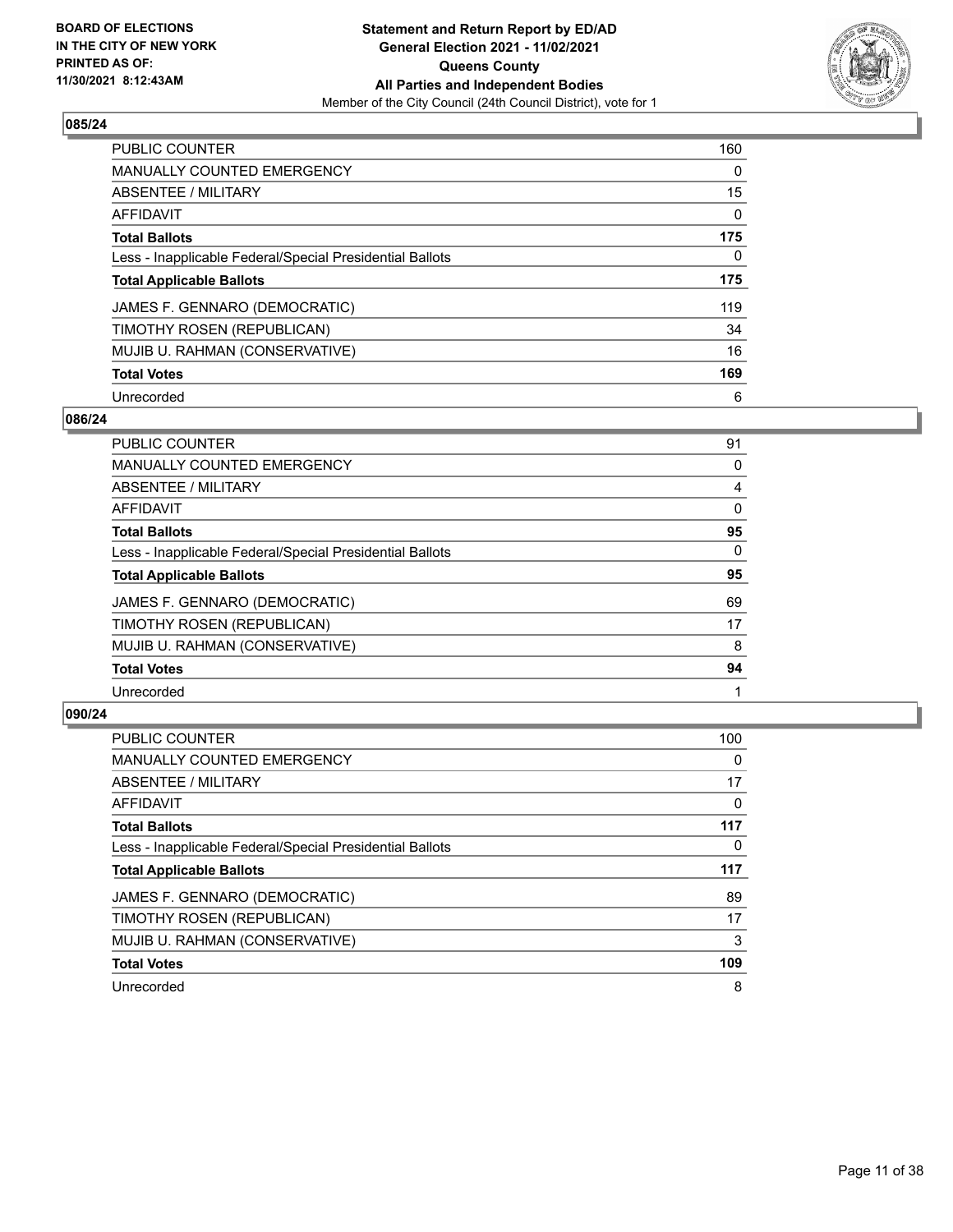

| <b>PUBLIC COUNTER</b>                                    | 143            |
|----------------------------------------------------------|----------------|
| <b>MANUALLY COUNTED EMERGENCY</b>                        | $\Omega$       |
| ABSENTEE / MILITARY                                      | 12             |
| AFFIDAVIT                                                | $\Omega$       |
| <b>Total Ballots</b>                                     | 155            |
| Less - Inapplicable Federal/Special Presidential Ballots | 0              |
| <b>Total Applicable Ballots</b>                          | 155            |
| JAMES F. GENNARO (DEMOCRATIC)                            | 100            |
| TIMOTHY ROSEN (REPUBLICAN)                               | 51             |
| MUJIB U. RAHMAN (CONSERVATIVE)                           | 2              |
| <b>Total Votes</b>                                       | 153            |
| Unrecorded                                               | $\overline{2}$ |

#### **002/25**

| <b>PUBLIC COUNTER</b>                                    | 26           |
|----------------------------------------------------------|--------------|
| <b>MANUALLY COUNTED EMERGENCY</b>                        | 0            |
| ABSENTEE / MILITARY                                      | 2            |
| AFFIDAVIT                                                | $\Omega$     |
| <b>Total Ballots</b>                                     | 28           |
| Less - Inapplicable Federal/Special Presidential Ballots | $\mathbf{0}$ |
| <b>Total Applicable Ballots</b>                          | 28           |
| JAMES F. GENNARO (DEMOCRATIC)                            | 23           |
| TIMOTHY ROSEN (REPUBLICAN)                               | 5            |
| MUJIB U. RAHMAN (CONSERVATIVE)                           | $\Omega$     |
| <b>Total Votes</b>                                       | 28           |

| <b>PUBLIC COUNTER</b>                                    | 215          |
|----------------------------------------------------------|--------------|
| <b>MANUALLY COUNTED EMERGENCY</b>                        | $\Omega$     |
| ABSENTEE / MILITARY                                      | 14           |
| AFFIDAVIT                                                | $\mathbf{0}$ |
| <b>Total Ballots</b>                                     | 229          |
| Less - Inapplicable Federal/Special Presidential Ballots | 0            |
| <b>Total Applicable Ballots</b>                          | 229          |
| JAMES F. GENNARO (DEMOCRATIC)                            | 151          |
| TIMOTHY ROSEN (REPUBLICAN)                               | 62           |
| MUJIB U. RAHMAN (CONSERVATIVE)                           | 6            |
| <b>Total Votes</b>                                       | 219          |
| Unrecorded                                               | 10           |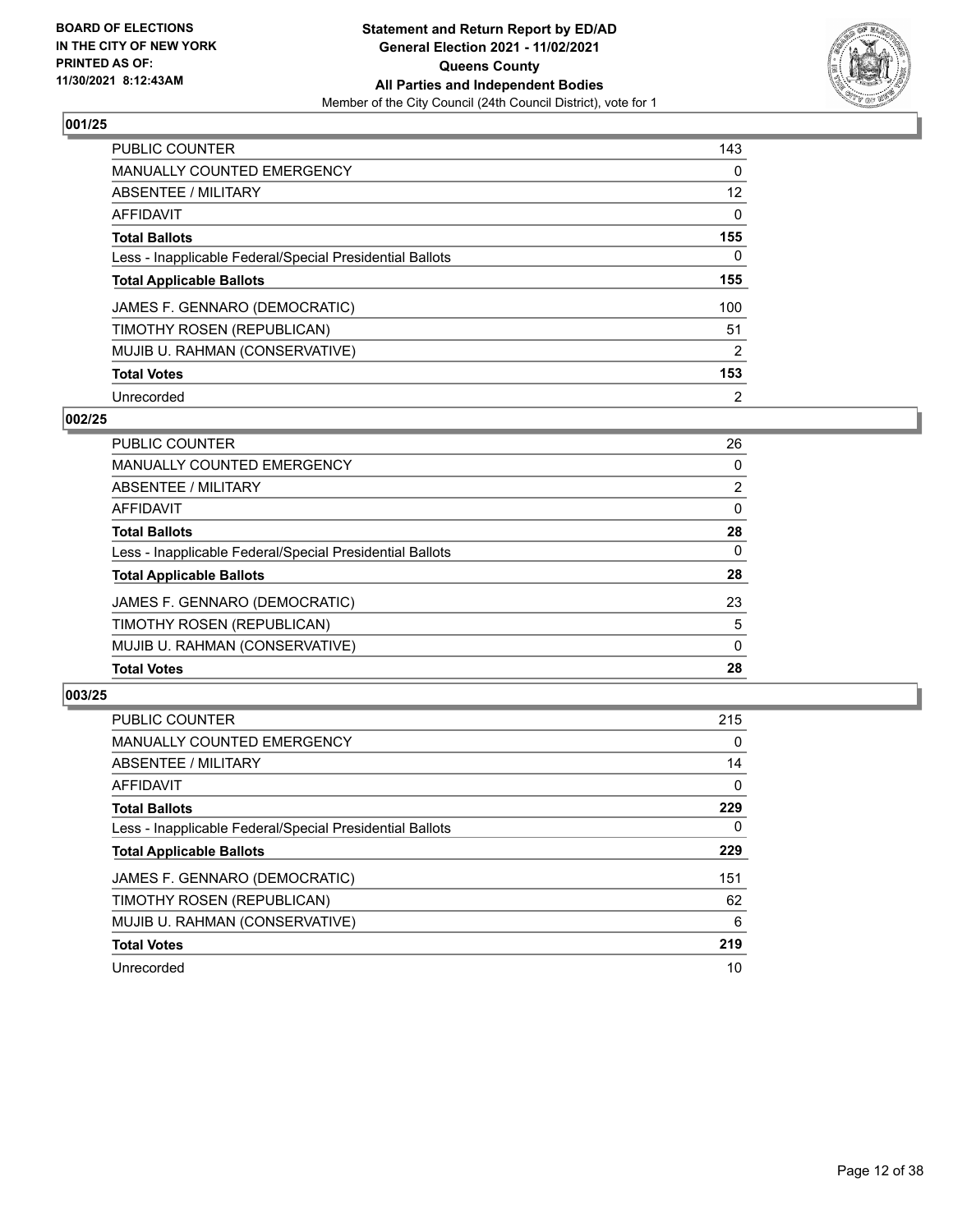

| PUBLIC COUNTER                                           | 200 |
|----------------------------------------------------------|-----|
| <b>MANUALLY COUNTED EMERGENCY</b>                        | 0   |
| ABSENTEE / MILITARY                                      | 7   |
| AFFIDAVIT                                                | 1   |
| <b>Total Ballots</b>                                     | 208 |
| Less - Inapplicable Federal/Special Presidential Ballots | 0   |
| <b>Total Applicable Ballots</b>                          | 208 |
| JAMES F. GENNARO (DEMOCRATIC)                            | 119 |
| TIMOTHY ROSEN (REPUBLICAN)                               | 68  |
| MUJIB U. RAHMAN (CONSERVATIVE)                           | 8   |
| MOUMITA AHMED (WRITE-IN)                                 |     |
| PATINA SUGA (WRITE-IN)                                   | 1   |
| UNATTRIBUTABLE WRITE-IN (WRITE-IN)                       | 2   |
| <b>Total Votes</b>                                       | 199 |
| Unrecorded                                               | 9   |

# **005/25**

| <b>PUBLIC COUNTER</b>                                    | 37             |
|----------------------------------------------------------|----------------|
| <b>MANUALLY COUNTED EMERGENCY</b>                        | 0              |
| <b>ABSENTEE / MILITARY</b>                               | 4              |
| <b>AFFIDAVIT</b>                                         |                |
| <b>Total Ballots</b>                                     | 42             |
| Less - Inapplicable Federal/Special Presidential Ballots | 0              |
| <b>Total Applicable Ballots</b>                          | 42             |
| JAMES F. GENNARO (DEMOCRATIC)                            | 26             |
| TIMOTHY ROSEN (REPUBLICAN)                               | 14             |
| MUJIB U. RAHMAN (CONSERVATIVE)                           | 0              |
| <b>Total Votes</b>                                       | 40             |
| Unrecorded                                               | $\overline{2}$ |

| PUBLIC COUNTER                                           | 130 |
|----------------------------------------------------------|-----|
| <b>MANUALLY COUNTED EMERGENCY</b>                        | 0   |
| ABSENTEE / MILITARY                                      | 15  |
| <b>AFFIDAVIT</b>                                         |     |
| <b>Total Ballots</b>                                     | 146 |
| Less - Inapplicable Federal/Special Presidential Ballots | 0   |
| <b>Total Applicable Ballots</b>                          | 146 |
| JAMES F. GENNARO (DEMOCRATIC)                            | 84  |
| TIMOTHY ROSEN (REPUBLICAN)                               | 49  |
| MUJIB U. RAHMAN (CONSERVATIVE)                           | 7   |
| <b>Total Votes</b>                                       | 140 |
| Unrecorded                                               | 6   |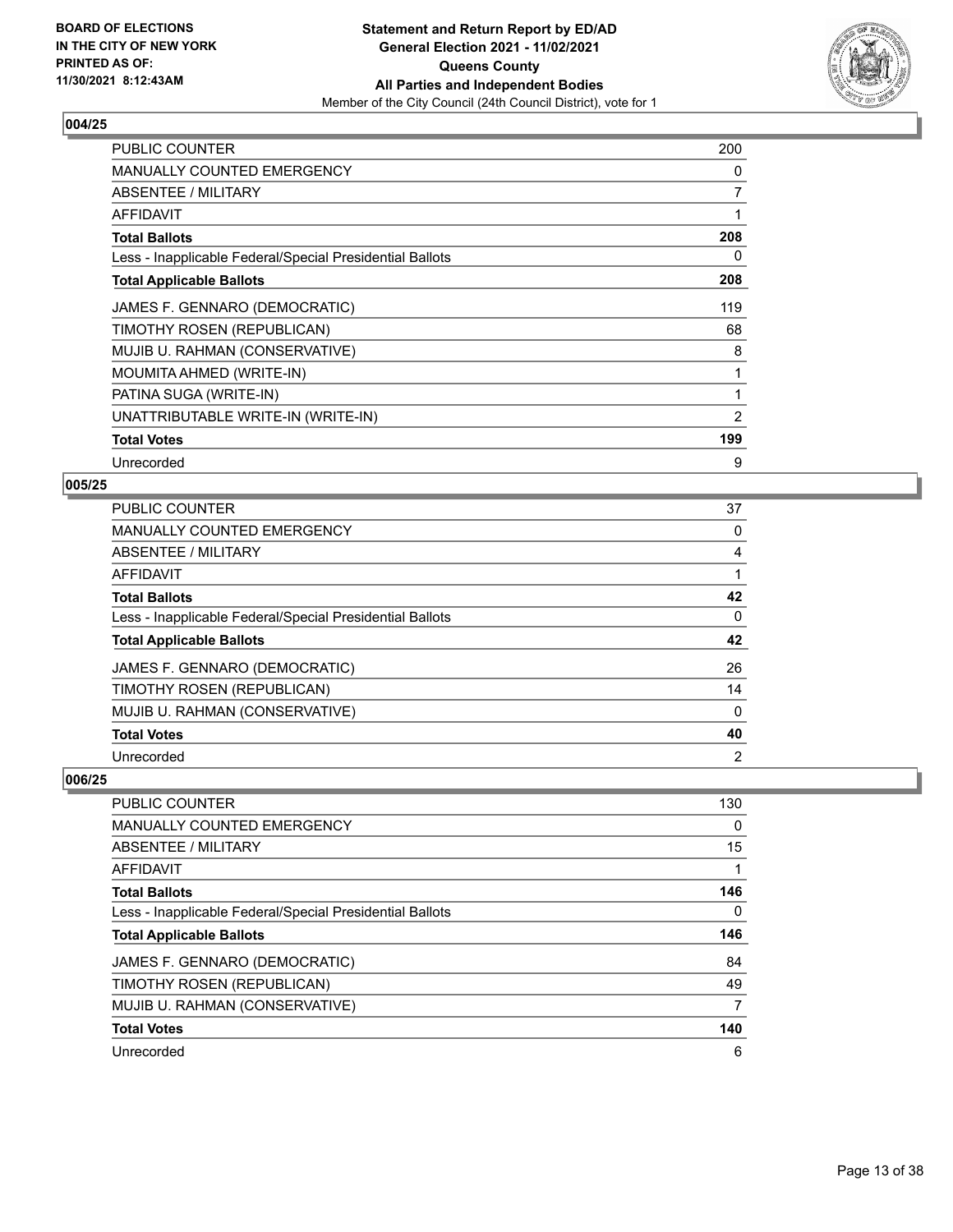

| <b>PUBLIC COUNTER</b>                                    | 143      |
|----------------------------------------------------------|----------|
| <b>MANUALLY COUNTED EMERGENCY</b>                        | $\Omega$ |
| ABSENTEE / MILITARY                                      | 6        |
| AFFIDAVIT                                                | 0        |
| <b>Total Ballots</b>                                     | 149      |
| Less - Inapplicable Federal/Special Presidential Ballots | 0        |
| <b>Total Applicable Ballots</b>                          | 149      |
| JAMES F. GENNARO (DEMOCRATIC)                            | 102      |
| TIMOTHY ROSEN (REPUBLICAN)                               | 29       |
| MUJIB U. RAHMAN (CONSERVATIVE)                           | 10       |
| <b>Total Votes</b>                                       | 141      |
| Unrecorded                                               | 8        |

#### **008/25**

| <b>PUBLIC COUNTER</b>                                    | 170      |
|----------------------------------------------------------|----------|
| MANUALLY COUNTED EMERGENCY                               | $\Omega$ |
| ABSENTEE / MILITARY                                      | 25       |
| <b>AFFIDAVIT</b>                                         | $\Omega$ |
| <b>Total Ballots</b>                                     | 195      |
| Less - Inapplicable Federal/Special Presidential Ballots | $\Omega$ |
| <b>Total Applicable Ballots</b>                          | 195      |
| JAMES F. GENNARO (DEMOCRATIC)                            | 110      |
| TIMOTHY ROSEN (REPUBLICAN)                               | 60       |
| MUJIB U. RAHMAN (CONSERVATIVE)                           | 4        |
| <b>Total Votes</b>                                       | 174      |
| Unrecorded                                               | 21       |

| PUBLIC COUNTER                                           | 47       |
|----------------------------------------------------------|----------|
| <b>MANUALLY COUNTED EMERGENCY</b>                        | 0        |
| ABSENTEE / MILITARY                                      | 12       |
| AFFIDAVIT                                                | $\Omega$ |
| <b>Total Ballots</b>                                     | 59       |
| Less - Inapplicable Federal/Special Presidential Ballots | 0        |
| <b>Total Applicable Ballots</b>                          | 59       |
| JAMES F. GENNARO (DEMOCRATIC)                            | 38       |
| TIMOTHY ROSEN (REPUBLICAN)                               | 17       |
| MUJIB U. RAHMAN (CONSERVATIVE)                           | $\Omega$ |
| <b>Total Votes</b>                                       | 55       |
| Unrecorded                                               | 4        |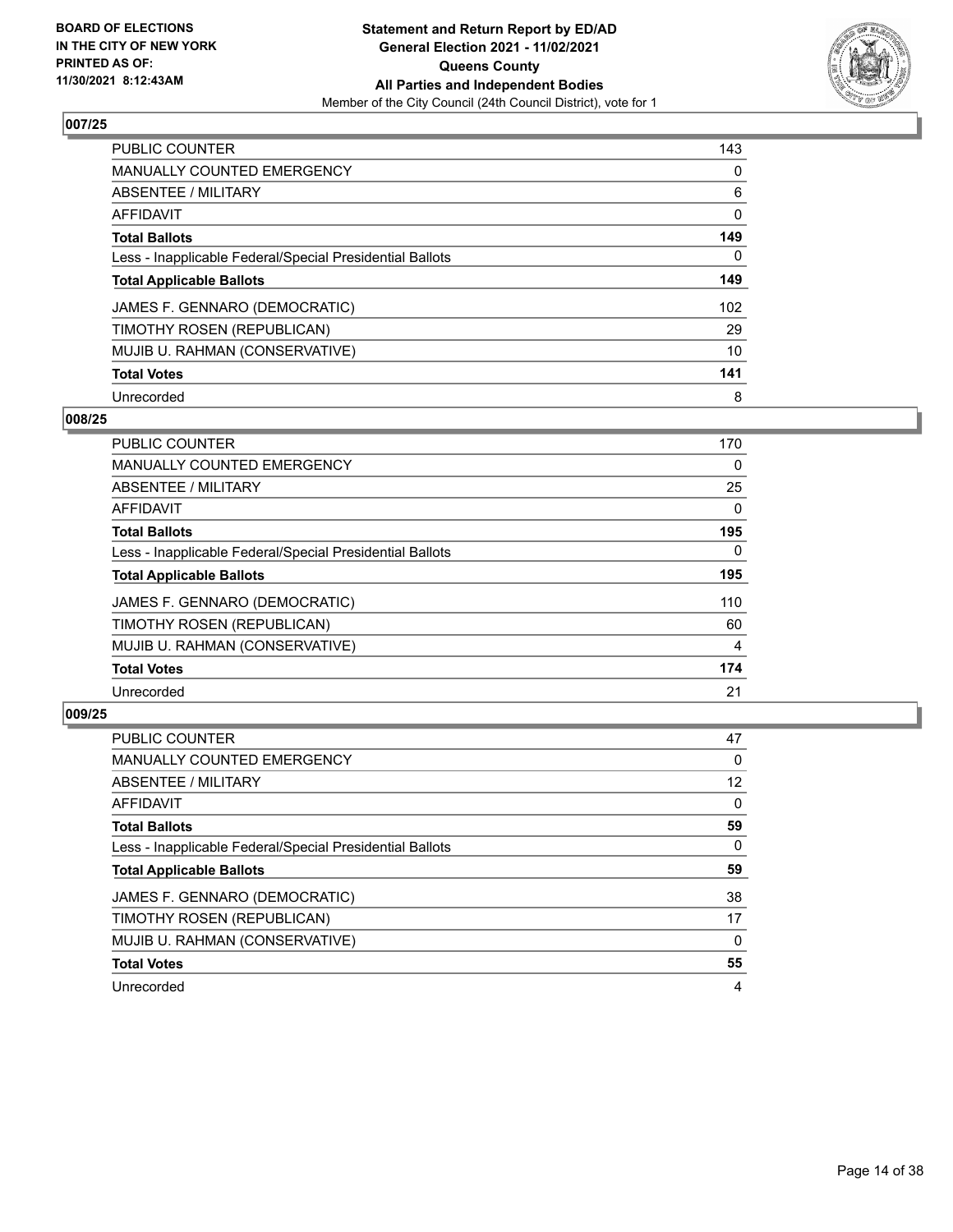

| PUBLIC COUNTER                                           | 119      |
|----------------------------------------------------------|----------|
| <b>MANUALLY COUNTED EMERGENCY</b>                        | $\Omega$ |
| ABSENTEE / MILITARY                                      | 25       |
| AFFIDAVIT                                                |          |
| <b>Total Ballots</b>                                     | 145      |
| Less - Inapplicable Federal/Special Presidential Ballots | 0        |
| <b>Total Applicable Ballots</b>                          | 145      |
| JAMES F. GENNARO (DEMOCRATIC)                            | 94       |
| TIMOTHY ROSEN (REPUBLICAN)                               | 41       |
| MUJIB U. RAHMAN (CONSERVATIVE)                           | 3        |
|                                                          |          |
| <b>Total Votes</b>                                       | 138      |

### **011/25**

| <b>PUBLIC COUNTER</b>                                    | 222            |
|----------------------------------------------------------|----------------|
| <b>MANUALLY COUNTED EMERGENCY</b>                        | $\Omega$       |
| ABSENTEE / MILITARY                                      | 52             |
| AFFIDAVIT                                                | 0              |
| <b>Total Ballots</b>                                     | 274            |
| Less - Inapplicable Federal/Special Presidential Ballots | 0              |
| <b>Total Applicable Ballots</b>                          | 274            |
| JAMES F. GENNARO (DEMOCRATIC)                            | 174            |
| TIMOTHY ROSEN (REPUBLICAN)                               | 79             |
| MUJIB U. RAHMAN (CONSERVATIVE)                           | $\overline{2}$ |
| JACK SKELLETON (WRITE-IN)                                |                |
| <b>Total Votes</b>                                       | 256            |
| Unrecorded                                               | 18             |

| PUBLIC COUNTER                                           | 248 |
|----------------------------------------------------------|-----|
| MANUALLY COUNTED EMERGENCY                               | 0   |
| ABSENTEE / MILITARY                                      | 23  |
| AFFIDAVIT                                                | 2   |
| <b>Total Ballots</b>                                     | 273 |
| Less - Inapplicable Federal/Special Presidential Ballots | 0   |
| <b>Total Applicable Ballots</b>                          | 273 |
| JAMES F. GENNARO (DEMOCRATIC)                            | 177 |
| TIMOTHY ROSEN (REPUBLICAN)                               | 83  |
| MUJIB U. RAHMAN (CONSERVATIVE)                           | 4   |
| YU CHING PAI (WRITE-IN)                                  | 1   |
| <b>Total Votes</b>                                       | 265 |
| Unrecorded                                               | 8   |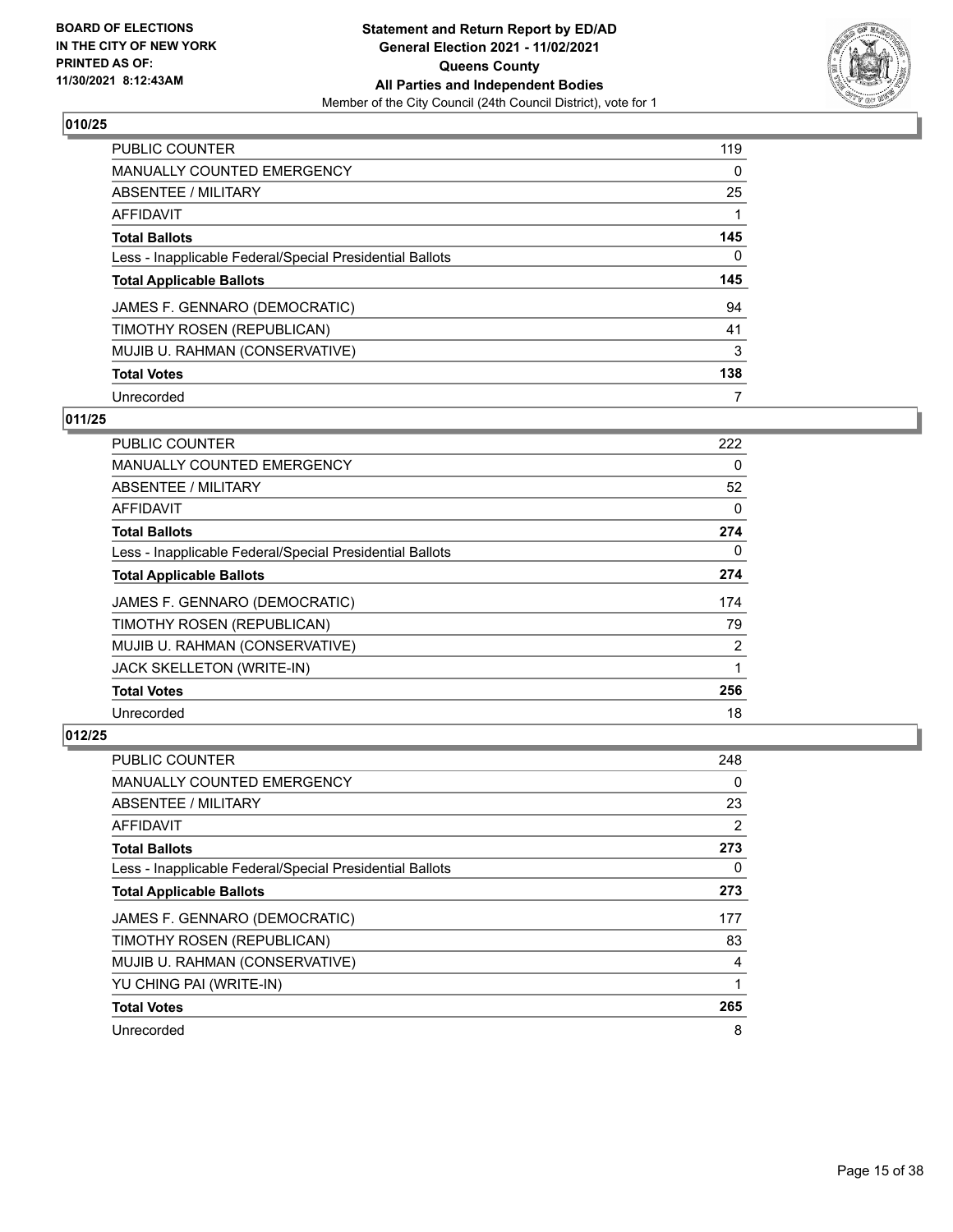

| PUBLIC COUNTER                                           | 216      |
|----------------------------------------------------------|----------|
| <b>MANUALLY COUNTED EMERGENCY</b>                        | $\Omega$ |
| ABSENTEE / MILITARY                                      | 38       |
| AFFIDAVIT                                                |          |
| <b>Total Ballots</b>                                     | 255      |
| Less - Inapplicable Federal/Special Presidential Ballots | 0        |
| <b>Total Applicable Ballots</b>                          | 255      |
| JAMES F. GENNARO (DEMOCRATIC)                            | 119      |
| TIMOTHY ROSEN (REPUBLICAN)                               | 116      |
| MUJIB U. RAHMAN (CONSERVATIVE)                           | 5        |
| <b>Total Votes</b>                                       | 240      |
| Unrecorded                                               | 15       |

# **014/25**

| <b>PUBLIC COUNTER</b>                                    | 224      |
|----------------------------------------------------------|----------|
| <b>MANUALLY COUNTED EMERGENCY</b>                        | 0        |
| ABSENTEE / MILITARY                                      | 41       |
| <b>AFFIDAVIT</b>                                         | 6        |
| <b>Total Ballots</b>                                     | 271      |
| Less - Inapplicable Federal/Special Presidential Ballots | $\Omega$ |
| <b>Total Applicable Ballots</b>                          | 271      |
| JAMES F. GENNARO (DEMOCRATIC)                            | 152      |
| TIMOTHY ROSEN (REPUBLICAN)                               | 99       |
| MUJIB U. RAHMAN (CONSERVATIVE)                           | 6        |
| <b>Total Votes</b>                                       | 257      |
| Unrecorded                                               | 14       |

| <b>PUBLIC COUNTER</b>                                    | 198 |
|----------------------------------------------------------|-----|
| MANUALLY COUNTED EMERGENCY                               | 0   |
| ABSENTEE / MILITARY                                      | 22  |
| <b>AFFIDAVIT</b>                                         | 1   |
| <b>Total Ballots</b>                                     | 221 |
| Less - Inapplicable Federal/Special Presidential Ballots | 0   |
| <b>Total Applicable Ballots</b>                          | 221 |
| JAMES F. GENNARO (DEMOCRATIC)                            | 137 |
| TIMOTHY ROSEN (REPUBLICAN)                               | 69  |
| MUJIB U. RAHMAN (CONSERVATIVE)                           | 5   |
| DONALD J. TRUMP (WRITE-IN)                               | 1   |
| RICK SAGE (WRITE-IN)                                     | 1   |
| UNATTRIBUTABLE WRITE-IN (WRITE-IN)                       | 1   |
| <b>Total Votes</b>                                       | 214 |
| Unrecorded                                               | 7   |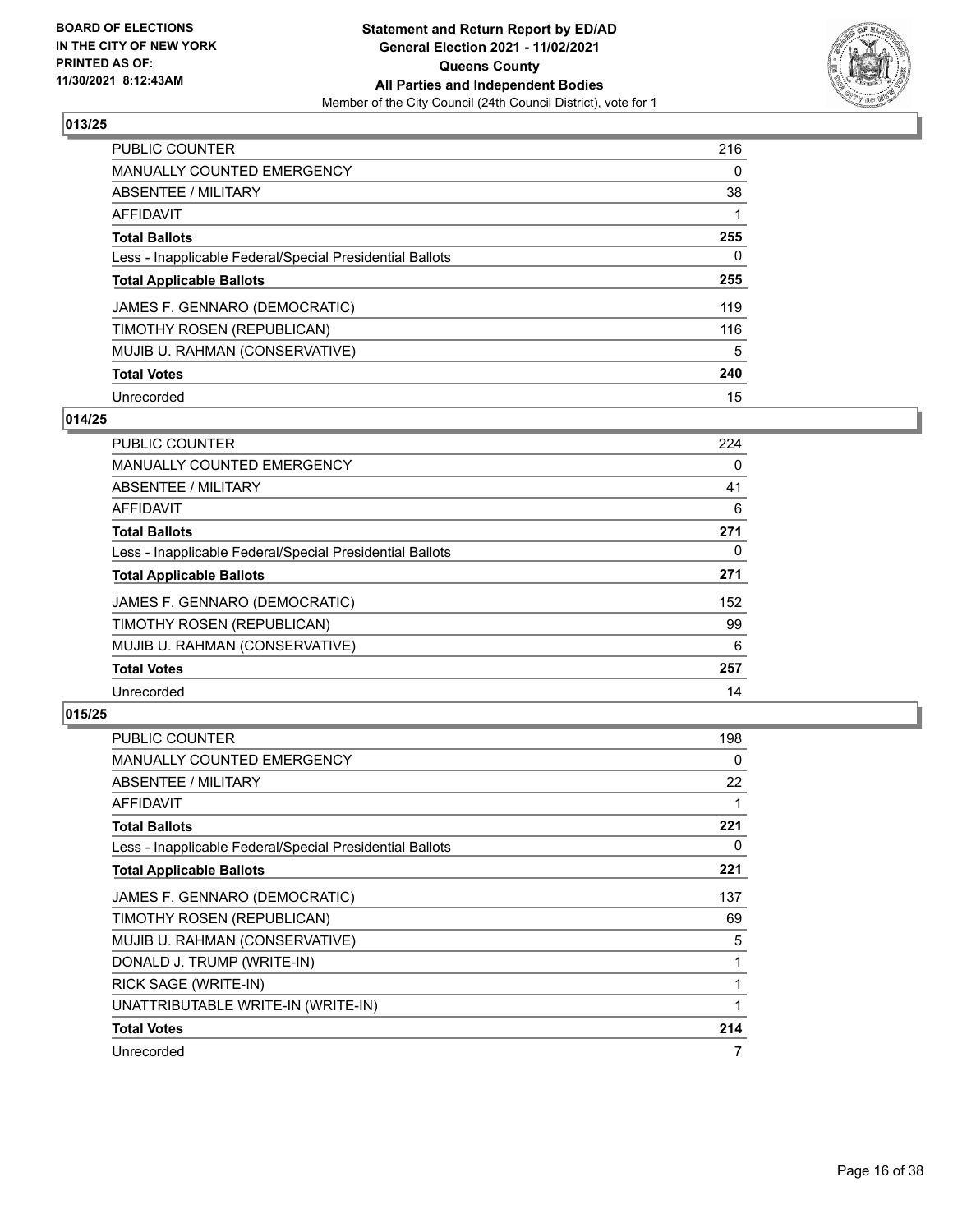

| <b>PUBLIC COUNTER</b>                                    | 234      |
|----------------------------------------------------------|----------|
| <b>MANUALLY COUNTED EMERGENCY</b>                        | $\Omega$ |
| ABSENTEE / MILITARY                                      | 24       |
| AFFIDAVIT                                                | 3        |
| <b>Total Ballots</b>                                     | 261      |
| Less - Inapplicable Federal/Special Presidential Ballots | 0        |
| <b>Total Applicable Ballots</b>                          | 261      |
| JAMES F. GENNARO (DEMOCRATIC)                            | 149      |
| TIMOTHY ROSEN (REPUBLICAN)                               | 86       |
| MUJIB U. RAHMAN (CONSERVATIVE)                           | 12       |
| <b>Total Votes</b>                                       | 247      |
| Unrecorded                                               | 14       |

#### **060/25**

| <b>PUBLIC COUNTER</b>                                    | 105      |
|----------------------------------------------------------|----------|
| <b>MANUALLY COUNTED EMERGENCY</b>                        | $\Omega$ |
| ABSENTEE / MILITARY                                      | 16       |
| AFFIDAVIT                                                | 1        |
| <b>Total Ballots</b>                                     | 122      |
| Less - Inapplicable Federal/Special Presidential Ballots | $\Omega$ |
| <b>Total Applicable Ballots</b>                          | 122      |
| JAMES F. GENNARO (DEMOCRATIC)                            | 56       |
| TIMOTHY ROSEN (REPUBLICAN)                               | 54       |
| MUJIB U. RAHMAN (CONSERVATIVE)                           |          |
| ANGELO KING (WRITE-IN)                                   | 1        |
| <b>Total Votes</b>                                       | $112$    |
| Unrecorded                                               | 10       |

| <b>PUBLIC COUNTER</b>                                    | 214 |
|----------------------------------------------------------|-----|
| MANUALLY COUNTED EMERGENCY                               | 0   |
| ABSENTEE / MILITARY                                      | 32  |
| AFFIDAVIT                                                | 0   |
| <b>Total Ballots</b>                                     | 246 |
| Less - Inapplicable Federal/Special Presidential Ballots | 0   |
| <b>Total Applicable Ballots</b>                          | 246 |
| JAMES F. GENNARO (DEMOCRATIC)                            | 138 |
| TIMOTHY ROSEN (REPUBLICAN)                               | 91  |
| MUJIB U. RAHMAN (CONSERVATIVE)                           | 6   |
| TAMMY OSHEVOV (WRITE-IN)                                 | 1   |
| <b>Total Votes</b>                                       | 236 |
| Unrecorded                                               | 10  |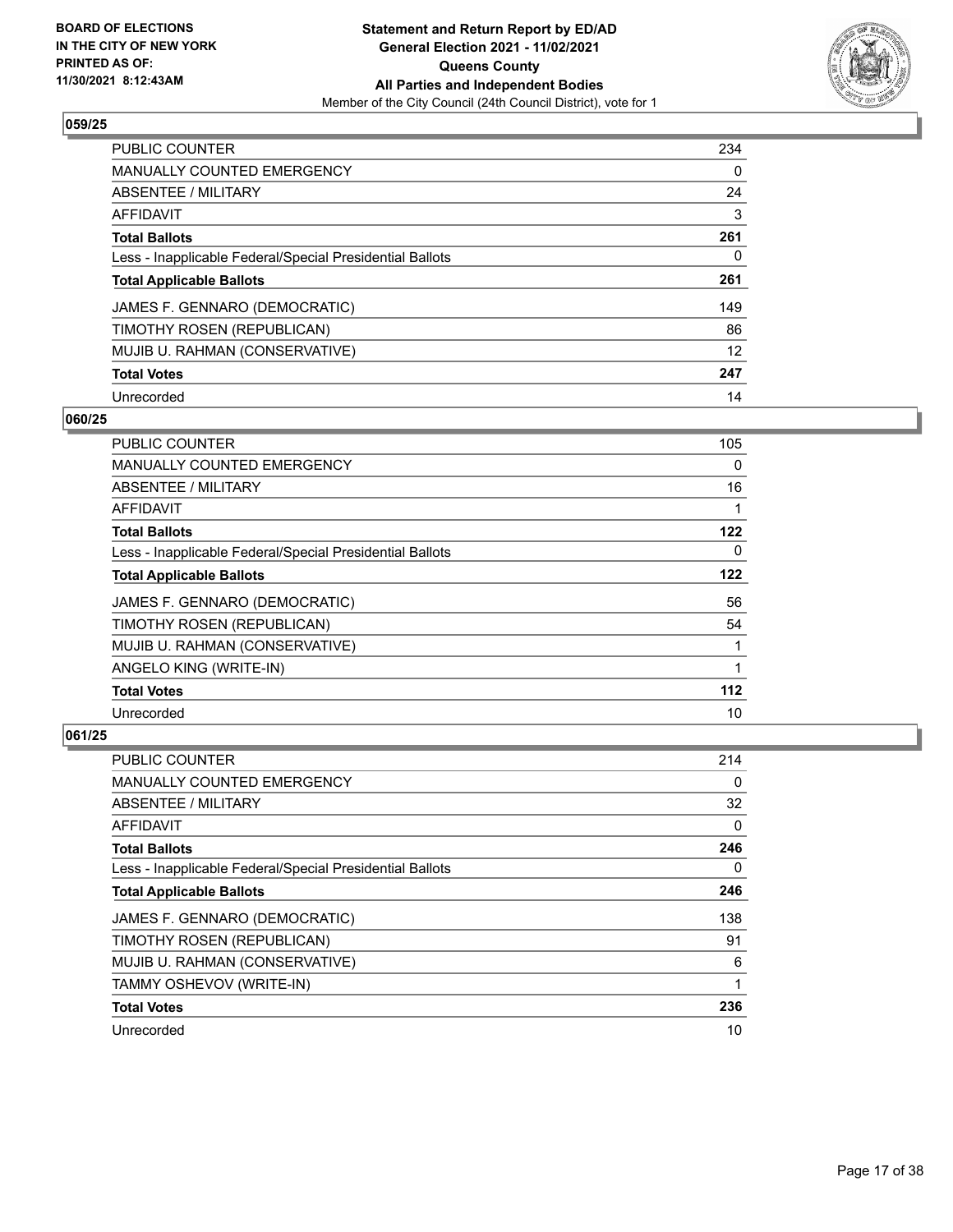

| <b>PUBLIC COUNTER</b>                                    | 119 |
|----------------------------------------------------------|-----|
| <b>MANUALLY COUNTED EMERGENCY</b>                        | 0   |
| ABSENTEE / MILITARY                                      | 12  |
| AFFIDAVIT                                                |     |
| <b>Total Ballots</b>                                     | 132 |
| Less - Inapplicable Federal/Special Presidential Ballots | 0   |
| <b>Total Applicable Ballots</b>                          | 132 |
| JAMES F. GENNARO (DEMOCRATIC)                            | 78  |
| TIMOTHY ROSEN (REPUBLICAN)                               | 33  |
| MUJIB U. RAHMAN (CONSERVATIVE)                           | 6   |
| DEEPTI SHARMA (WRITE-IN)                                 | 3   |
| UNATTRIBUTABLE WRITE-IN (WRITE-IN)                       | 1   |
| <b>Total Votes</b>                                       | 121 |
| Unrecorded                                               | 11  |

# **063/25**

| <b>PUBLIC COUNTER</b>                                    | 108 |
|----------------------------------------------------------|-----|
| <b>MANUALLY COUNTED EMERGENCY</b>                        | 0   |
| ABSENTEE / MILITARY                                      | 16  |
| AFFIDAVIT                                                |     |
| <b>Total Ballots</b>                                     | 125 |
| Less - Inapplicable Federal/Special Presidential Ballots | 0   |
| <b>Total Applicable Ballots</b>                          | 125 |
| JAMES F. GENNARO (DEMOCRATIC)                            | 75  |
| TIMOTHY ROSEN (REPUBLICAN)                               | 33  |
| MUJIB U. RAHMAN (CONSERVATIVE)                           | 3   |
| SANDRA UNG (WRITE-IN)                                    | 1   |
| <b>Total Votes</b>                                       | 112 |
| Unrecorded                                               | 13  |

| <b>PUBLIC COUNTER</b>                                    | 183      |
|----------------------------------------------------------|----------|
| <b>MANUALLY COUNTED EMERGENCY</b>                        | 0        |
| ABSENTEE / MILITARY                                      | 21       |
| AFFIDAVIT                                                | 0        |
| <b>Total Ballots</b>                                     | 204      |
| Less - Inapplicable Federal/Special Presidential Ballots | $\Omega$ |
| <b>Total Applicable Ballots</b>                          | 204      |
| JAMES F. GENNARO (DEMOCRATIC)                            | 108      |
| TIMOTHY ROSEN (REPUBLICAN)                               | 73       |
| MUJIB U. RAHMAN (CONSERVATIVE)                           | 3        |
| LOIS MARBACH (WRITE-IN)                                  | 3        |
| <b>Total Votes</b>                                       | 187      |
| Unrecorded                                               | 17       |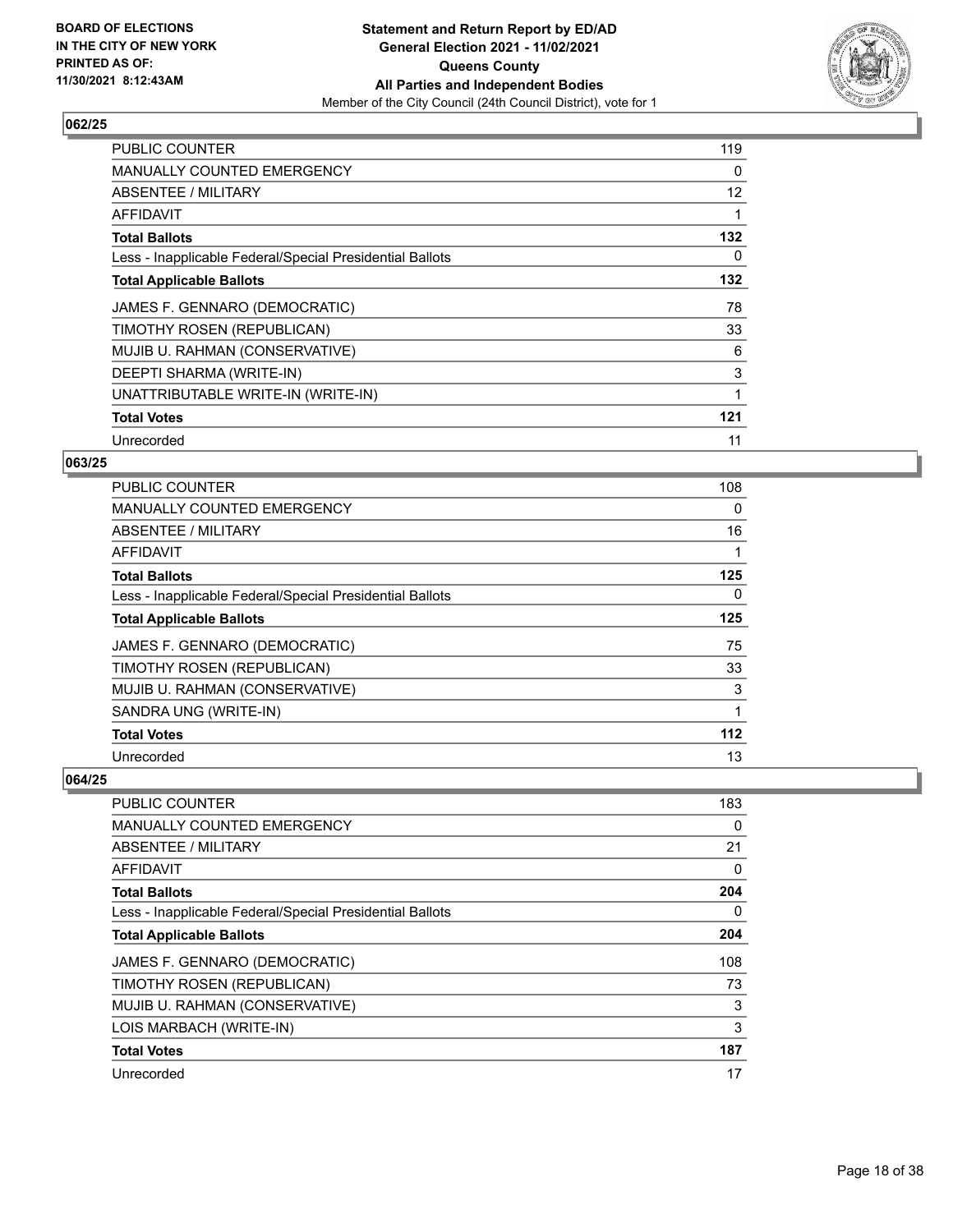

| <b>PUBLIC COUNTER</b>                                    | 118            |
|----------------------------------------------------------|----------------|
| <b>MANUALLY COUNTED EMERGENCY</b>                        | 0              |
| ABSENTEE / MILITARY                                      | 9              |
| AFFIDAVIT                                                | $\overline{2}$ |
| <b>Total Ballots</b>                                     | 129            |
| Less - Inapplicable Federal/Special Presidential Ballots | 0              |
| <b>Total Applicable Ballots</b>                          | 129            |
| JAMES F. GENNARO (DEMOCRATIC)                            | 64             |
| TIMOTHY ROSEN (REPUBLICAN)                               | 55             |
| MUJIB U. RAHMAN (CONSERVATIVE)                           | $\overline{2}$ |
| YU-CHING PAI (WRITE-IN)                                  | $\overline{2}$ |
| <b>Total Votes</b>                                       | 123            |
| Unrecorded                                               | 6              |

## **070/25**

| <b>PUBLIC COUNTER</b>                                    | 103      |
|----------------------------------------------------------|----------|
| MANUALLY COUNTED EMERGENCY                               | 0        |
| ABSENTEE / MILITARY                                      | 3        |
| AFFIDAVIT                                                | $\Omega$ |
| <b>Total Ballots</b>                                     | 106      |
| Less - Inapplicable Federal/Special Presidential Ballots | 0        |
|                                                          |          |
| <b>Total Applicable Ballots</b>                          | 106      |
| JAMES F. GENNARO (DEMOCRATIC)                            | 75       |
| TIMOTHY ROSEN (REPUBLICAN)                               | 20       |
| MUJIB U. RAHMAN (CONSERVATIVE)                           | 4        |
| <b>Total Votes</b>                                       | 99       |

| PUBLIC COUNTER                                           | 134      |
|----------------------------------------------------------|----------|
| <b>MANUALLY COUNTED EMERGENCY</b>                        | 0        |
| ABSENTEE / MILITARY                                      | 20       |
| AFFIDAVIT                                                | $\Omega$ |
| <b>Total Ballots</b>                                     | 154      |
| Less - Inapplicable Federal/Special Presidential Ballots | 0        |
|                                                          |          |
| <b>Total Applicable Ballots</b>                          | 154      |
| JAMES F. GENNARO (DEMOCRATIC)                            | 85       |
| TIMOTHY ROSEN (REPUBLICAN)                               | 55       |
| MUJIB U. RAHMAN (CONSERVATIVE)                           | 4        |
| <b>Total Votes</b>                                       | 144      |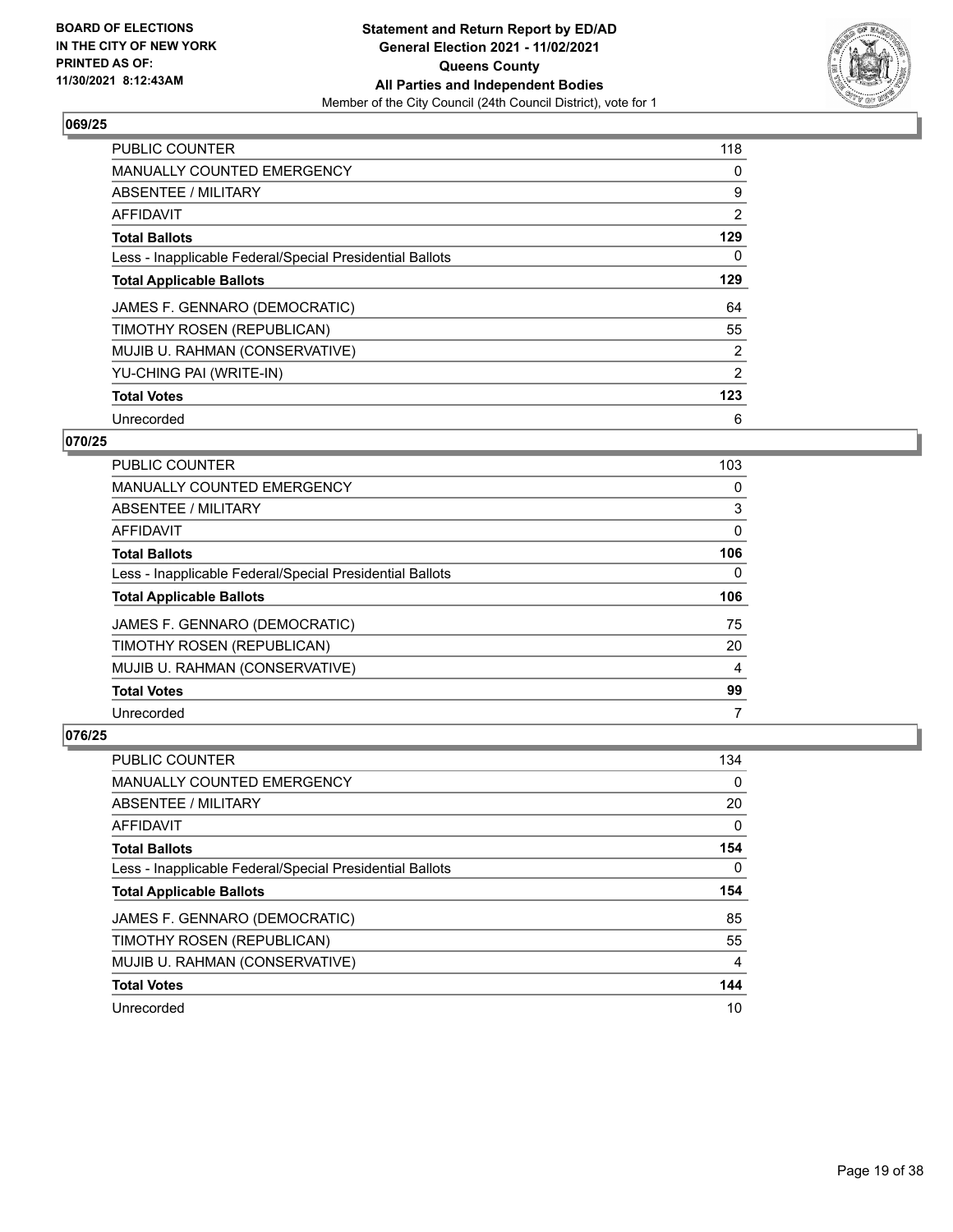

| <b>PUBLIC COUNTER</b>                                    | 398      |
|----------------------------------------------------------|----------|
| <b>MANUALLY COUNTED EMERGENCY</b>                        | 0        |
| ABSENTEE / MILITARY                                      | 23       |
| <b>AFFIDAVIT</b>                                         | $\Omega$ |
| <b>Total Ballots</b>                                     | 421      |
| Less - Inapplicable Federal/Special Presidential Ballots | 0        |
| <b>Total Applicable Ballots</b>                          | 421      |
| JAMES F. GENNARO (DEMOCRATIC)                            | 338      |
| TIMOTHY ROSEN (REPUBLICAN)                               | 73       |
| MUJIB U. RAHMAN (CONSERVATIVE)                           | 2        |
| SCOTT I. MARSHALL (WRITE-IN)                             |          |
| <b>Total Votes</b>                                       | 414      |
| Unrecorded                                               |          |

#### **010/27 COMBINED into: 048/24**

#### **011/27**

| PUBLIC COUNTER                                           | 117 |
|----------------------------------------------------------|-----|
| MANUALLY COUNTED EMERGENCY                               | 0   |
| ABSENTEE / MILITARY                                      | 36  |
| AFFIDAVIT                                                | 2   |
| <b>Total Ballots</b>                                     | 155 |
| Less - Inapplicable Federal/Special Presidential Ballots | 0   |
| <b>Total Applicable Ballots</b>                          | 155 |
| JAMES F. GENNARO (DEMOCRATIC)                            | 117 |
| TIMOTHY ROSEN (REPUBLICAN)                               | 18  |
| MUJIB U. RAHMAN (CONSERVATIVE)                           | 7   |
| DERRICK NEVILLE (WRITE-IN)                               | 1   |
| <b>Total Votes</b>                                       | 143 |
| Unrecorded                                               | 12  |

| <b>PUBLIC COUNTER</b>                                    | 194      |
|----------------------------------------------------------|----------|
| <b>MANUALLY COUNTED EMERGENCY</b>                        | 0        |
| ABSENTEE / MILITARY                                      | 20       |
| AFFIDAVIT                                                | 0        |
| <b>Total Ballots</b>                                     | 214      |
| Less - Inapplicable Federal/Special Presidential Ballots | $\Omega$ |
| <b>Total Applicable Ballots</b>                          | 214      |
| JAMES F. GENNARO (DEMOCRATIC)                            | 139      |
| TIMOTHY ROSEN (REPUBLICAN)                               | 58       |
| MUJIB U. RAHMAN (CONSERVATIVE)                           | 11       |
| UNATTRIBUTABLE WRITE-IN (WRITE-IN)                       |          |
| <b>Total Votes</b>                                       | 209      |
| Unrecorded                                               | 5        |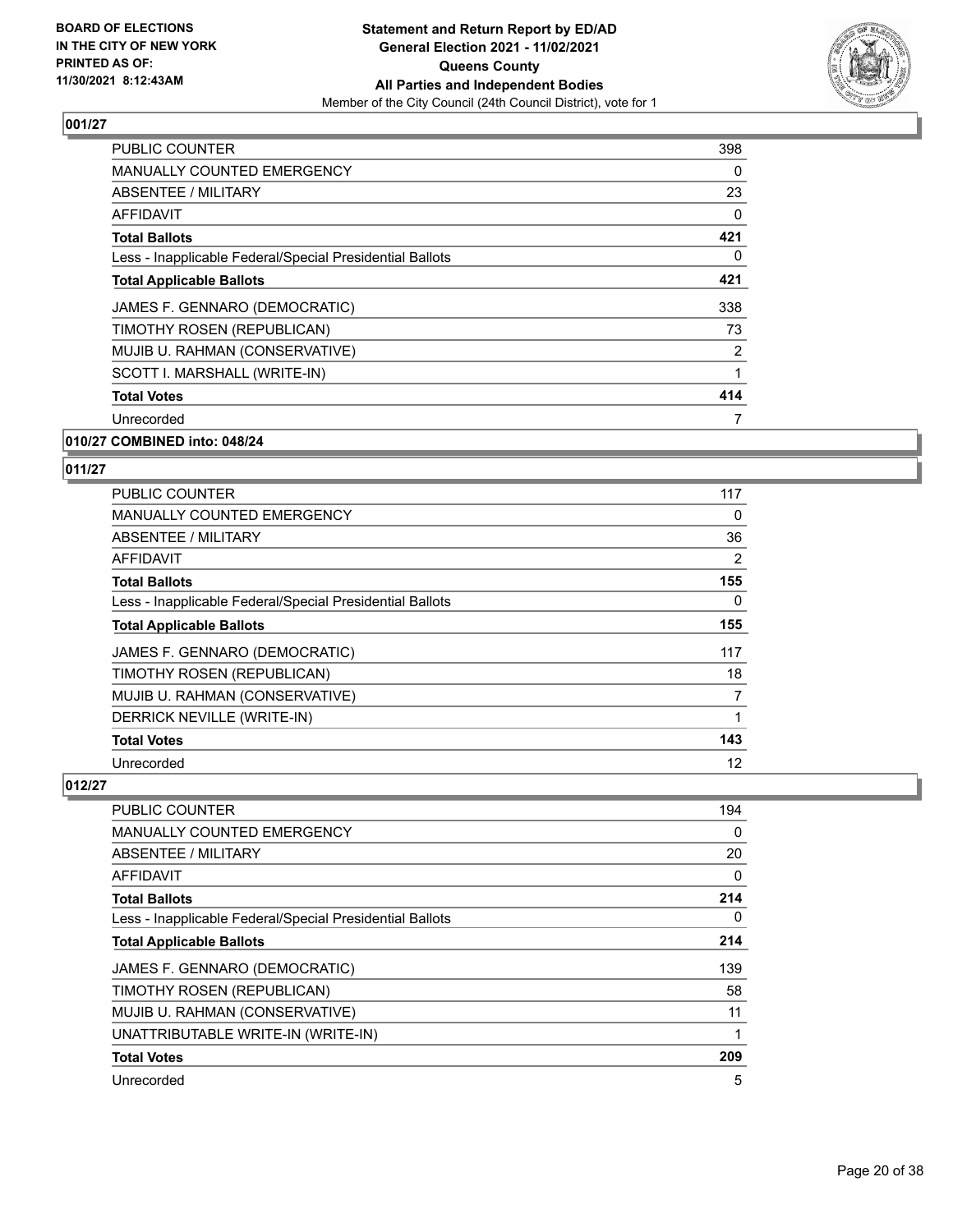

| <b>PUBLIC COUNTER</b>                                    | 284 |
|----------------------------------------------------------|-----|
| <b>MANUALLY COUNTED EMERGENCY</b>                        | 0   |
| ABSENTEE / MILITARY                                      | 51  |
| AFFIDAVIT                                                |     |
| <b>Total Ballots</b>                                     | 336 |
| Less - Inapplicable Federal/Special Presidential Ballots | 0   |
| <b>Total Applicable Ballots</b>                          | 336 |
| JAMES F. GENNARO (DEMOCRATIC)                            | 241 |
| TIMOTHY ROSEN (REPUBLICAN)                               | 78  |
| MUJIB U. RAHMAN (CONSERVATIVE)                           | 4   |
| AIDA VERNON (WRITE-IN)                                   | 1   |
| MOUMITA AHMED (WRITE-IN)                                 | 2   |
| <b>Total Votes</b>                                       | 326 |
| Unrecorded                                               | 10  |

## **014/27**

| PUBLIC COUNTER                                           | 335 |
|----------------------------------------------------------|-----|
| <b>MANUALLY COUNTED EMERGENCY</b>                        | 0   |
| ABSENTEE / MILITARY                                      | 27  |
| AFFIDAVIT                                                | 2   |
| <b>Total Ballots</b>                                     | 364 |
| Less - Inapplicable Federal/Special Presidential Ballots | 0   |
| <b>Total Applicable Ballots</b>                          | 364 |
| JAMES F. GENNARO (DEMOCRATIC)                            | 274 |
| TIMOTHY ROSEN (REPUBLICAN)                               | 65  |
| MUJIB U. RAHMAN (CONSERVATIVE)                           | 8   |
| MOUMITA AHMED (WRITE-IN)                                 | 1   |
| UNATTRIBUTABLE WRITE-IN (WRITE-IN)                       |     |
| <b>Total Votes</b>                                       | 349 |
| Unrecorded                                               | 15  |

| <b>PUBLIC COUNTER</b>                                    | 181 |
|----------------------------------------------------------|-----|
| <b>MANUALLY COUNTED EMERGENCY</b>                        | 0   |
| ABSENTEE / MILITARY                                      | 19  |
| <b>AFFIDAVIT</b>                                         | 4   |
| <b>Total Ballots</b>                                     | 204 |
| Less - Inapplicable Federal/Special Presidential Ballots | 0   |
| <b>Total Applicable Ballots</b>                          | 204 |
| JAMES F. GENNARO (DEMOCRATIC)                            | 163 |
| TIMOTHY ROSEN (REPUBLICAN)                               | 31  |
| MUJIB U. RAHMAN (CONSERVATIVE)                           | 2   |
| SANDRO NAVARRO (WRITE-IN)                                |     |
| <b>Total Votes</b>                                       | 197 |
| Unrecorded                                               | 7   |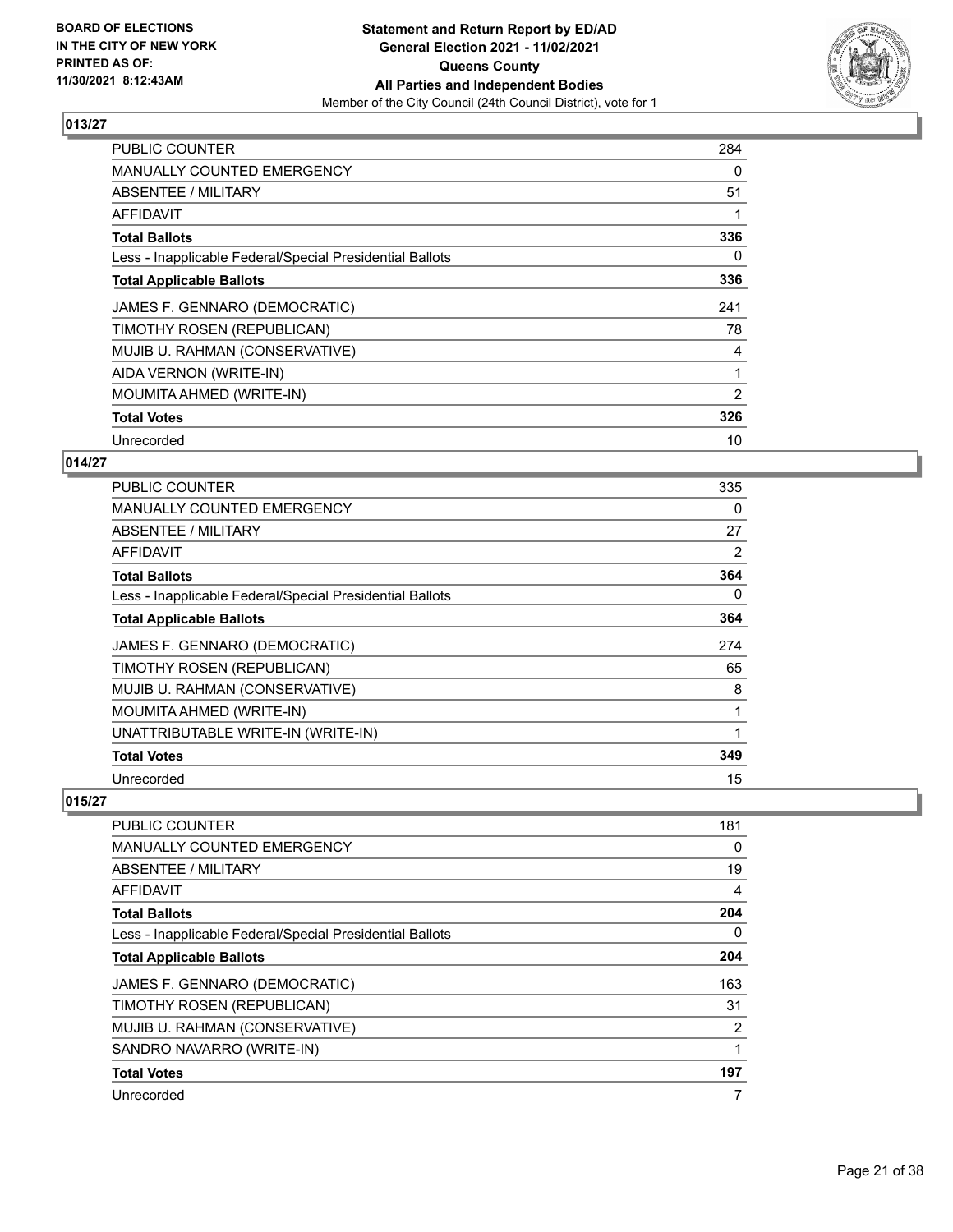

| <b>PUBLIC COUNTER</b>                                    | 186            |
|----------------------------------------------------------|----------------|
| <b>MANUALLY COUNTED EMERGENCY</b>                        | 0              |
| <b>ABSENTEE / MILITARY</b>                               | 7              |
| AFFIDAVIT                                                |                |
| <b>Total Ballots</b>                                     | 194            |
| Less - Inapplicable Federal/Special Presidential Ballots | 0              |
| <b>Total Applicable Ballots</b>                          | 194            |
| JAMES F. GENNARO (DEMOCRATIC)                            | 132            |
| TIMOTHY ROSEN (REPUBLICAN)                               | 43             |
| MUJIB U. RAHMAN (CONSERVATIVE)                           | 4              |
| MOUMITA AHMED (WRITE-IN)                                 | $\overline{2}$ |
| UNATTRIBUTABLE WRITE-IN (WRITE-IN)                       | 1              |
| <b>Total Votes</b>                                       | 182            |
| Unrecorded                                               | 12             |

## **017/27**

| <b>PUBLIC COUNTER</b>                                    | 76 |
|----------------------------------------------------------|----|
| <b>MANUALLY COUNTED EMERGENCY</b>                        | 0  |
| ABSENTEE / MILITARY                                      | 6  |
| AFFIDAVIT                                                | 0  |
| <b>Total Ballots</b>                                     | 82 |
| Less - Inapplicable Federal/Special Presidential Ballots | 0  |
| <b>Total Applicable Ballots</b>                          | 82 |
| JAMES F. GENNARO (DEMOCRATIC)                            | 43 |
| TIMOTHY ROSEN (REPUBLICAN)                               | 31 |
| MUJIB U. RAHMAN (CONSERVATIVE)                           |    |
| <b>Total Votes</b>                                       | 75 |
| Unrecorded                                               | 7  |

| PUBLIC COUNTER                                           | 322 |
|----------------------------------------------------------|-----|
| <b>MANUALLY COUNTED EMERGENCY</b>                        | 0   |
| ABSENTEE / MILITARY                                      | 25  |
| AFFIDAVIT                                                |     |
| <b>Total Ballots</b>                                     | 348 |
| Less - Inapplicable Federal/Special Presidential Ballots | 0   |
| <b>Total Applicable Ballots</b>                          | 348 |
| JAMES F. GENNARO (DEMOCRATIC)                            | 252 |
| TIMOTHY ROSEN (REPUBLICAN)                               | 81  |
| MUJIB U. RAHMAN (CONSERVATIVE)                           | 4   |
| <b>Total Votes</b>                                       | 337 |
| Unrecorded                                               | 11  |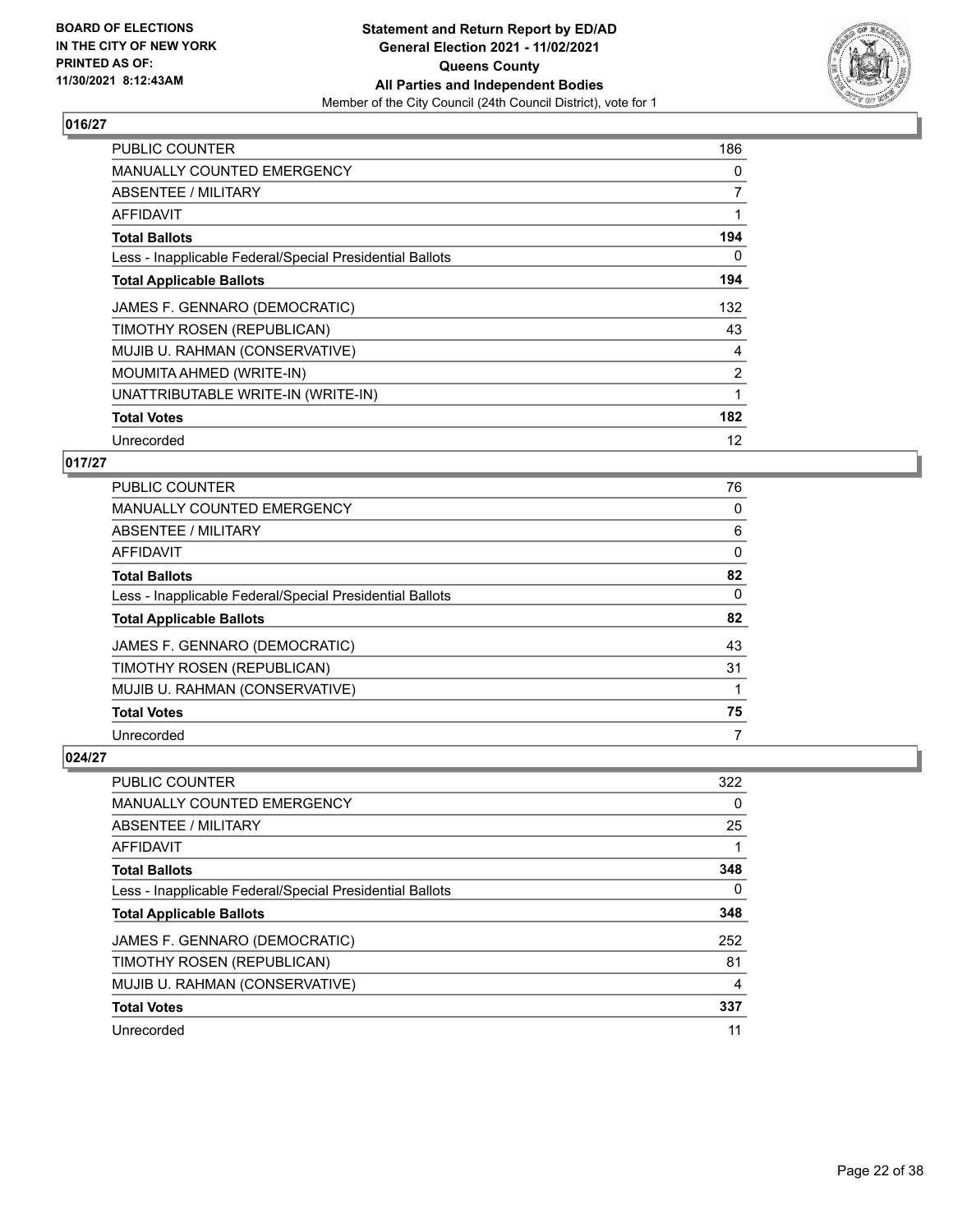

| <b>PUBLIC COUNTER</b>                                    | 316      |
|----------------------------------------------------------|----------|
| MANUALLY COUNTED EMERGENCY                               | 0        |
| ABSENTEE / MILITARY                                      | 40       |
| AFFIDAVIT                                                |          |
| <b>Total Ballots</b>                                     | 357      |
| Less - Inapplicable Federal/Special Presidential Ballots | $\Omega$ |
| <b>Total Applicable Ballots</b>                          | 357      |
| JAMES F. GENNARO (DEMOCRATIC)                            | 303      |
| TIMOTHY ROSEN (REPUBLICAN)                               | 43       |
| MUJIB U. RAHMAN (CONSERVATIVE)                           | 0        |
| UNCOUNTED WRITE-IN PER STATUTE (WRITE-IN)                |          |
| <b>Total Votes</b>                                       | 347      |
| Unrecorded                                               | 10       |

### **026/27**

| PUBLIC COUNTER                                           | 233 |
|----------------------------------------------------------|-----|
| <b>MANUALLY COUNTED EMERGENCY</b>                        | 0   |
| ABSENTEE / MILITARY                                      | 22  |
| AFFIDAVIT                                                |     |
| <b>Total Ballots</b>                                     | 256 |
| Less - Inapplicable Federal/Special Presidential Ballots | 0   |
| <b>Total Applicable Ballots</b>                          | 256 |
| JAMES F. GENNARO (DEMOCRATIC)                            | 196 |
| TIMOTHY ROSEN (REPUBLICAN)                               | 53  |
| MUJIB U. RAHMAN (CONSERVATIVE)                           |     |
| <b>Total Votes</b>                                       | 250 |
| Unrecorded                                               | 6   |

| PUBLIC COUNTER                                           | 162 |
|----------------------------------------------------------|-----|
| <b>MANUALLY COUNTED EMERGENCY</b>                        | 0   |
| ABSENTEE / MILITARY                                      | 18  |
| AFFIDAVIT                                                | 0   |
| <b>Total Ballots</b>                                     | 180 |
| Less - Inapplicable Federal/Special Presidential Ballots | 0   |
| <b>Total Applicable Ballots</b>                          | 180 |
| JAMES F. GENNARO (DEMOCRATIC)                            | 131 |
| TIMOTHY ROSEN (REPUBLICAN)                               | 43  |
| MUJIB U. RAHMAN (CONSERVATIVE)                           | 0   |
| <b>Total Votes</b>                                       | 174 |
| Unrecorded                                               | 6   |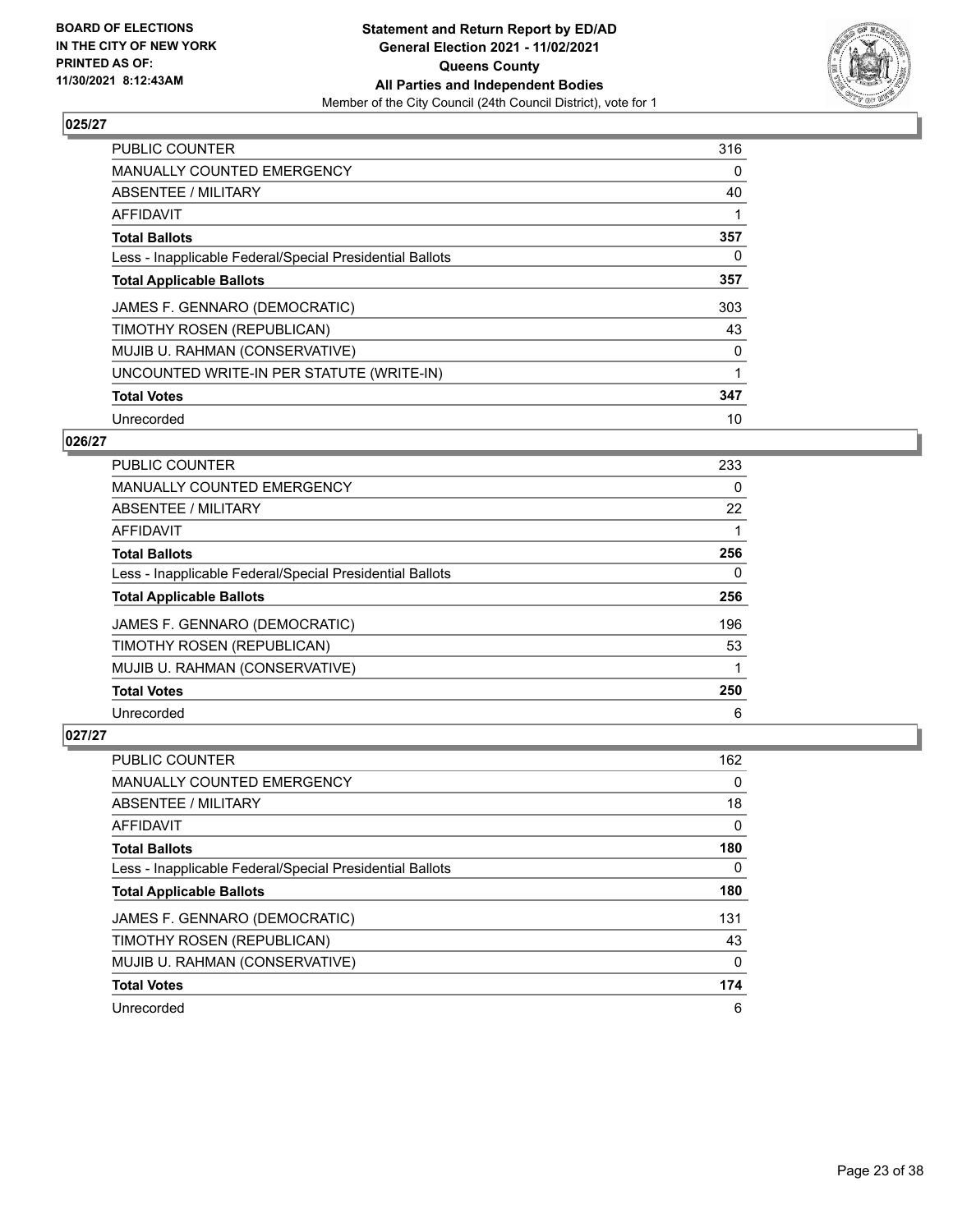

| PUBLIC COUNTER                                           | 209      |
|----------------------------------------------------------|----------|
| <b>MANUALLY COUNTED EMERGENCY</b>                        | $\Omega$ |
| ABSENTEE / MILITARY                                      | 9        |
| AFFIDAVIT                                                |          |
| <b>Total Ballots</b>                                     | 219      |
| Less - Inapplicable Federal/Special Presidential Ballots | 0        |
| <b>Total Applicable Ballots</b>                          | 219      |
| JAMES F. GENNARO (DEMOCRATIC)                            | 170      |
| TIMOTHY ROSEN (REPUBLICAN)                               | 35       |
| MUJIB U. RAHMAN (CONSERVATIVE)                           | 6        |
| <b>Total Votes</b>                                       | 211      |
| Unrecorded                                               | 8        |

#### **029/27**

| <b>PUBLIC COUNTER</b>                                    | 132            |
|----------------------------------------------------------|----------------|
| <b>MANUALLY COUNTED EMERGENCY</b>                        | 0              |
| ABSENTEE / MILITARY                                      | 3              |
| <b>AFFIDAVIT</b>                                         | $\overline{2}$ |
| <b>Total Ballots</b>                                     | 137            |
| Less - Inapplicable Federal/Special Presidential Ballots | $\Omega$       |
| <b>Total Applicable Ballots</b>                          | 137            |
| JAMES F. GENNARO (DEMOCRATIC)                            | 113            |
| TIMOTHY ROSEN (REPUBLICAN)                               | 17             |
| MUJIB U. RAHMAN (CONSERVATIVE)                           | 4              |
| <b>Total Votes</b>                                       | 134            |
| Unrecorded                                               | 3              |

| <b>PUBLIC COUNTER</b>                                    | 236 |
|----------------------------------------------------------|-----|
| <b>MANUALLY COUNTED EMERGENCY</b>                        | 0   |
| ABSENTEE / MILITARY                                      | 26  |
| AFFIDAVIT                                                | 0   |
| <b>Total Ballots</b>                                     | 262 |
| Less - Inapplicable Federal/Special Presidential Ballots | 0   |
| <b>Total Applicable Ballots</b>                          | 262 |
| JAMES F. GENNARO (DEMOCRATIC)                            | 200 |
| TIMOTHY ROSEN (REPUBLICAN)                               | 51  |
| MUJIB U. RAHMAN (CONSERVATIVE)                           | 4   |
| <b>JOSHUA MAYNARD (WRITE-IN)</b>                         |     |
| <b>Total Votes</b>                                       | 256 |
| Unrecorded                                               | 6   |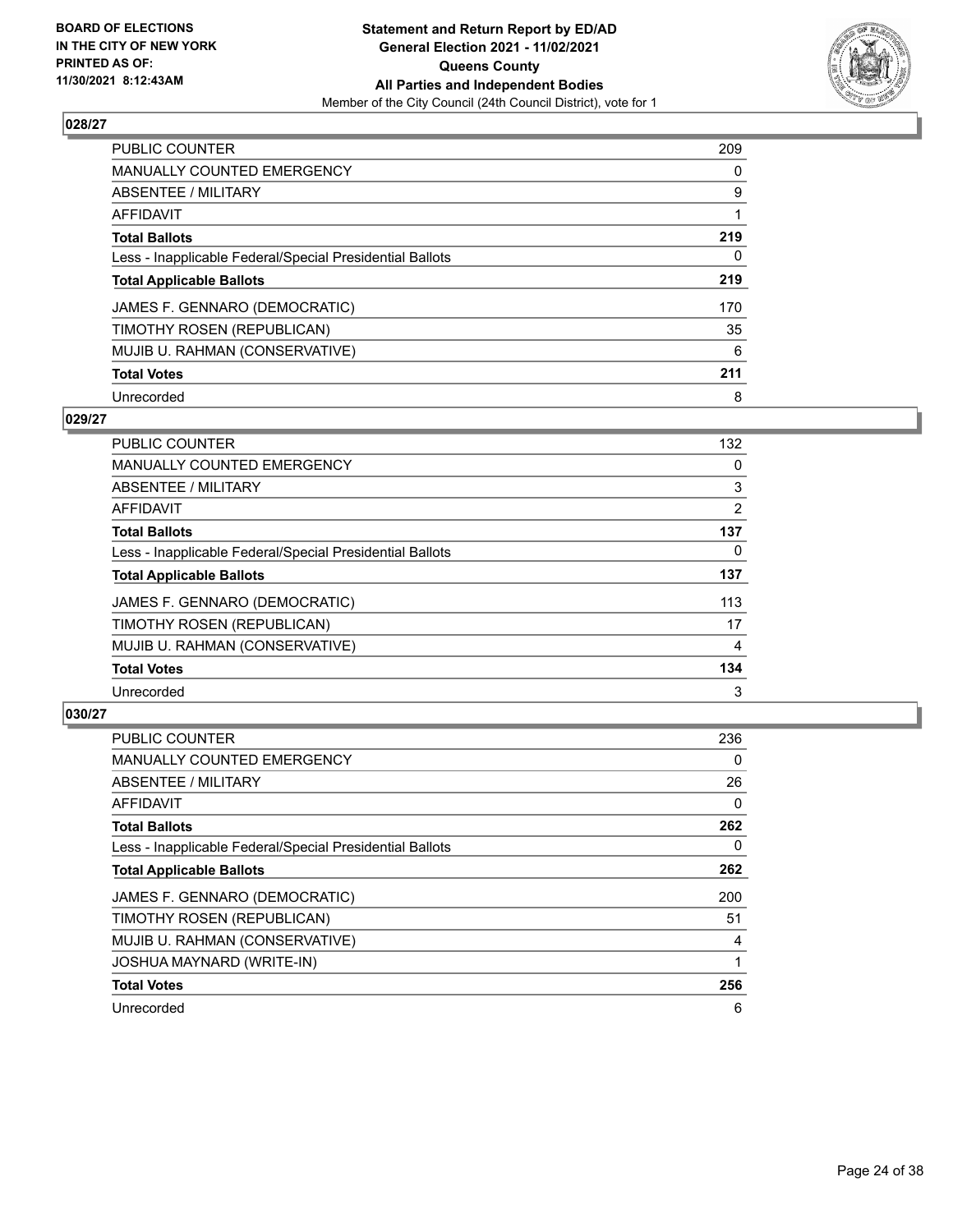

| MUJIB U. RAHMAN (CONSERVATIVE)                           | $\mathbf{0}$ |
|----------------------------------------------------------|--------------|
| TIMOTHY ROSEN (REPUBLICAN)                               | 2            |
| JAMES F. GENNARO (DEMOCRATIC)                            | 25           |
| <b>Total Applicable Ballots</b>                          | 27           |
| Less - Inapplicable Federal/Special Presidential Ballots | 0            |
| <b>Total Ballots</b>                                     | 27           |
| <b>AFFIDAVIT</b>                                         | $\Omega$     |
| <b>ABSENTEE / MILITARY</b>                               | 4            |
| <b>MANUALLY COUNTED EMERGENCY</b>                        | 0            |
| PUBLIC COUNTER                                           | 23           |

## **032/27**

| <b>Total Votes</b>                                       | 32       |
|----------------------------------------------------------|----------|
| MUJIB U. RAHMAN (CONSERVATIVE)                           |          |
| TIMOTHY ROSEN (REPUBLICAN)                               | 9        |
| JAMES F. GENNARO (DEMOCRATIC)                            | 22       |
| <b>Total Applicable Ballots</b>                          | 32       |
| Less - Inapplicable Federal/Special Presidential Ballots | $\Omega$ |
| <b>Total Ballots</b>                                     | 32       |
| AFFIDAVIT                                                | $\Omega$ |
| ABSENTEE / MILITARY                                      |          |
| MANUALLY COUNTED EMERGENCY                               | $\Omega$ |
| PUBLIC COUNTER                                           | 31       |

| <b>PUBLIC COUNTER</b>                                    | 25 |
|----------------------------------------------------------|----|
| <b>MANUALLY COUNTED EMERGENCY</b>                        | 0  |
| ABSENTEE / MILITARY                                      |    |
| AFFIDAVIT                                                | 0  |
| <b>Total Ballots</b>                                     | 26 |
| Less - Inapplicable Federal/Special Presidential Ballots | 0  |
| <b>Total Applicable Ballots</b>                          | 26 |
| JAMES F. GENNARO (DEMOCRATIC)                            | 16 |
| TIMOTHY ROSEN (REPUBLICAN)                               | 6  |
| MUJIB U. RAHMAN (CONSERVATIVE)                           | 0  |
| <b>Total Votes</b>                                       | 22 |
| Unrecorded                                               | 4  |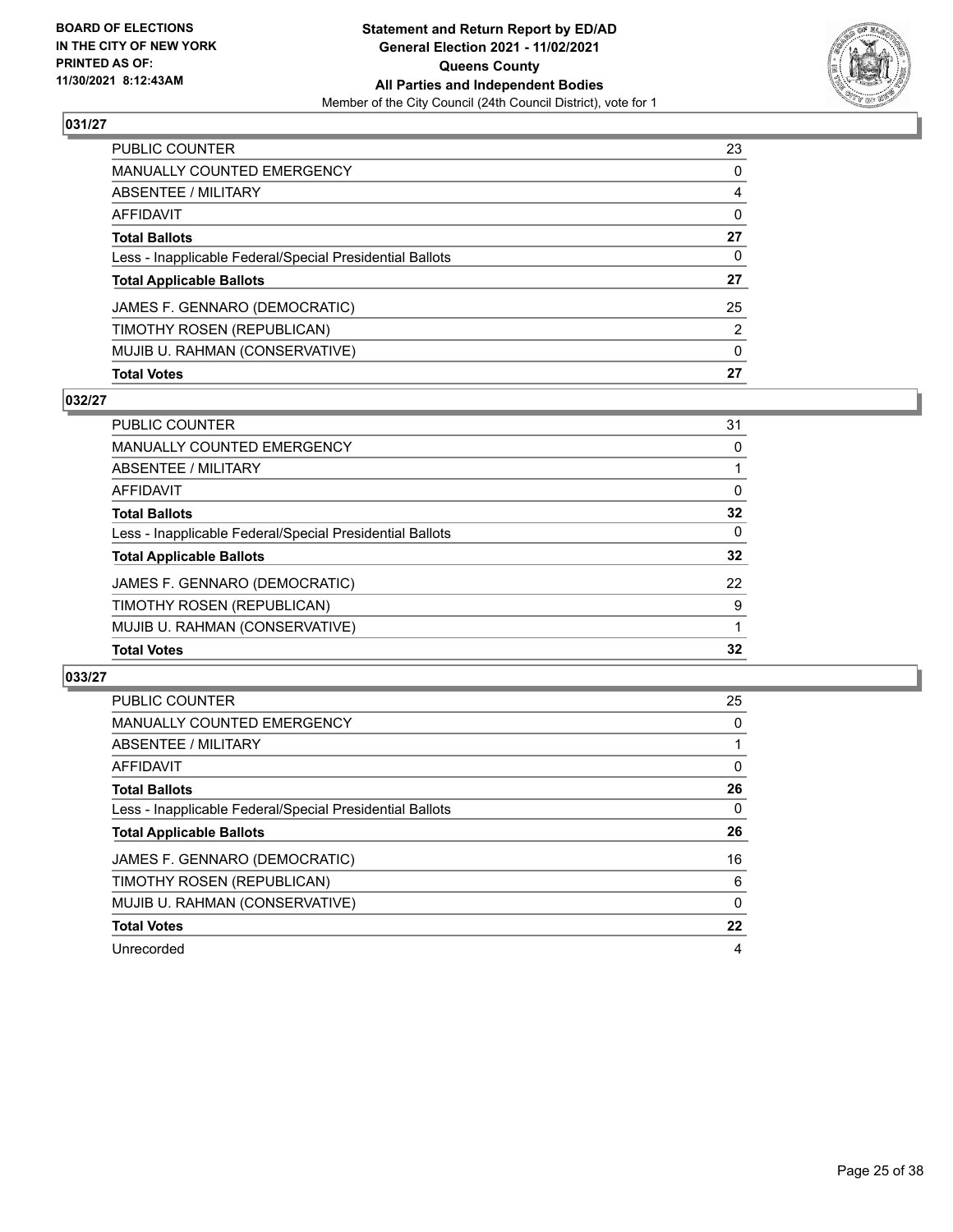

| <b>PUBLIC COUNTER</b>                                    | 161            |
|----------------------------------------------------------|----------------|
| <b>MANUALLY COUNTED EMERGENCY</b>                        | 0              |
| ABSENTEE / MILITARY                                      | 49             |
| AFFIDAVIT                                                | 2              |
| <b>Total Ballots</b>                                     | 212            |
| Less - Inapplicable Federal/Special Presidential Ballots | 0              |
| <b>Total Applicable Ballots</b>                          | 212            |
| JAMES F. GENNARO (DEMOCRATIC)                            | 131            |
| TIMOTHY ROSEN (REPUBLICAN)                               | 55             |
| MUJIB U. RAHMAN (CONSERVATIVE)                           | 0              |
| DEEPTI SHARMA (WRITE-IN)                                 | $\overline{2}$ |
| MOUMITA AHMED (WRITE-IN)                                 | 1              |
| <b>Total Votes</b>                                       | 189            |
| Unrecorded                                               | 23             |

## **035/27**

| <b>PUBLIC COUNTER</b>                                    | 188      |
|----------------------------------------------------------|----------|
| <b>MANUALLY COUNTED EMERGENCY</b>                        | 0        |
| ABSENTEE / MILITARY                                      | 25       |
| AFFIDAVIT                                                | $\Omega$ |
| <b>Total Ballots</b>                                     | 213      |
| Less - Inapplicable Federal/Special Presidential Ballots | 0        |
| <b>Total Applicable Ballots</b>                          | 213      |
| JAMES F. GENNARO (DEMOCRATIC)                            | 152      |
| TIMOTHY ROSEN (REPUBLICAN)                               | 35       |
| MUJIB U. RAHMAN (CONSERVATIVE)                           | 5        |
| CARMEN RIVERA (WRITE-IN)                                 | 1        |
| UNATTRIBUTABLE WRITE-IN (WRITE-IN)                       |          |
| <b>Total Votes</b>                                       | 194      |
| Unrecorded                                               | 19       |

| <b>PUBLIC COUNTER</b>                                    | 171 |
|----------------------------------------------------------|-----|
| <b>MANUALLY COUNTED EMERGENCY</b>                        | 0   |
| ABSENTEE / MILITARY                                      | 16  |
| AFFIDAVIT                                                |     |
| <b>Total Ballots</b>                                     | 188 |
| Less - Inapplicable Federal/Special Presidential Ballots | 0   |
| <b>Total Applicable Ballots</b>                          | 188 |
| JAMES F. GENNARO (DEMOCRATIC)                            | 123 |
| TIMOTHY ROSEN (REPUBLICAN)                               | 48  |
| MUJIB U. RAHMAN (CONSERVATIVE)                           | 6   |
| UNATTRIBUTABLE WRITE-IN (WRITE-IN)                       |     |
| <b>Total Votes</b>                                       | 178 |
| Unrecorded                                               | 10  |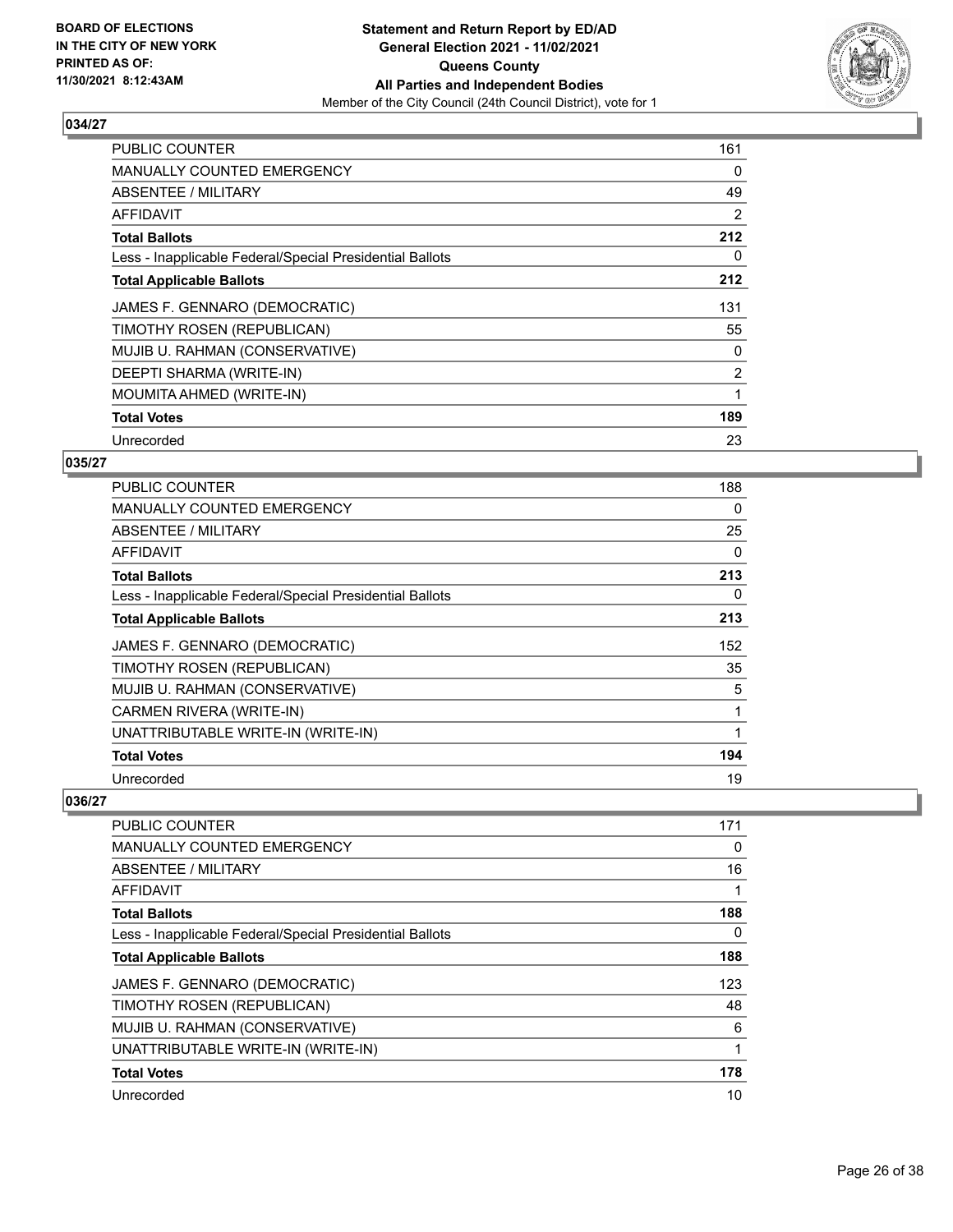

| <b>PUBLIC COUNTER</b>                                    | 265 |
|----------------------------------------------------------|-----|
| <b>MANUALLY COUNTED EMERGENCY</b>                        | 0   |
| ABSENTEE / MILITARY                                      | 36  |
| AFFIDAVIT                                                | 0   |
| <b>Total Ballots</b>                                     | 301 |
| Less - Inapplicable Federal/Special Presidential Ballots | 0   |
| <b>Total Applicable Ballots</b>                          | 301 |
| JAMES F. GENNARO (DEMOCRATIC)                            | 221 |
| TIMOTHY ROSEN (REPUBLICAN)                               | 58  |
| MUJIB U. RAHMAN (CONSERVATIVE)                           | 7   |
| SOMA SYED (WRITE-IN)                                     |     |
| <b>Total Votes</b>                                       | 287 |
| Unrecorded                                               | 14  |

# **038/27**

| <b>PUBLIC COUNTER</b>                                    | 235      |
|----------------------------------------------------------|----------|
| MANUALLY COUNTED EMERGENCY                               | $\Omega$ |
| ABSENTEE / MILITARY                                      | 18       |
| AFFIDAVIT                                                | 0        |
| <b>Total Ballots</b>                                     | 253      |
| Less - Inapplicable Federal/Special Presidential Ballots | 0        |
| <b>Total Applicable Ballots</b>                          | 253      |
| JAMES F. GENNARO (DEMOCRATIC)                            | 184      |
| TIMOTHY ROSEN (REPUBLICAN)                               | 48       |
| MUJIB U. RAHMAN (CONSERVATIVE)                           | 6        |
| ANGELO KING (WRITE-IN)                                   | 2        |
| <b>Total Votes</b>                                       | 240      |
| Unrecorded                                               | 13       |

| PUBLIC COUNTER                                           | 179 |
|----------------------------------------------------------|-----|
| MANUALLY COUNTED EMERGENCY                               | 0   |
| ABSENTEE / MILITARY                                      | 17  |
| AFFIDAVIT                                                | 0   |
| <b>Total Ballots</b>                                     | 196 |
| Less - Inapplicable Federal/Special Presidential Ballots | 0   |
| <b>Total Applicable Ballots</b>                          | 196 |
| JAMES F. GENNARO (DEMOCRATIC)                            | 155 |
| TIMOTHY ROSEN (REPUBLICAN)                               | 27  |
| MUJIB U. RAHMAN (CONSERVATIVE)                           | 2   |
| <b>Total Votes</b>                                       | 184 |
| Unrecorded                                               | 12  |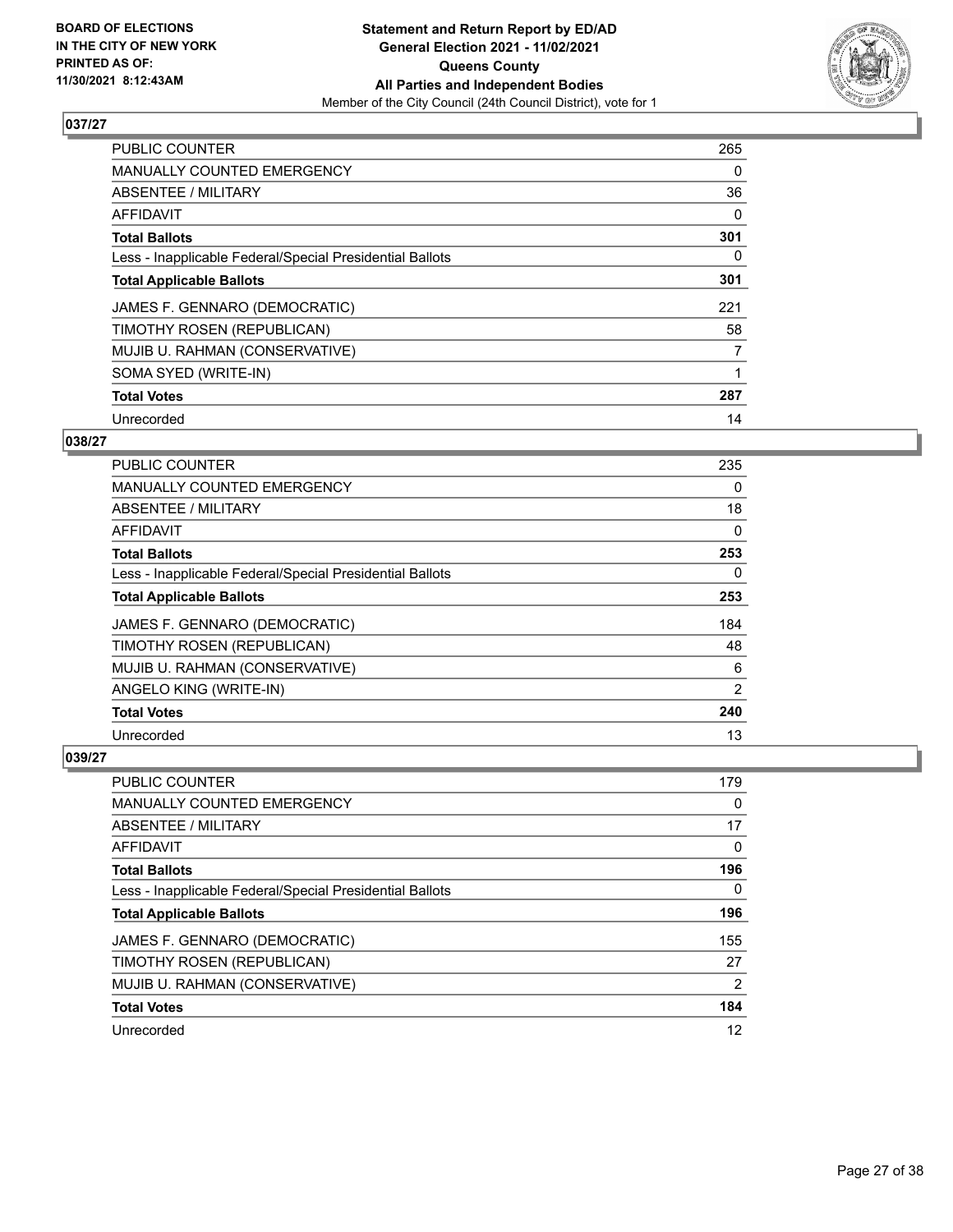

| PUBLIC COUNTER                                           | 177      |
|----------------------------------------------------------|----------|
| <b>MANUALLY COUNTED EMERGENCY</b>                        | $\Omega$ |
| ABSENTEE / MILITARY                                      | 12       |
| AFFIDAVIT                                                | $\Omega$ |
| <b>Total Ballots</b>                                     | 189      |
| Less - Inapplicable Federal/Special Presidential Ballots | 0        |
| <b>Total Applicable Ballots</b>                          | 189      |
| JAMES F. GENNARO (DEMOCRATIC)                            | 138      |
| TIMOTHY ROSEN (REPUBLICAN)                               | 34       |
| MUJIB U. RAHMAN (CONSERVATIVE)                           | 8        |
| <b>Total Votes</b>                                       | 180      |
| Unrecorded                                               | 9        |

#### **041/27**

| <b>PUBLIC COUNTER</b>                                    | 114      |
|----------------------------------------------------------|----------|
| <b>MANUALLY COUNTED EMERGENCY</b>                        | 0        |
| ABSENTEE / MILITARY                                      | 5        |
| <b>AFFIDAVIT</b>                                         | $\Omega$ |
| <b>Total Ballots</b>                                     | 119      |
| Less - Inapplicable Federal/Special Presidential Ballots | $\Omega$ |
| <b>Total Applicable Ballots</b>                          | 119      |
| JAMES F. GENNARO (DEMOCRATIC)                            | 90       |
| TIMOTHY ROSEN (REPUBLICAN)                               | 13       |
| MUJIB U. RAHMAN (CONSERVATIVE)                           | 6        |
| <b>Total Votes</b>                                       | 109      |
| Unrecorded                                               | 10       |

| <b>PUBLIC COUNTER</b>                                    | 239      |
|----------------------------------------------------------|----------|
| <b>MANUALLY COUNTED EMERGENCY</b>                        | 0        |
| <b>ABSENTEE / MILITARY</b>                               | 33       |
| <b>AFFIDAVIT</b>                                         | $\Omega$ |
| <b>Total Ballots</b>                                     | 272      |
| Less - Inapplicable Federal/Special Presidential Ballots | 0        |
| <b>Total Applicable Ballots</b>                          | 272      |
| JAMES F. GENNARO (DEMOCRATIC)                            | 177      |
| TIMOTHY ROSEN (REPUBLICAN)                               | 77       |
| MUJIB U. RAHMAN (CONSERVATIVE)                           | 4        |
| <b>Total Votes</b>                                       | 258      |
| Unrecorded                                               | 14       |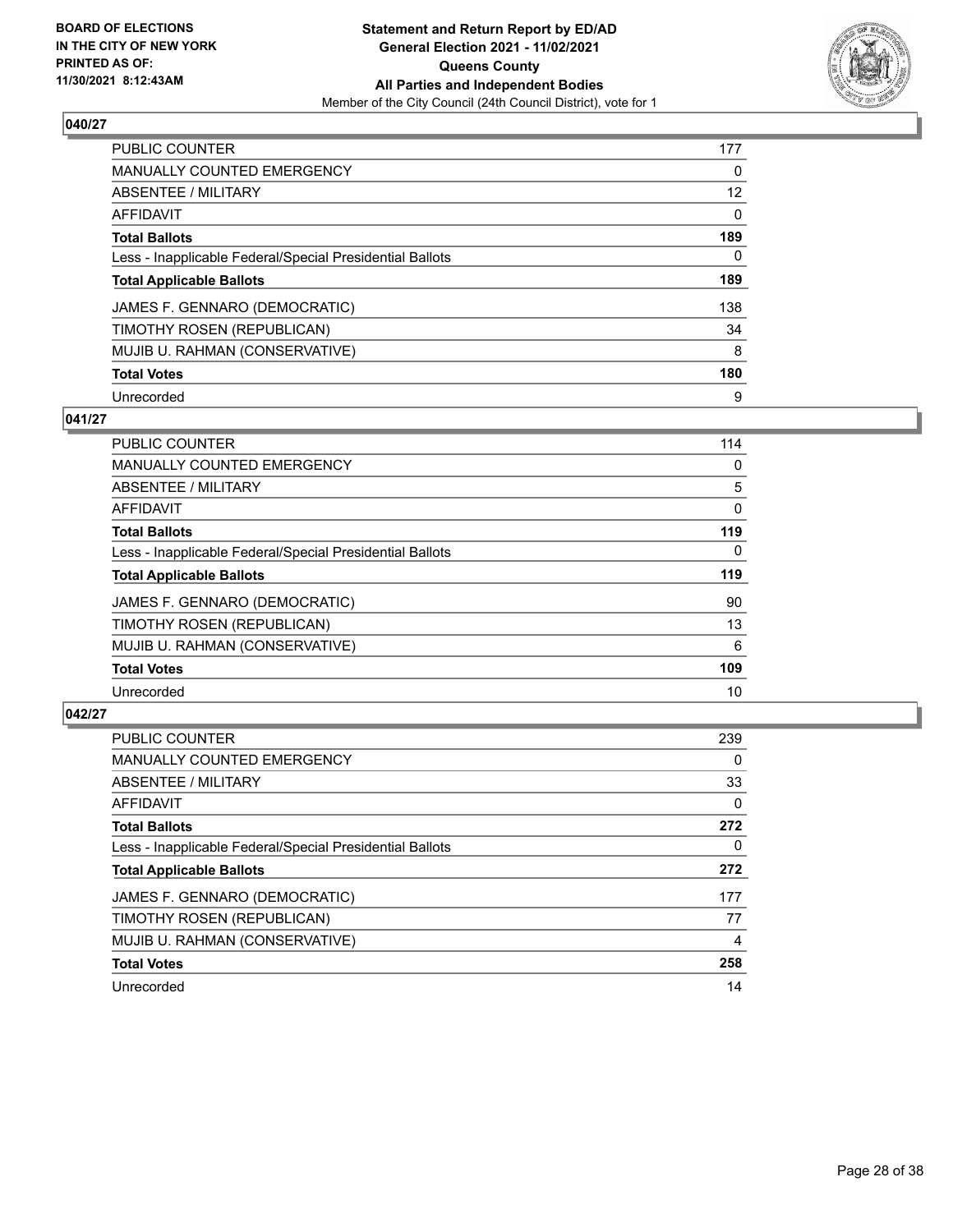

| PUBLIC COUNTER                                           | 145            |
|----------------------------------------------------------|----------------|
| <b>MANUALLY COUNTED EMERGENCY</b>                        | $\Omega$       |
| ABSENTEE / MILITARY                                      | 17             |
| AFFIDAVIT                                                | $\overline{2}$ |
| <b>Total Ballots</b>                                     | 164            |
| Less - Inapplicable Federal/Special Presidential Ballots | 0              |
| <b>Total Applicable Ballots</b>                          | 164            |
| JAMES F. GENNARO (DEMOCRATIC)                            | 104            |
| TIMOTHY ROSEN (REPUBLICAN)                               | 48             |
| MUJIB U. RAHMAN (CONSERVATIVE)                           | 3              |
| <b>Total Votes</b>                                       | 155            |
| Unrecorded                                               | 9              |

#### **044/27**

| <b>PUBLIC COUNTER</b>                                    | 172 |
|----------------------------------------------------------|-----|
| <b>MANUALLY COUNTED EMERGENCY</b>                        | 0   |
| ABSENTEE / MILITARY                                      | 61  |
| <b>AFFIDAVIT</b>                                         | 0   |
| <b>Total Ballots</b>                                     | 233 |
| Less - Inapplicable Federal/Special Presidential Ballots | 0   |
| <b>Total Applicable Ballots</b>                          | 233 |
| JAMES F. GENNARO (DEMOCRATIC)                            | 160 |
| TIMOTHY ROSEN (REPUBLICAN)                               | 53  |
| MUJIB U. RAHMAN (CONSERVATIVE)                           |     |
| NICHOLAS ARTURE (WRITE-IN)                               |     |
| <b>Total Votes</b>                                       | 215 |
| Unrecorded                                               | 18  |

| PUBLIC COUNTER                                           | 242 |
|----------------------------------------------------------|-----|
| MANUALLY COUNTED EMERGENCY                               | 0   |
| ABSENTEE / MILITARY                                      | 35  |
| AFFIDAVIT                                                | 0   |
| <b>Total Ballots</b>                                     | 277 |
| Less - Inapplicable Federal/Special Presidential Ballots | 0   |
| <b>Total Applicable Ballots</b>                          | 277 |
| JAMES F. GENNARO (DEMOCRATIC)                            | 196 |
| TIMOTHY ROSEN (REPUBLICAN)                               | 59  |
| MUJIB U. RAHMAN (CONSERVATIVE)                           | 6   |
| FLORENCE FISHER (WRITE-IN)                               | 1   |
| <b>Total Votes</b>                                       | 262 |
| Unrecorded                                               | 15  |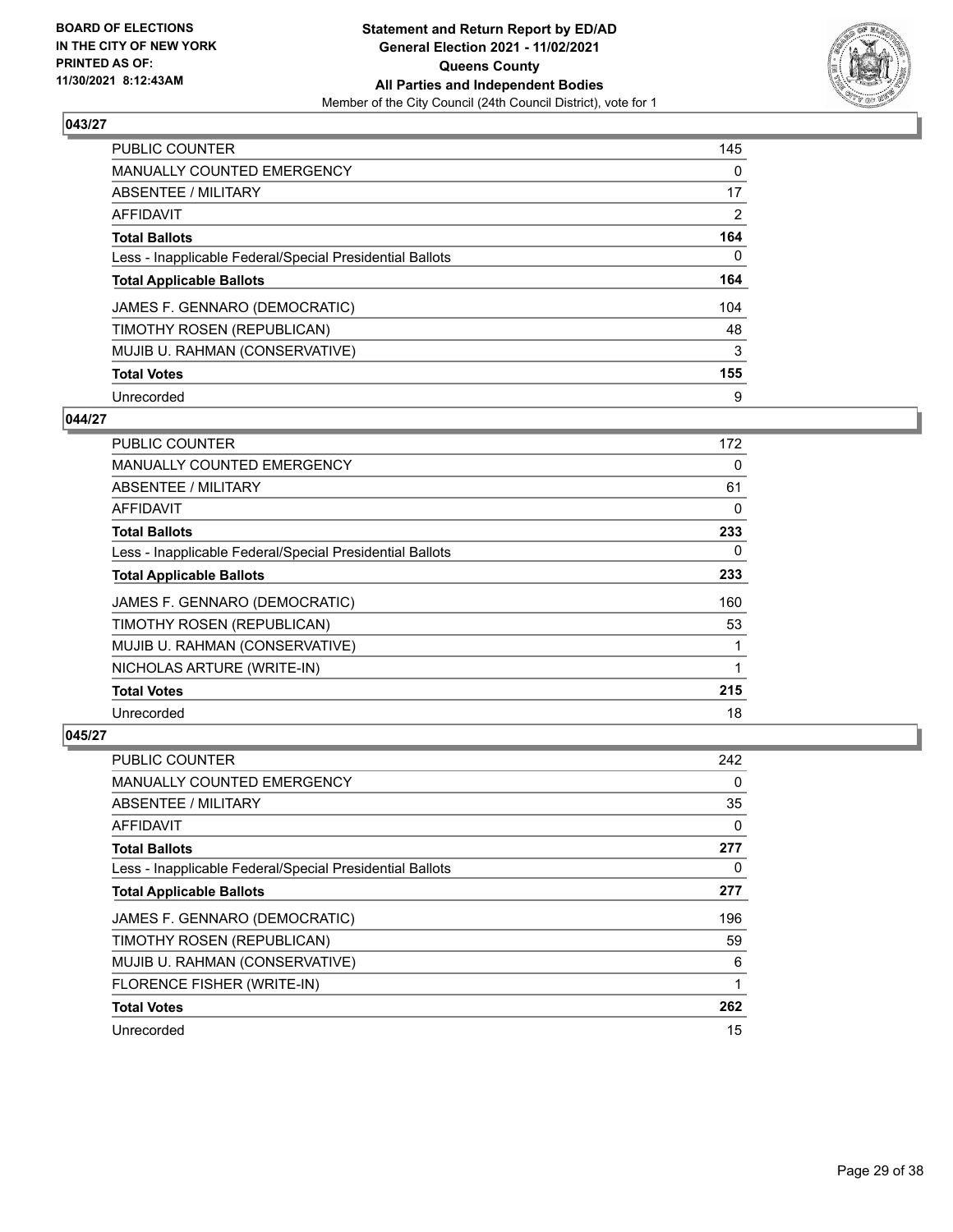

| PUBLIC COUNTER                                           | 108      |
|----------------------------------------------------------|----------|
| <b>MANUALLY COUNTED EMERGENCY</b>                        | $\Omega$ |
| ABSENTEE / MILITARY                                      | 16       |
| AFFIDAVIT                                                | 0        |
| <b>Total Ballots</b>                                     | 124      |
| Less - Inapplicable Federal/Special Presidential Ballots | 0        |
| <b>Total Applicable Ballots</b>                          | 124      |
| JAMES F. GENNARO (DEMOCRATIC)                            | 75       |
| TIMOTHY ROSEN (REPUBLICAN)                               | 34       |
| MUJIB U. RAHMAN (CONSERVATIVE)                           | 4        |
| <b>Total Votes</b>                                       | 113      |
| Unrecorded                                               | 11       |

#### **080/27**

| <b>PUBLIC COUNTER</b>                                    | 146            |
|----------------------------------------------------------|----------------|
| <b>MANUALLY COUNTED EMERGENCY</b>                        | $\Omega$       |
| <b>ABSENTEE / MILITARY</b>                               | 18             |
| <b>AFFIDAVIT</b>                                         | $\Omega$       |
| <b>Total Ballots</b>                                     | 164            |
| Less - Inapplicable Federal/Special Presidential Ballots | $\Omega$       |
| <b>Total Applicable Ballots</b>                          | 164            |
| JAMES F. GENNARO (DEMOCRATIC)                            | 107            |
| TIMOTHY ROSEN (REPUBLICAN)                               | 43             |
| MUJIB U. RAHMAN (CONSERVATIVE)                           | $\overline{2}$ |
| <b>Total Votes</b>                                       | 152            |
| Unrecorded                                               | 12             |

| <b>PUBLIC COUNTER</b>                                    | 198            |
|----------------------------------------------------------|----------------|
| <b>MANUALLY COUNTED EMERGENCY</b>                        | 0              |
| ABSENTEE / MILITARY                                      | 28             |
| AFFIDAVIT                                                | 0              |
| <b>Total Ballots</b>                                     | 226            |
| Less - Inapplicable Federal/Special Presidential Ballots | 0              |
| <b>Total Applicable Ballots</b>                          | 226            |
| JAMES F. GENNARO (DEMOCRATIC)                            | 165            |
| TIMOTHY ROSEN (REPUBLICAN)                               | 39             |
| MUJIB U. RAHMAN (CONSERVATIVE)                           | 3              |
| MOUMITA AHMED (WRITE-IN)                                 | $\overline{2}$ |
| <b>Total Votes</b>                                       | 209            |
| Unrecorded                                               | 17             |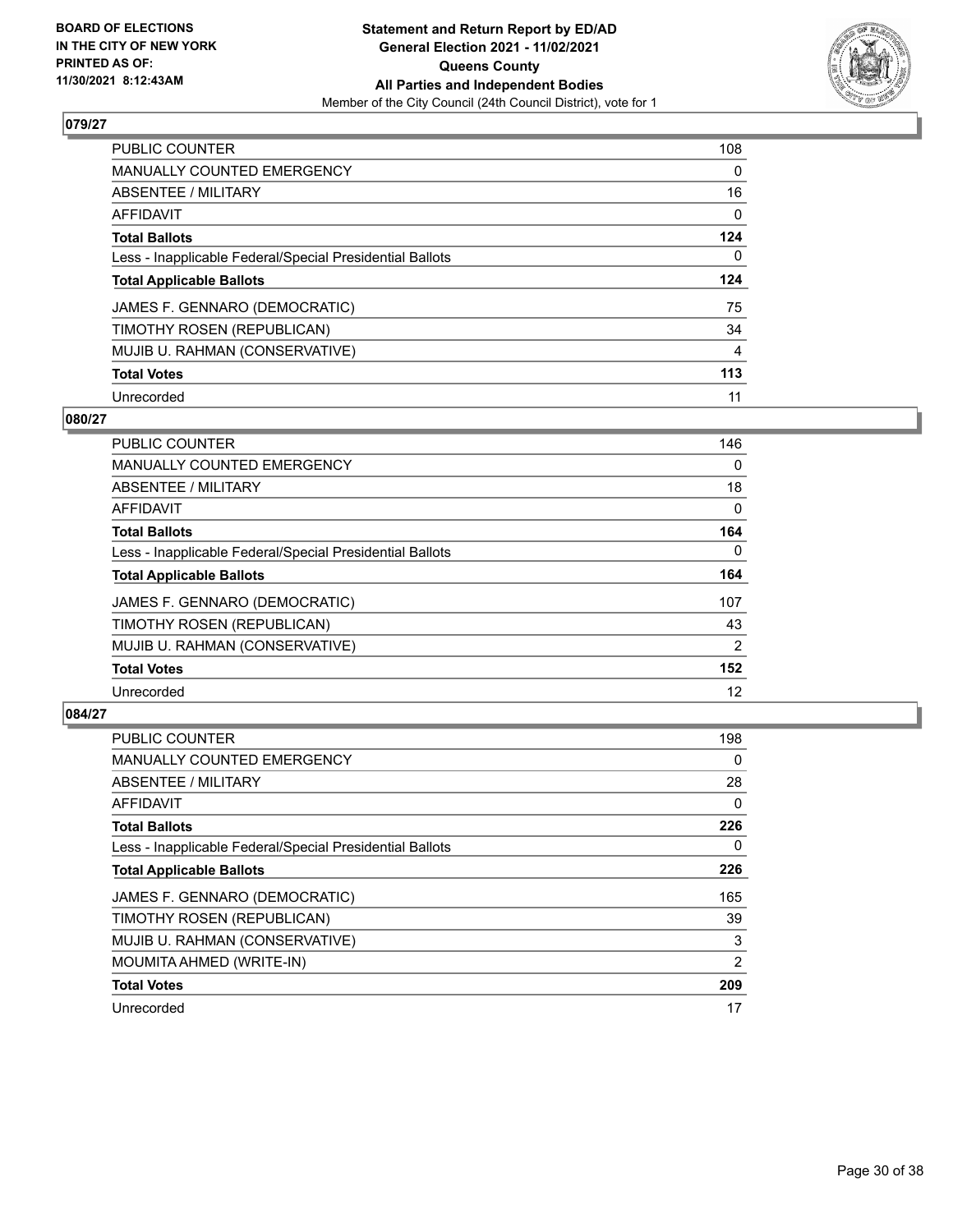

| <b>PUBLIC COUNTER</b>                                    | 126            |
|----------------------------------------------------------|----------------|
| MANUALLY COUNTED EMERGENCY                               | 0              |
| ABSENTEE / MILITARY                                      | $\overline{7}$ |
| <b>AFFIDAVIT</b>                                         | 0              |
| <b>Total Ballots</b>                                     | 133            |
| Less - Inapplicable Federal/Special Presidential Ballots | 0              |
| <b>Total Applicable Ballots</b>                          | 133            |
| JAMES F. GENNARO (DEMOCRATIC)                            | 104            |
| TIMOTHY ROSEN (REPUBLICAN)                               | 14             |
| MUJIB U. RAHMAN (CONSERVATIVE)                           | 2              |
| MELISSA MENESES (WRITE-IN)                               | 1              |
| UNATTRIBUTABLE WRITE-IN (WRITE-IN)                       |                |
| <b>Total Votes</b>                                       | 122            |
| Unrecorded                                               | 11             |

| <b>PUBLIC COUNTER</b>                                    | 172 |
|----------------------------------------------------------|-----|
| <b>MANUALLY COUNTED EMERGENCY</b>                        | 0   |
| ABSENTEE / MILITARY                                      | 12  |
| AFFIDAVIT                                                | 3   |
| <b>Total Ballots</b>                                     | 187 |
| Less - Inapplicable Federal/Special Presidential Ballots | 0   |
| <b>Total Applicable Ballots</b>                          | 187 |
| JAMES F. GENNARO (DEMOCRATIC)                            | 151 |
| TIMOTHY ROSEN (REPUBLICAN)                               | 33  |
| MUJIB U. RAHMAN (CONSERVATIVE)                           |     |
| <b>Total Votes</b>                                       | 185 |
| Unrecorded                                               | 2   |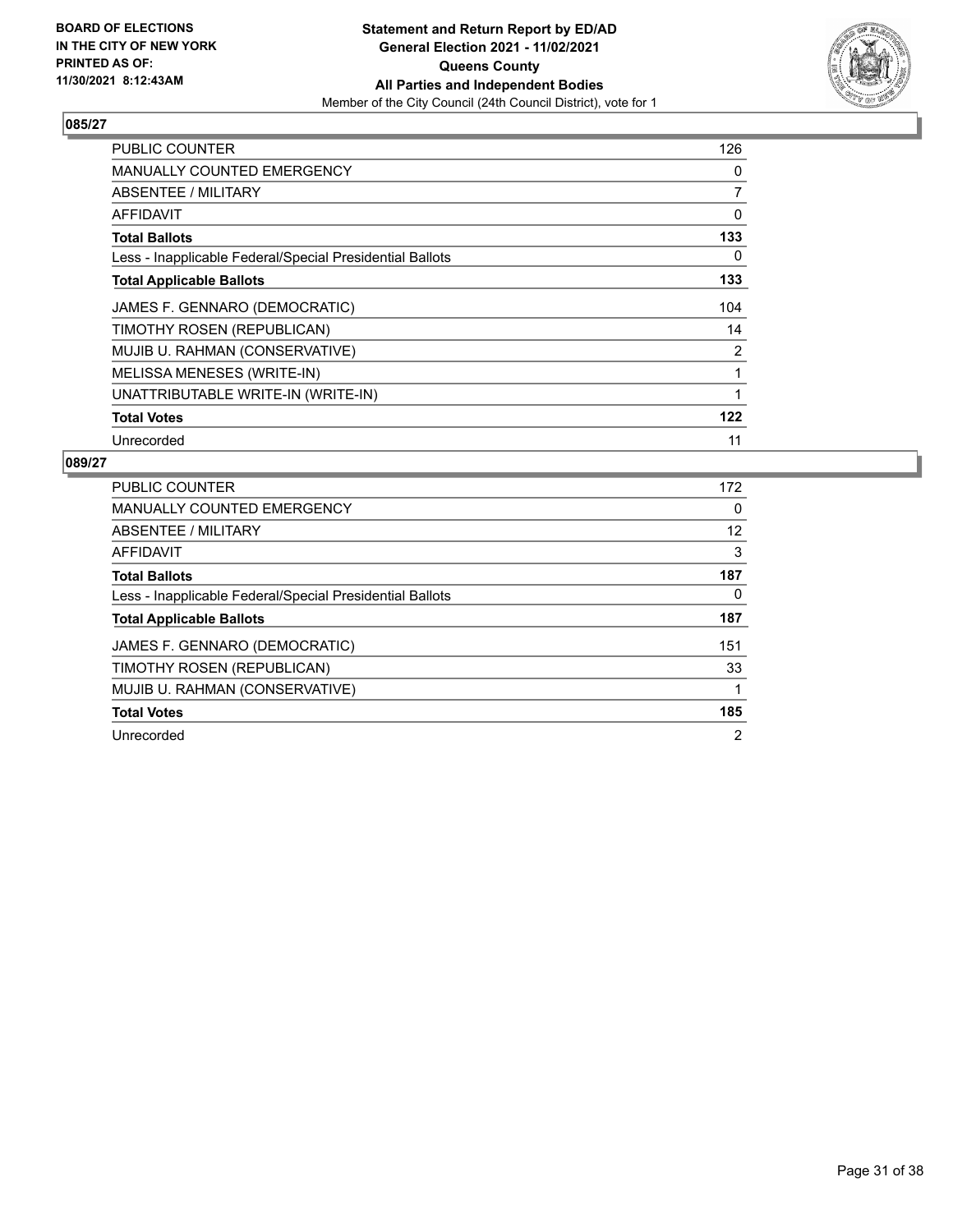

| <b>PUBLIC COUNTER</b>                                    | 174 |
|----------------------------------------------------------|-----|
| <b>MANUALLY COUNTED EMERGENCY</b>                        | 0   |
| ABSENTEE / MILITARY                                      | 8   |
| AFFIDAVIT                                                | 0   |
| <b>Total Ballots</b>                                     | 182 |
| Less - Inapplicable Federal/Special Presidential Ballots | 0   |
| <b>Total Applicable Ballots</b>                          | 182 |
| JAMES F. GENNARO (DEMOCRATIC)                            | 132 |
| TIMOTHY ROSEN (REPUBLICAN)                               | 9   |
| MUJIB U. RAHMAN (CONSERVATIVE)                           | 24  |
| MOUMITA AHMED (WRITE-IN)                                 |     |
| UNATTRIBUTABLE WRITE-IN (WRITE-IN)                       |     |
| <b>Total Votes</b>                                       | 167 |
| Unrecorded                                               | 15  |

# **002/29**

| <b>PUBLIC COUNTER</b>                                    | 221 |
|----------------------------------------------------------|-----|
| <b>MANUALLY COUNTED EMERGENCY</b>                        | 0   |
| <b>ABSENTEE / MILITARY</b>                               | 14  |
| <b>AFFIDAVIT</b>                                         | 5   |
| <b>Total Ballots</b>                                     | 240 |
| Less - Inapplicable Federal/Special Presidential Ballots | 0   |
| <b>Total Applicable Ballots</b>                          | 240 |
| JAMES F. GENNARO (DEMOCRATIC)                            | 166 |
| TIMOTHY ROSEN (REPUBLICAN)                               | 23  |
| MUJIB U. RAHMAN (CONSERVATIVE)                           | 28  |
| ALVIN MICHELL (WRITE-IN)                                 |     |
| MOUMITA AHMED (WRITE-IN)                                 |     |
| <b>Total Votes</b>                                       | 219 |
| Unrecorded                                               | 21  |

| <b>PUBLIC COUNTER</b>                                    | 256      |
|----------------------------------------------------------|----------|
| <b>MANUALLY COUNTED EMERGENCY</b>                        | 0        |
| ABSENTEE / MILITARY                                      | 29       |
| AFFIDAVIT                                                |          |
| <b>Total Ballots</b>                                     | 286      |
| Less - Inapplicable Federal/Special Presidential Ballots | $\Omega$ |
| <b>Total Applicable Ballots</b>                          | 286      |
| JAMES F. GENNARO (DEMOCRATIC)                            | 235      |
| TIMOTHY ROSEN (REPUBLICAN)                               | 24       |
| MUJIB U. RAHMAN (CONSERVATIVE)                           | 15       |
| UNATTRIBUTABLE WRITE-IN (WRITE-IN)                       |          |
| <b>Total Votes</b>                                       | 275      |
| Unrecorded                                               | 11       |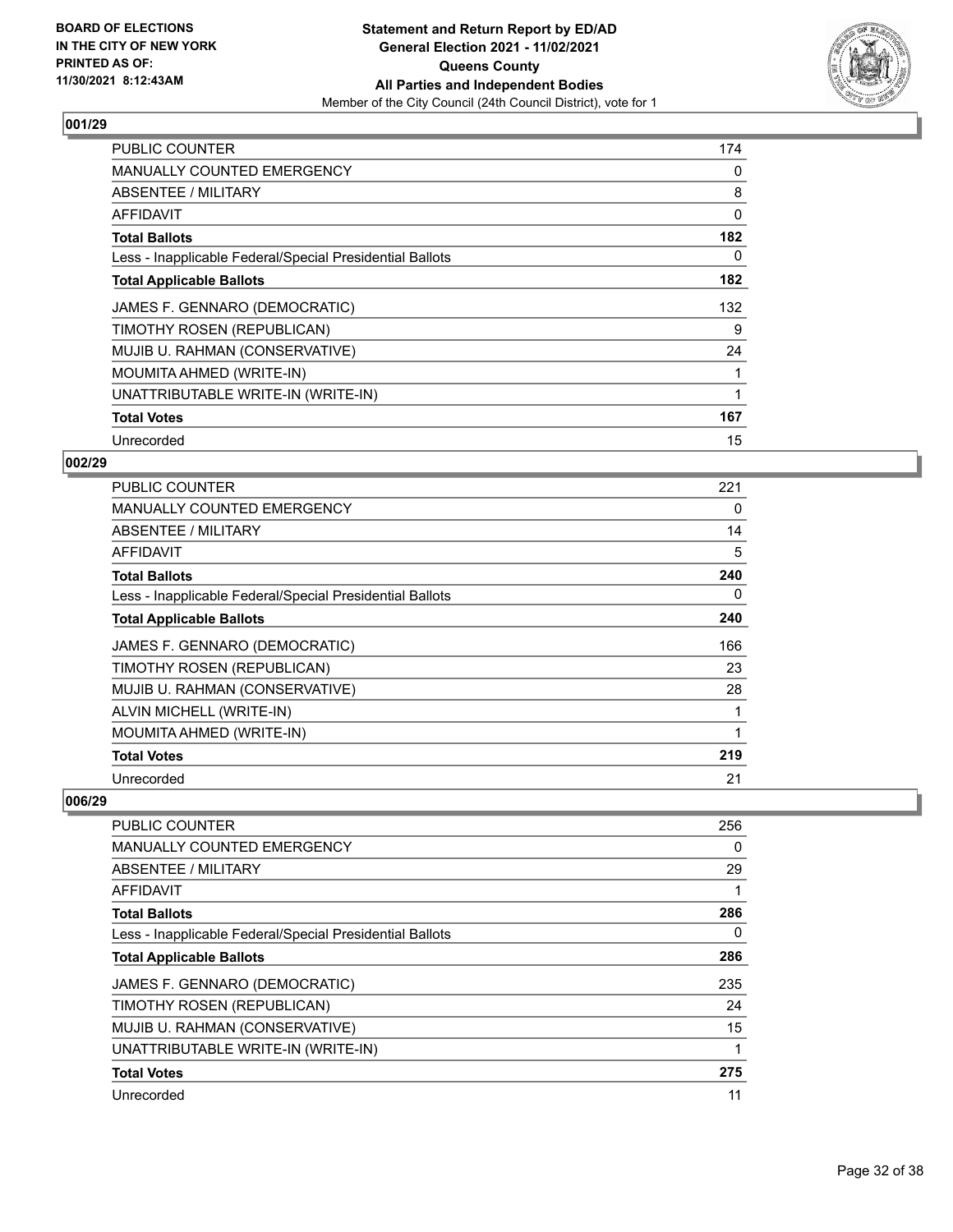

| <b>PUBLIC COUNTER</b>                                    | 21             |
|----------------------------------------------------------|----------------|
| <b>MANUALLY COUNTED EMERGENCY</b>                        | 0              |
| ABSENTEE / MILITARY                                      | 9              |
| <b>AFFIDAVIT</b>                                         | $\Omega$       |
| <b>Total Ballots</b>                                     | 30             |
| Less - Inapplicable Federal/Special Presidential Ballots | 0              |
| <b>Total Applicable Ballots</b>                          | 30             |
| JAMES F. GENNARO (DEMOCRATIC)                            | 20             |
| TIMOTHY ROSEN (REPUBLICAN)                               | 5              |
| MUJIB U. RAHMAN (CONSERVATIVE)                           | 3              |
| <b>Total Votes</b>                                       | 28             |
| Unrecorded                                               | $\overline{2}$ |

| PUBLIC COUNTER                                           | 96  |
|----------------------------------------------------------|-----|
| <b>MANUALLY COUNTED EMERGENCY</b>                        | 0   |
| ABSENTEE / MILITARY                                      | 22  |
| AFFIDAVIT                                                | 0   |
| <b>Total Ballots</b>                                     | 118 |
| Less - Inapplicable Federal/Special Presidential Ballots | 0   |
| <b>Total Applicable Ballots</b>                          | 118 |
|                                                          |     |
| JAMES F. GENNARO (DEMOCRATIC)                            | 91  |
| TIMOTHY ROSEN (REPUBLICAN)                               | 21  |
| MUJIB U. RAHMAN (CONSERVATIVE)                           | 2   |
| <b>Total Votes</b>                                       | 114 |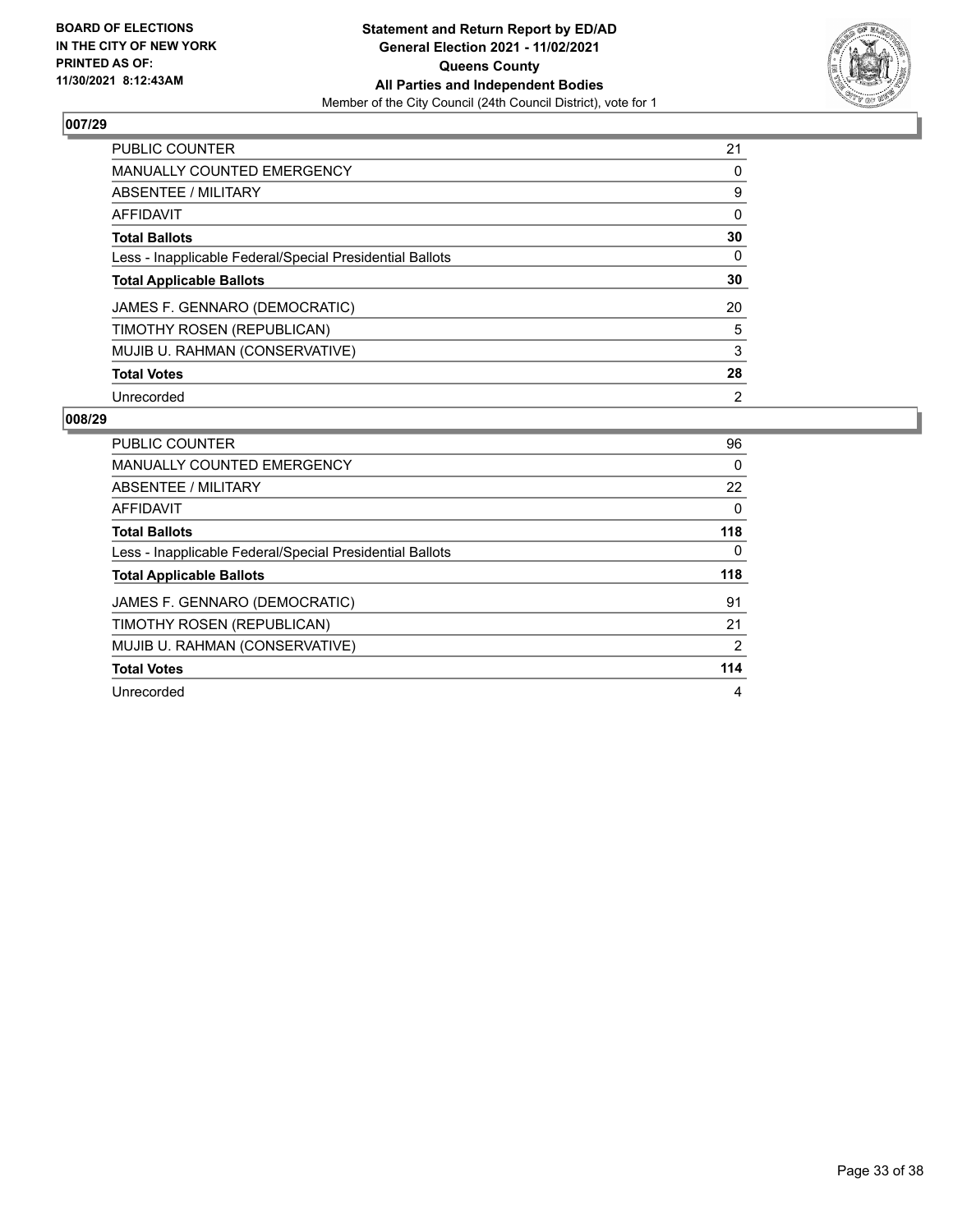

| <b>PUBLIC COUNTER</b>                                    | 180      |
|----------------------------------------------------------|----------|
| <b>MANUALLY COUNTED EMERGENCY</b>                        | $\Omega$ |
| ABSENTEE / MILITARY                                      | 10       |
| <b>AFFIDAVIT</b>                                         | $\Omega$ |
| <b>Total Ballots</b>                                     | 190      |
| Less - Inapplicable Federal/Special Presidential Ballots | 0        |
| <b>Total Applicable Ballots</b>                          | 190      |
| JAMES F. GENNARO (DEMOCRATIC)                            | 140      |
| TIMOTHY ROSEN (REPUBLICAN)                               | 15       |
| MUJIB U. RAHMAN (CONSERVATIVE)                           | 22       |
| <b>Total Votes</b>                                       | 177      |
| Unrecorded                                               | 13       |

# **002/32 COMBINED into: 007/32**

#### **003/32**

| <b>PUBLIC COUNTER</b>                                    | 207 |
|----------------------------------------------------------|-----|
| <b>MANUALLY COUNTED EMERGENCY</b>                        | 0   |
| ABSENTEE / MILITARY                                      | 9   |
| AFFIDAVIT                                                | 0   |
| <b>Total Ballots</b>                                     | 216 |
| Less - Inapplicable Federal/Special Presidential Ballots | 0   |
| <b>Total Applicable Ballots</b>                          | 216 |
| JAMES F. GENNARO (DEMOCRATIC)                            | 180 |
| TIMOTHY ROSEN (REPUBLICAN)                               | 10  |
| MUJIB U. RAHMAN (CONSERVATIVE)                           | 11  |
| MOUMITA AHMED (WRITE-IN)                                 |     |
| PAUL CHAPLIN (WRITE-IN)                                  | 1   |
| <b>Total Votes</b>                                       | 203 |
| Unrecorded                                               | 13  |

| <b>PUBLIC COUNTER</b>                                    | 246 |
|----------------------------------------------------------|-----|
| <b>MANUALLY COUNTED EMERGENCY</b>                        | 0   |
| ABSENTEE / MILITARY                                      | 8   |
| AFFIDAVIT                                                | 3   |
| <b>Total Ballots</b>                                     | 257 |
| Less - Inapplicable Federal/Special Presidential Ballots | 0   |
| <b>Total Applicable Ballots</b>                          | 257 |
| JAMES F. GENNARO (DEMOCRATIC)                            | 196 |
| TIMOTHY ROSEN (REPUBLICAN)                               | 25  |
| MUJIB U. RAHMAN (CONSERVATIVE)                           | 19  |
| <b>Total Votes</b>                                       | 240 |
| Unrecorded                                               | 17  |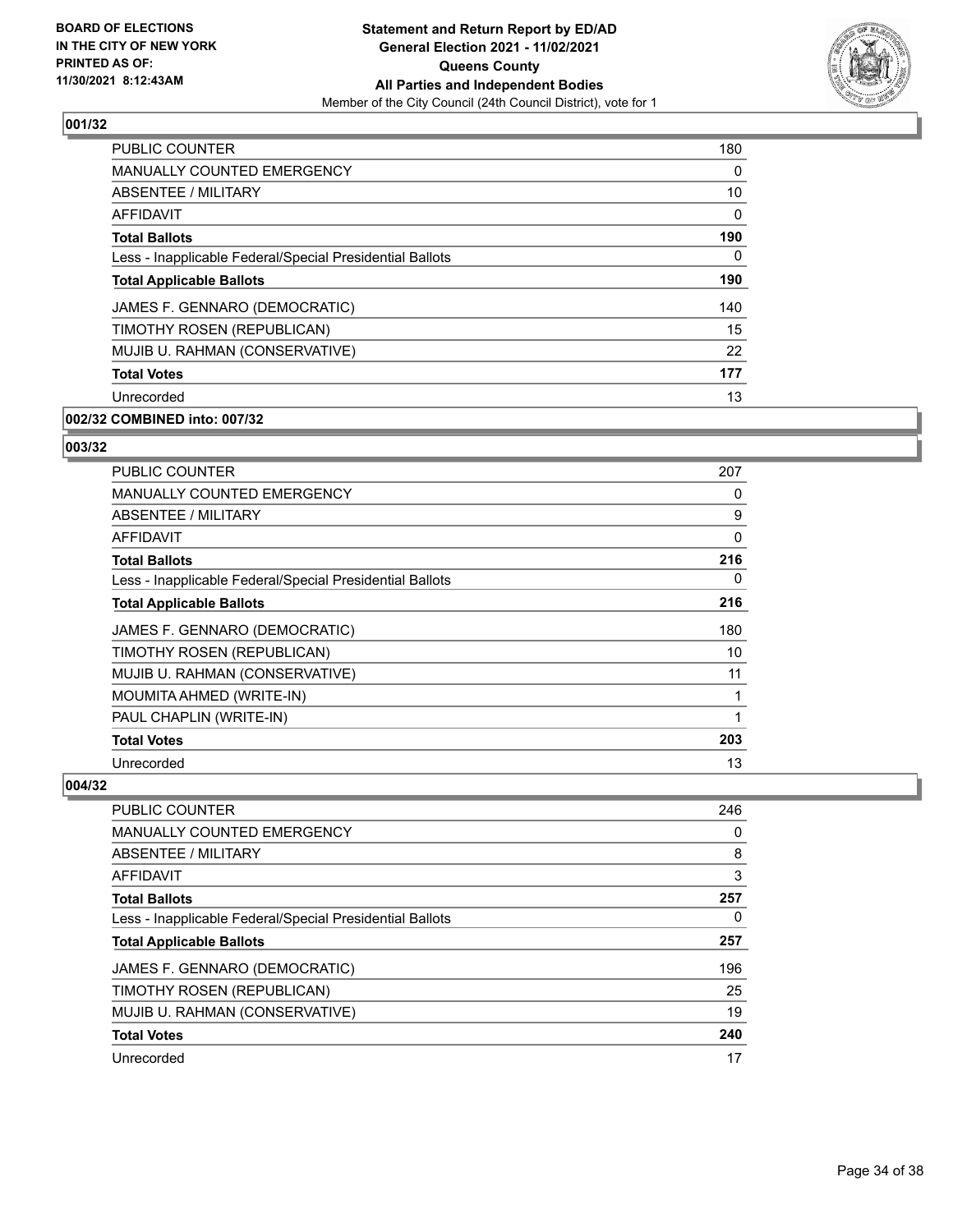

| <b>PUBLIC COUNTER</b>                                    | 88       |
|----------------------------------------------------------|----------|
| <b>MANUALLY COUNTED EMERGENCY</b>                        | $\Omega$ |
| ABSENTEE / MILITARY                                      | 13       |
| AFFIDAVIT                                                | 2        |
| <b>Total Ballots</b>                                     | 103      |
| Less - Inapplicable Federal/Special Presidential Ballots | 0        |
| <b>Total Applicable Ballots</b>                          | 103      |
| JAMES F. GENNARO (DEMOCRATIC)                            | 69       |
| TIMOTHY ROSEN (REPUBLICAN)                               | 13       |
| MUJIB U. RAHMAN (CONSERVATIVE)                           | 11       |
|                                                          |          |
| <b>Total Votes</b>                                       | 93       |

#### **006/32**

| <b>PUBLIC COUNTER</b>                                    | 136      |
|----------------------------------------------------------|----------|
| <b>MANUALLY COUNTED EMERGENCY</b>                        | $\Omega$ |
| ABSENTEE / MILITARY                                      | 14       |
| AFFIDAVIT                                                |          |
| <b>Total Ballots</b>                                     | 151      |
| Less - Inapplicable Federal/Special Presidential Ballots | $\Omega$ |
| <b>Total Applicable Ballots</b>                          | 151      |
| JAMES F. GENNARO (DEMOCRATIC)                            | 113      |
| TIMOTHY ROSEN (REPUBLICAN)                               | 10       |
| MUJIB U. RAHMAN (CONSERVATIVE)                           | 15       |
| UNATTRIBUTABLE WRITE-IN (WRITE-IN)                       | 1        |
| <b>Total Votes</b>                                       | 139      |
| Unrecorded                                               | 12       |

| PUBLIC COUNTER                                           | 39       |
|----------------------------------------------------------|----------|
| <b>MANUALLY COUNTED EMERGENCY</b>                        | $\Omega$ |
| ABSENTEE / MILITARY                                      |          |
| AFFIDAVIT                                                | 0        |
| <b>Total Ballots</b>                                     | 40       |
| Less - Inapplicable Federal/Special Presidential Ballots | 0        |
| <b>Total Applicable Ballots</b>                          | 40       |
| JAMES F. GENNARO (DEMOCRATIC)                            | 26       |
| TIMOTHY ROSEN (REPUBLICAN)                               | 2        |
| MUJIB U. RAHMAN (CONSERVATIVE)                           | 9        |
| <b>Total Votes</b>                                       | 37       |
| Unrecorded                                               | 3        |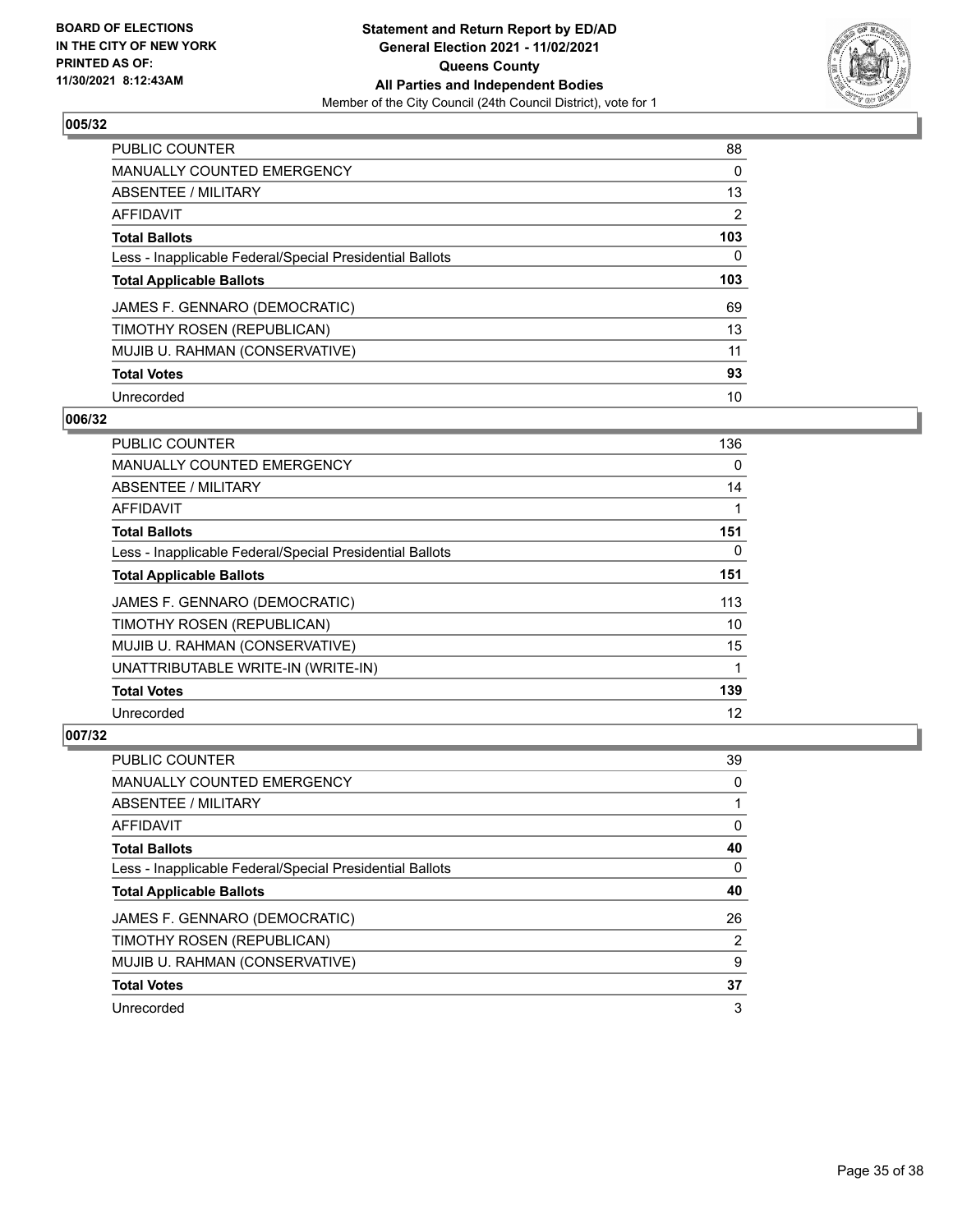

| PUBLIC COUNTER                                           | 30             |
|----------------------------------------------------------|----------------|
| <b>MANUALLY COUNTED EMERGENCY</b>                        | 0              |
| ABSENTEE / MILITARY                                      | $\overline{2}$ |
| AFFIDAVIT                                                | $\Omega$       |
| <b>Total Ballots</b>                                     | 32             |
| Less - Inapplicable Federal/Special Presidential Ballots | $\Omega$       |
| <b>Total Applicable Ballots</b>                          | 32             |
| JAMES F. GENNARO (DEMOCRATIC)                            | 22             |
| TIMOTHY ROSEN (REPUBLICAN)                               | 3              |
| MUJIB U. RAHMAN (CONSERVATIVE)                           | 4              |
| <b>Total Votes</b>                                       | 29             |
| Unrecorded                                               | 3              |

#### **009/32**

| <b>PUBLIC COUNTER</b>                                    | 44             |
|----------------------------------------------------------|----------------|
| <b>MANUALLY COUNTED EMERGENCY</b>                        | 0              |
| ABSENTEE / MILITARY                                      | $\overline{2}$ |
| <b>AFFIDAVIT</b>                                         | 0              |
| <b>Total Ballots</b>                                     | 46             |
| Less - Inapplicable Federal/Special Presidential Ballots | 0              |
| <b>Total Applicable Ballots</b>                          | 46             |
| JAMES F. GENNARO (DEMOCRATIC)                            | 36             |
| TIMOTHY ROSEN (REPUBLICAN)                               | 3              |
| MUJIB U. RAHMAN (CONSERVATIVE)                           | 5              |
| <b>Total Votes</b>                                       | 44             |
| Unrecorded                                               | 2              |

| PUBLIC COUNTER                                           | 14 |
|----------------------------------------------------------|----|
| <b>MANUALLY COUNTED EMERGENCY</b>                        | 0  |
| <b>ABSENTEE / MILITARY</b>                               | 0  |
| AFFIDAVIT                                                | 0  |
| <b>Total Ballots</b>                                     | 14 |
| Less - Inapplicable Federal/Special Presidential Ballots | 0  |
| <b>Total Applicable Ballots</b>                          | 14 |
| JAMES F. GENNARO (DEMOCRATIC)                            | 12 |
| TIMOTHY ROSEN (REPUBLICAN)                               |    |
| MUJIB U. RAHMAN (CONSERVATIVE)                           |    |
| <b>Total Votes</b>                                       | 14 |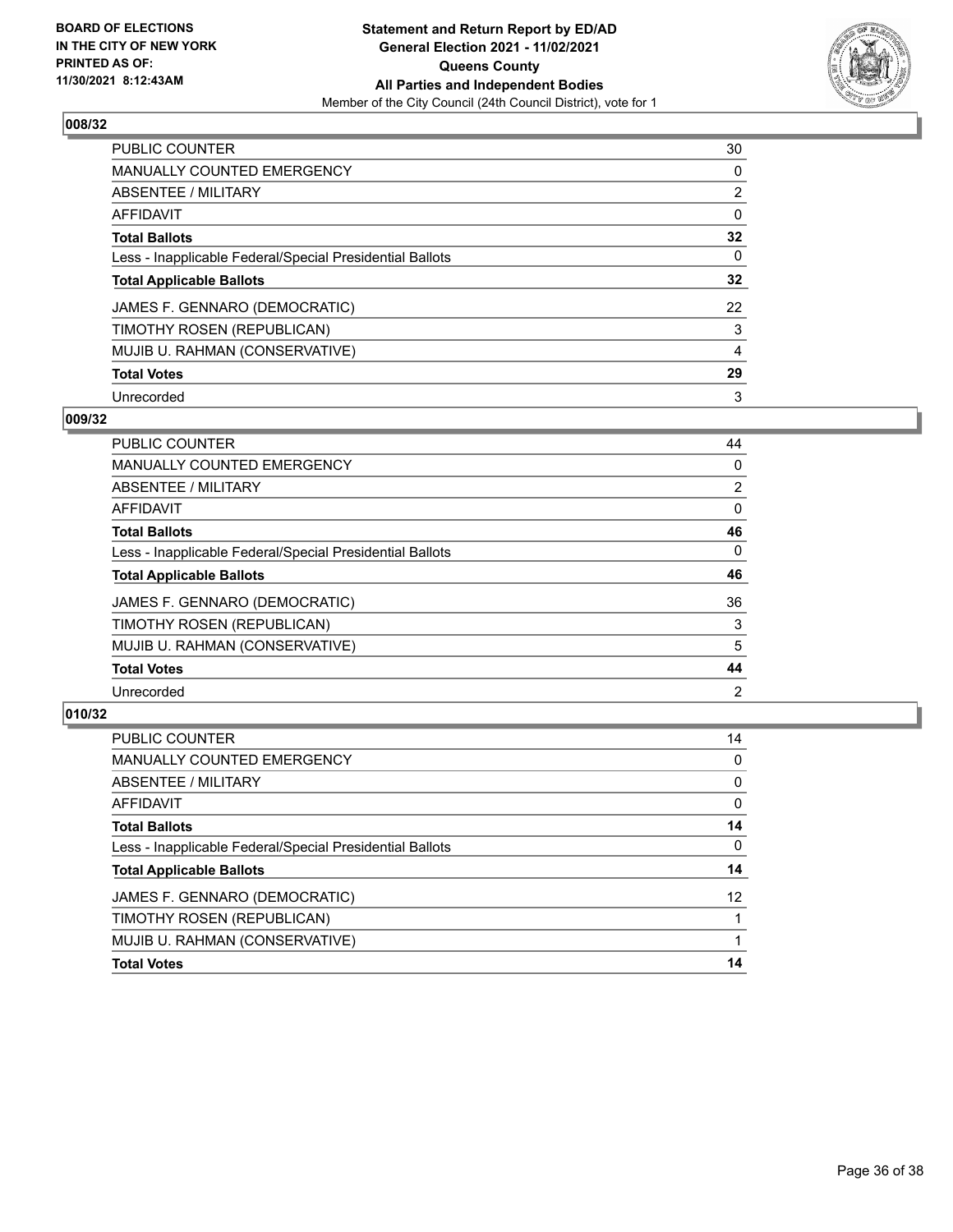

| PUBLIC COUNTER                                           | 109      |
|----------------------------------------------------------|----------|
| <b>MANUALLY COUNTED EMERGENCY</b>                        | $\Omega$ |
| ABSENTEE / MILITARY                                      |          |
| AFFIDAVIT                                                | 0        |
| <b>Total Ballots</b>                                     | 110      |
| Less - Inapplicable Federal/Special Presidential Ballots | 0        |
| <b>Total Applicable Ballots</b>                          | 110      |
| JAMES F. GENNARO (DEMOCRATIC)                            | 55       |
| TIMOTHY ROSEN (REPUBLICAN)                               | 36       |
| MUJIB U. RAHMAN (CONSERVATIVE)                           | 5        |
| <b>Total Votes</b>                                       | 96       |
| Unrecorded                                               | 14       |

# **012/32**

| 2              |
|----------------|
| 0              |
| $\Omega$       |
| 0              |
| $\mathbf{2}$   |
| $\Omega$       |
| $\mathbf{2}$   |
| $\overline{2}$ |
| $\Omega$       |
| $\Omega$       |
| $\mathbf{2}$   |
|                |

| <b>PUBLIC COUNTER</b>                                    | 146      |
|----------------------------------------------------------|----------|
| <b>MANUALLY COUNTED EMERGENCY</b>                        | $\Omega$ |
| ABSENTEE / MILITARY                                      | 10       |
| <b>AFFIDAVIT</b>                                         | $\Omega$ |
| <b>Total Ballots</b>                                     | 156      |
| Less - Inapplicable Federal/Special Presidential Ballots | $\Omega$ |
| <b>Total Applicable Ballots</b>                          | 156      |
| JAMES F. GENNARO (DEMOCRATIC)                            | 114      |
| TIMOTHY ROSEN (REPUBLICAN)                               | 20       |
| MUJIB U. RAHMAN (CONSERVATIVE)                           | 10       |
| <b>Total Votes</b>                                       | 144      |
| Unrecorded                                               | 12       |